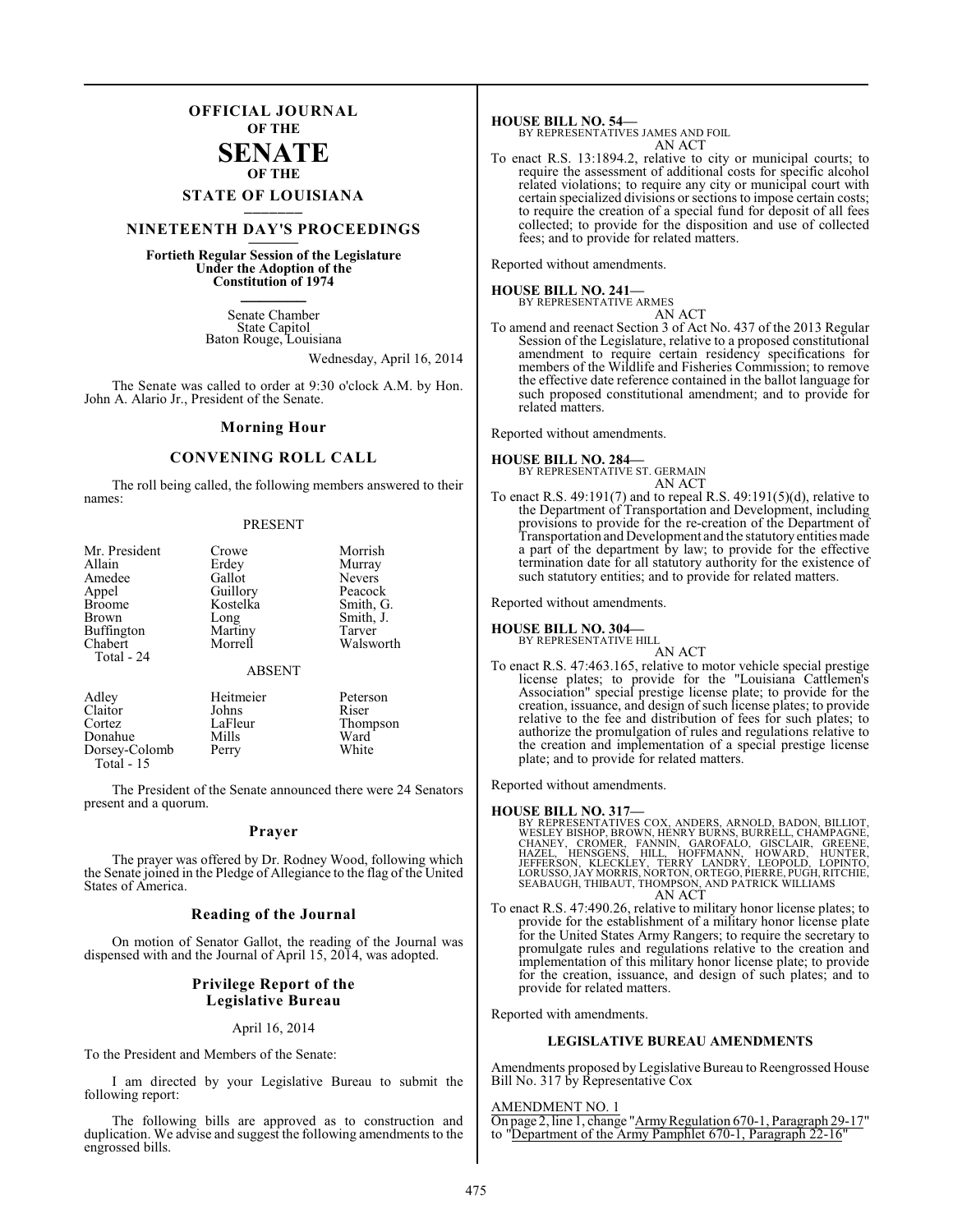### **Page 2 SENATE 19th DAY'S PROCEEDINGS**

### April 16, 2014

#### **HOUSE BILL NO. 323—**

BY REPRESENTATIVES TERRY LANDRY, BROWN, FRANKLIN,<br>GISCLAIR, GUINN, HILL, HONORE, HOWARD, IVEY, LEOPOLD,<br>NORTON,AND ST. GERMAIN AN ACT

To enact R.S. 47:463.165, relative to motor vehicle special prestige license plates; to provide for the "Down Syndrome Awareness" special prestige plate; to provide for the creation, issuance, and design of such license plates; to provide relative to the fee and distribution of fees for such plates; to authorize the promulgation of rules and regulations relative to the creation and implementation of a special prestige license plate; and to provide for related matters.

Reported without amendments.

#### **HOUSE BILL NO. 440—**

- BY REPRESENTATIVES HARRISON, DOVE, BERTHELOT, BILLIOT,<br>WESLEY BISHOP, BROWN, COX, GISCLAIR, REYNOLDS,<br>SCHEXNAYDER,THIERRY, WHITNEY, AND PATRICK WILLIAMS AN ACT
- To amend and reenact R.S. 56:499(B) and (C), relative to shrimping trawls and skimmer nets; to provide relative to the size and configuration of skimmer nets; and to provide for related matters.

Reported without amendments.

### **HOUSE BILL NO. 450—** BY REPRESENTATIVE SCHRODER

AN ACT

To designate a portion of Louisiana Highway 21 in St. Tammany Parish as "South Tyler Street".

Reported without amendments.

## **HOUSE BILL NO. 642—** BY REPRESENTATIVE HILL

AN ACT

To enact R.S. 13:2116, relative to court costs in the Oberlin Municipal Court; to provide for additional court costs for traffic matters; to provide for the collection and disposition of funds; and to provide for related matters.

Reported without amendments.

#### **HOUSE BILL NO. 793—** BY REPRESENTATIVE ST. GERMAIN

AN ACT

To amend and reenact R.S. 38:3074(A), (B)(3), (4), and (5), (C), and (D)(introductory paragraph), to enact R.S. 38:3073(14), and to repeal R.S. 38:3074( $\overline{D}$ )(1) through (9) and Act No. 177 of the 2013 Regular Session of the Legislature, relative to the Capital Area Groundwater Conservation District; to provide for the membership and terms of the board of commissioners; to provide for vacancies; and to provide for related matters.

Reported with amendments.

#### **LEGISLATIVE BUREAU AMENDMENTS**

Amendments proposed by Legislative Bureau to Reengrossed House Bill No. 793 by Representative St. Germain

AMENDMENT NO. 1 On page 1, line 20, change "city of Baton Rouge" to "city of Baton Rouge and parish of East Baton Rouge"

#### AMENDMENT NO. 2

On page 4, line 5, following "except" and before "the" insert "that"

#### **HOUSE BILL NO. 832—**

BY REPRESENTATIVE BROADWATER AN ACT

To enact R.S. 17:3803(B)(1)(k), relative to the investment authority of the state treasurer; to provide relative to the investment of certain monies in the Louisiana Education Quality Trust Fund; to authorize certain permissible investments; to provide for certain limitations; and to provide for related matters.

Reported without amendments.

#### **HOUSE BILL NO. 902—** BY REPRESENTATIVE ST. GERMAIN

AN ACT

To enact R.S. 47:463.165, relative to motor vehicle special prestige license plates; to provide for the Juvenile Diabetes Research Foundation special prestige plate; to provide for the creation, issuance, and design of such license plates; to provide relative to the fee and distribution of fees for such plates; to authorize the promulgation ofrules and regulationsrelative to the creation and implementation of a special prestige license plate; and to provide for related matters.

Reported without amendments.

#### **HOUSE BILL NO. 913—**

BY REPRESENTATIVES LEOPOLD AND GAROFALO AN ACT

To enact R.S. 36:610(B)(12) and R.S. 56:301.10, relative to commercial and recreational finfish; to create the Louisiana Finfish Task Force; to provide for membership; to provide for powers, duties, and responsibilities; and to provide for related matters.

Reported without amendments.

### **HOUSE BILL NO. 935—**

BY REPRESENTATIVE JAY MORRIS AN ACT

To enact R.S. 47:463.165, relative to motor vehicle special prestige license plates; to provide for the "Lung Cancer Alliance" for lung cancer awareness special prestige plate; to provide for the creation, issuance, and design of such license plates; to provide relative to the fee and distribution of fees for such plates; to authorize the promulgation of rules and regulations relative to the creation and implementation of a special prestige license plate; and to provide for related matters.

Reported without amendments.

Respectfully submitted, DANIEL R. MARTINY Chairman

### **Adoption of Legislative Bureau Report**

On motion of Senator Martiny, the Legislative Bureau amendments were adopted and the Bills and Joint Resolutions were read by title and passed to a third reading.

#### **Introduction of Senate Concurrent Resolutions**

#### **SENATE CONCURRENT RESOLUTION NO. 86—** BY SENATOR MORRELL

A CONCURRENT RESOLUTION To commend Mary Phaline Williams for her years of exemplary

service as an administrative assistant to The Honorable Dennis R. Bagneris Sr., Judge of the Fourth Circuit Court of Appeals, Division C.

The resolution was read by title and placed on the Calendar for a second reading.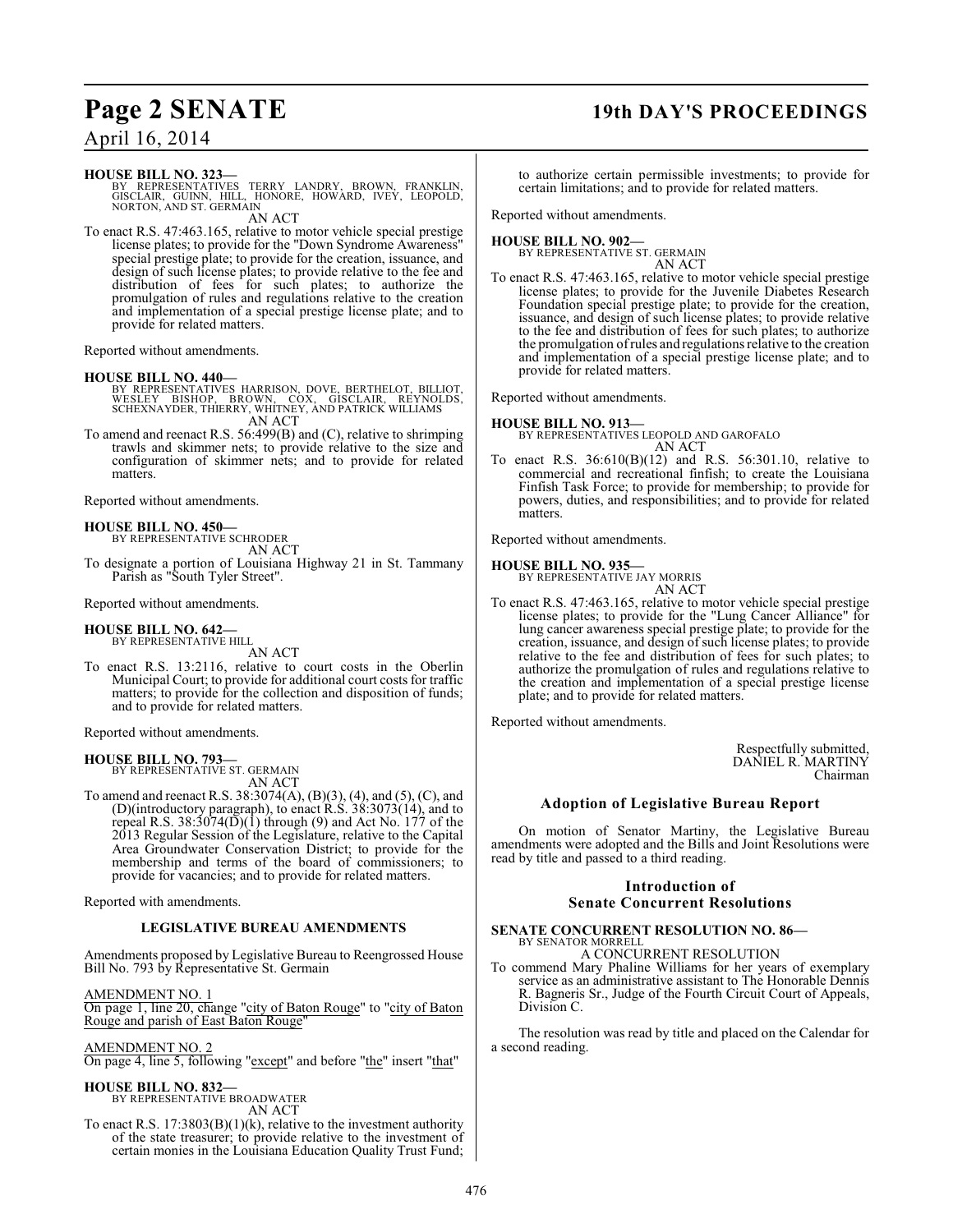## **19th DAY'S PROCEEDINGS Page 3 SENATE**

#### **Senate Resolutions on Second Reading**

#### **SENATE RESOLUTION NO. 63—** BY SENATOR PETERSON

A RESOLUTION

To commend Celton Hayden Jr. and CC's Coffee House for the contributions it makes to the state of Louisiana.

On motion of Senator Peterson the resolution was read by title and adopted.

#### **SENATE RESOLUTION NO. 64—** BY SENATOR PETERSON

A RESOLUTION

To commend the Louis A. Martinet Legal Society for its contributions to the legal profession and community and recognize April 16, 2014, as Louis A. Martinet Day at the State Capitol.

On motion of Senator Peterson the resolution was read by title and adopted.

#### **SENATE RESOLUTION NO. 65—** BY SENATOR CROWE

A RESOLUTION

To urge and request the Senate Committee on Agriculture, Forestry, Aquaculture and Rural Development to study increasing the per pupil amount spent on vocational agriculture, agribusiness, and agriscience programs in Louisiana.

The resolution was read by title and referred by the President to the Committee on Agriculture, Forestry, Aquaculture, and Rural Development.

#### **Senate Concurrent Resolutions on Second Reading**

- **SENATE CONCURRENT RESOLUTION NO. 84—**<br>BY SENATORS WHITE, DONAHUE, ERDEY AND NEVERS AND<br>REPRESENTATIVES BROADWATER, EDWARDS, PUGH AND SIMON A CONCURRENT RESOLUTION
- To commend the Southeastern Louisiana University men's indoor track and field team upon earning the 2014 Southland Conference Title and to commend Head Coach Sean Brady on being named the 2014 Southland Conference Men's Indoor Coach of the Year.

On motion of Senator Murray the resolution was read by title and returned to the Calendar, subject to call.

## **SENATE CONCURRENT RESOLUTION NO. 85—** BY SENATOR GALLOT AND REPRESENTATIVE JEFFERSON

A CONCURRENT RESOLUTION

To commend the Louisiana Northeastern Berith District of the Southern Region of the Full Gospel Baptist Church Fellowship International, to recognize that the 2014 Northeastern Berith District Conference is being held in Ruston, Louisiana, on April 23-24, and to acknowledge District Overseer William G. Fields Sr.

The concurrent resolution was read by title. Senator Gallot moved to adopt the resolution.

### **ROLL CALL**

The roll was called with the following result:

#### YEAS

| Mr. President | Donahue       | Morrish       |
|---------------|---------------|---------------|
| Adley         | Dorsey-Colomb | Murray        |
| Allain        | Erdey         | <b>Nevers</b> |
| Amedee        | Gallot        | Peacock       |
| Appel         | Guillory      | Peterson      |

# April 16, 2014

| Broome     | Heitmeier     | Riser     |
|------------|---------------|-----------|
| Brown      | Johns         | Smith, G. |
| Buffington | Kostelka      | Smith, J. |
| Chabert    | Long          | Walsworth |
| Claitor    | Martiny       | Ward      |
| Cortez     | Mills         |           |
| Crowe      | Morrell       |           |
| Total - 34 |               |           |
|            | <b>NAYS</b>   |           |
| Total - 0  |               |           |
|            | <b>ABSENT</b> |           |
| LaFleur    | Tarver        | White     |
|            |               |           |

Perry Thompson Total - 5

The Chair declared the Senate adopted the Senate Concurrent Resolution and ordered it sent to the House.

#### **Message from the House**

#### **ASKING CONCURRENCE IN HOUSE BILLS AND JOINT RESOLUTIONS**

#### April 16, 2014

To the Honorable President and Members of the Senate:

I am directed to inform your honorable body that the House of Representatives has finally passed and asks your concurrence in the following House Bills and Joint Resolutions:

| HB No. 464  | HB No. 465  | HB No. 469 |
|-------------|-------------|------------|
| HB No. 583  | HB No. 602  | HB No. 613 |
| HB No. 1257 | HB No. 1256 |            |

Respectfully submitted, ALFRED W. SPEER Clerk of the House of Representatives

#### **House Bills and Joint Resolutions on First Reading**

**HOUSE BILL NO. 464—** BY REPRESENTATIVES BROADWATER AND PUGH AN ACT

To enact R.S. 46:311 through 318, relative to the Supplemental Nutrition Assistance Program; to create and provide for a pilot initiative for training and education to serve certain nutrition assistance recipients; to provide for duties of participants in the pilot initiative and of the Department of Children and Family Services; to provide for redesignation of laws; and to provide for related matters.

The bill was read by title and placed on the Calendar for a second reading.

**HOUSE BILL NO. 465—** BY REPRESENTATIVE BROADWATER

AN ACT

To enact R.S. 47:1967(H), relative to ad valorem tax; to provide with respect to ad valorem taxes imposed on certain shares of bank stock; to provide for requirements of the Louisiana Legislature; and to provide for related matters.

The bill was read by title and placed on the Calendar for a second reading.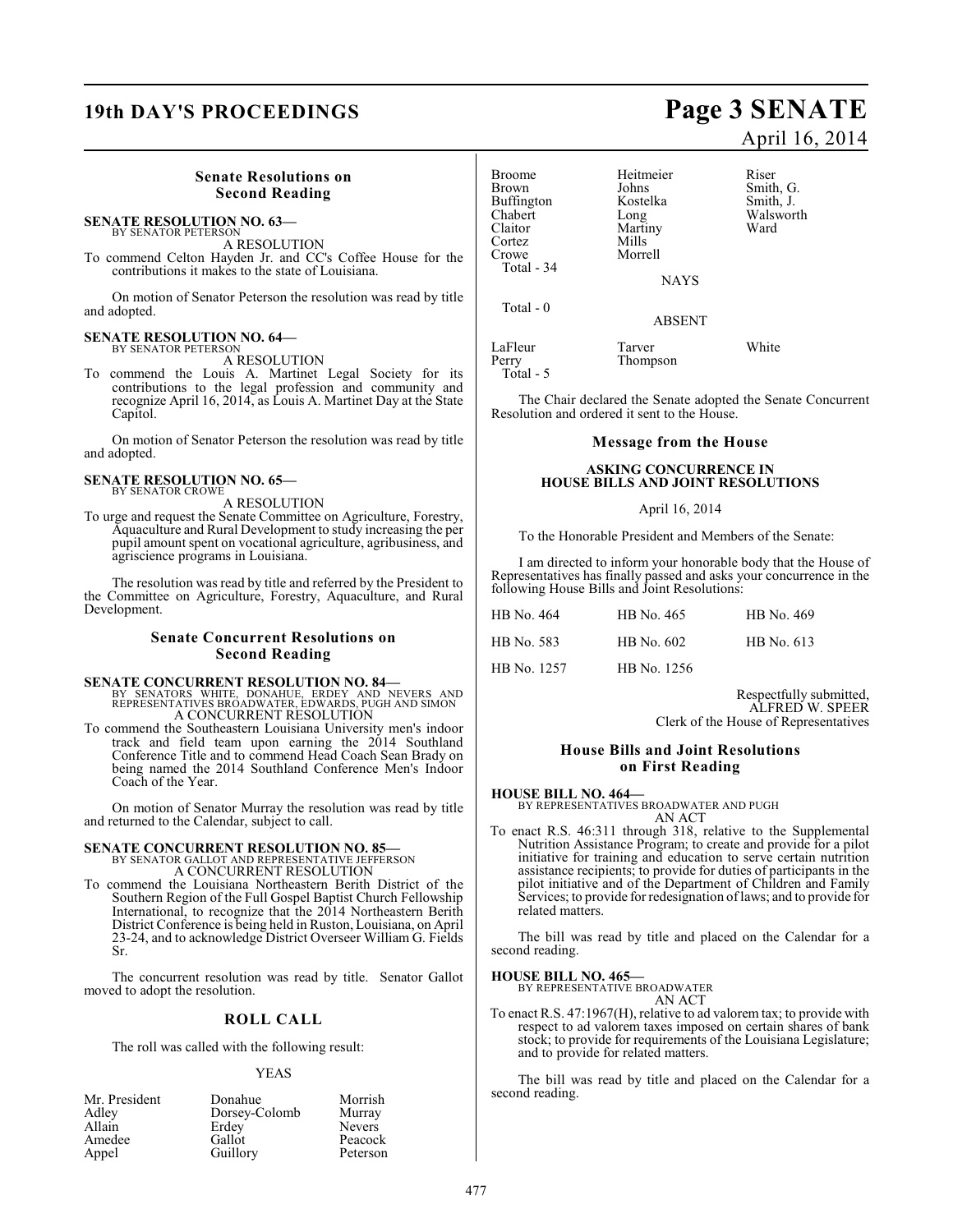## **Page 4 SENATE 19th DAY'S PROCEEDINGS**

April 16, 2014

#### **HOUSE BILL NO. 469—** BY REPRESENTATIVE HARRIS

AN ACT

To amend and reenact R.S. 37:1864.3(A)(1) and (3) and  $1973(A)(1)$ (introductory paragraph) and  $(2)$ , relative to used or secondhand property; to prohibit cash payments for aluminumcopper air conditioning coils; and to provide for related matters.

The bill was read by title and placed on the Calendar for a second reading.

#### **HOUSE BILL NO. 583—** BY REPRESENTATIVE MACK

AN ACT

To enact R.S. 47:1923(D)(3), relative to the Livingston Parish assessor; to require the payment of certain group insurance premiums for retirees of the assessor's office; to establish retiree eligibility criteria; and to provide for related matters.

The bill was read by title and placed on the Calendar for a second reading.

### **HOUSE BILL NO. 602—**

BY REPRESENTATIVES ABRAMSON AND LEGER AN ACT

To enact Subpart PP of Part 1 of Chapter 1 of Subtitle II of Title 47 of the Louisiana Revised Statutes of 1950, to be comprised of R.S. 47:120.231, relative to state individual income tax return checkoffs for certain donations; to provide for a method for individuals to donate all or a portion of any refund due to them to The Lighthouse for the Blind in New Orleans, Inc.; to provide for the administration and disbursement of donated monies; to provide for reporting; to provide for an effective date; and to provide for related matters.

The bill was read by title and placed on the Calendar for a second reading.

#### **HOUSE BILL NO. 613—**

BY REPRESENTATIVES ABRAMSON AND HENRY AN ACT

To amend and reenact Code of Civil Procedure Article 1732(1), relative to jury trials; to provide for the limitations on the availability of jury trials in certain circumstances; and to provide for related matters.

The bill was read by title and placed on the Calendar for a second reading.

#### **HOUSE BILL NO. 1256— (Substitute for House Bill No. 152 by Representative Harrison)** BY REPRESENTATIVE HARRISON

AN ACT

To amend and reenact R.S. 36:4(A)(5), 251, 252, 253, 254(A)(2), (3), (6), and (7),  $(B)(1)(a)$ (introductory paragraph), and  $(C)$ ,  $254.1(A)$ ,  $(B)$ ,  $(C)$ (introductory paragraph),  $(2)$  and  $(4)$ ,  $254.2$ , 255, 256, 257, 258(A) and (F), and 259, to enact R.S. 36:258(M), and to repealR.S. 36:(4)(A)(10), 254(A)(9) through  $(14)$ ,  $(\overline{B})(\overline{5})$  through  $(7)$ , and  $(9)$ , and  $(\overline{D})$ , and Chapter 10-A of Title 36 of the Louisiana Revised Statutes of 1950, comprised of R.S. 36:471 through 478, relative to the reorganization of the executive branch of state government; to provide for the Department of Health and Hospitals and Children and Family Services by combining the Departments of Health and Hospitals and the Department of Children and Family Services into one department; to provide that the new department shall be the successor of the two prior departments; to provide for the organization of the department by creating health and hospitals services and children and family services within the department and providing for the powers, duties, and responsibilities of each of such services; to provide for department officers and offices and their powers, duties, and responsibilities; to transfer agencies to the department and provide for their powers, duties, and responsibilities; to provide for implementation; and to provide for related matters.

The bill was read by title and placed on the Calendar for a second reading.

**HOUSE BILL NO. 1257— (Substitute for House Bill No. 327 by Representative Lopinto)** BY REPRESENTATIVE LOPINTO

AN ACT

To amend and reenact Code of Criminal Procedure Articles 896 and 897, relative to probation; to provide for a procedure by which conditions of probation may be modified, changed, or discharged; to provide for a procedure by which a defendant's probation may be terminated; and to provide for related matters.

The bill was read by title and placed on the Calendar for a second reading.

#### **House Bills and Joint Resolutions on Second Reading**

#### **HOUSE BILL NO. 181—**

BY REPRESENTATIVES GAINES AND KATRINA JACKSON AND SENATOR KOSTELKA

#### AN ACT

To amend and reenact Code of Civil Procedure Article 3601(A) and to repeal R.S. 13:4062, relative to special civil proceedings; to provide for injunctions and temporary restraining orders against the state and political subdivisions; to provide for filing and notice of an affidavit; to provide for waiver of certain requirements; to provide for hearings by certain legislative committees; to provide for exceptions; to provide for hearings on injunctions under certain circumstances; to provide for the burden of proof; to provide for the traversal of affidavits; and to provide for related matters.

The bill was read by title and referred by the President to the Committee on Judiciary A.

## **HOUSE BILL NO. 213—** BY REPRESENTATIVE MILLER

AN ACT

To amend and reenact R.S. 18:1532(B) and to enact R.S.  $18:1532(A)(1)(f)$  and (g), relative to the Campaign Finance Disclosure Act; to provide relative to the expenditures required to be disclosed on the election day expenditure report; to provide relative to the requirements of filing the report; to provide relative to certain exemptions; and to provide for related matters.

The bill was read by title and referred by the President to the Committee on Senate and Governmental Affairs.

### **HOUSE BILL NO. 285—**

BY REPRESENTATIVE ST. GERMAIN AN ACT

To amend and reenact R.S. 32:431.1(E)(3), relative to school attendance as condition of driving privileges; to provide for the length of time documentation of school attendance remains valid; and to provide for related matters.

The bill was read by title and referred by the President to the Committee on Transportation, Highways and Public Works.

**HOUSE BILL NO. 437—** BY REPRESENTATIVE FANNIN

AN ACT

To enact R.S. 39:1498.3, relative to public contracts; to require prior approval of certain actions related to the procurement of professional, personal, consulting, and social services; to provide for exceptions; and to provide for related matters.

The bill was read by title and referred by the President to the Committee on Finance.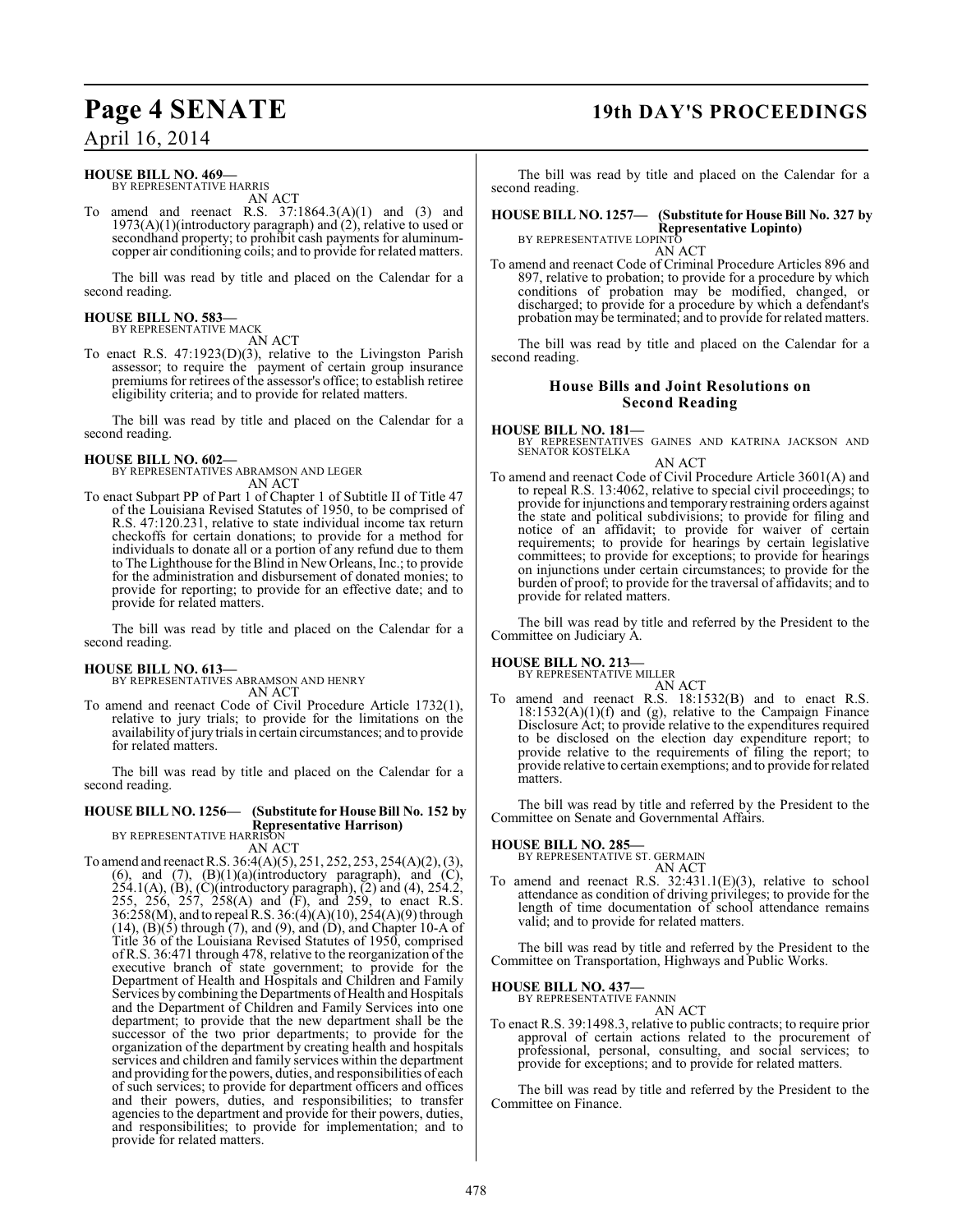## **19th DAY'S PROCEEDINGS Page 5 SENATE**

# April 16, 2014

**HOUSE BILL NO. 441—** BY REPRESENTATIVE HARRISON

AN ACT

To amend and reenact R.S. 29:725.6(B)(6)(a)(i)(ii), R.S. 36:4(G), the heading of Chapter 31 of Title 46 of the Louisiana Revised Statutes of 1950, R.S. 46:2301 and 2302(introductory paragraph), (6), (7), and (8), and R.S. 47:463.78(A) and (D)(1) and (3), relative to Indian affairs; to abolish the Governor's Office of Indian Affairs and to create and provide for the Commission on Indian Affairs, including its composition, officers, powers and duties, and compensation; to provide that the commission is the successor of the office; and to provide for related matters.

The bill was read by title and referred by the President to the Committee on Senate and Governmental Affairs.

## **HOUSE BILL NO. 466—** BY REPRESENTATIVE HENRY BURNS

AN ACT

To amend and reenact R.S. 8:655(A)(introductory paragraph) and (B) and to enact R.S. 8:655(C), relative to the disposal of human remains; to establish the right to control interment through a United States Department of Defense Form 93; to limit liability relative to the disposal of human remains; and to provide for related matters.

The bill was read by title and referred by the President to the Committee on Commerce, Consumer Protection, and International Affairs.

#### **HOUSE BILL NO. 479—** BY REPRESENTATIVE PONTI

AN ACT

To amend and reenact R.S. 39:2007(D), relative to state procurements and public contracts; to provide with respect to the Louisiana Initiative for Small Entrepreneurships; to provide for the duties of the commissioner of administration; to require notice to certain entities regarding public bid and other competitive opportunities for state procurements and public contracts; and to provide for related matters.

The bill was read by title and referred by the President to the Committee on Finance.

### **HOUSE BILL NO. 600—**

BY REPRESENTATIVE ABRAMSON AN ACT

To enact R.S. 17:158(J) and 3996(B)(34), relative to the loading and unloading of school buses; to provide limitations on the location of such loading and unloading; and to provide for related matters.

The bill was read by title and referred by the President to the Committee on Education.

#### **HOUSE BILL NO. 670—**

BY REPRESENTATIVE SMITH

- AN ACT
- To enact R.S. 15:529.2, relative to intensive parole supervision; to authorize certain habitual offenders to participate in intensive parole supervision; to provide for applicability; to provide criteria; and to provide for related matters.

The bill was read by title and referred by the President to the Committee on Judiciary B.

### **HOUSE BILL NO. 780—**

BY REPRESENTATIVE TALBOT AN ACT

To amend and reenact R.S.  $47:6301(B)(1)(c)(iv)$  and (viii) and (3), and  $(C)(1)(e)$  and to enact R.S.  $47:6301(C)(1)(g)$ , relative to the rebate for donations to school tuition organizations; to provide with respect to requirements of certain school tuition organizations; to provide with respect to the definition of a "qualified student" for purposes of the rebate; to provide with respect to the requirements of the Department of Education; to require certain annual audits; to require certain public reports; and to provide for related matters.

The bill was read by title and referred by the President to the Committee on Revenue and Fiscal Affairs.

#### **HOUSE BILL NO. 781—**

BY REPRESENTATIVE THIBAUT AN ACT

To enact Part I-E of Chapter 7 of Title 15 of the Louisiana Revised Statutes of 1950, to be comprised of R.S. 15:745 through 745.3, relative to the reentry of offenders who are housed in parish jails; to create an Offender Reentry Support Pilot Program; to provide for the establishment of a pilot program in Pointe Coupee Parish; to provide that the program shall be maintained by the Pointe Coupee Parish Sheriff; to provide offenders with assistance to facilitate reentry into society following incarceration; to provide for the criteria for development of the pilot program; to provide for an advisory council to assist with the implementation of the pilot program; to provide for the membership of the council; to provide for a report of program results; and to provide for related matters.

The bill was read by title and referred by the President to the Committee on Judiciary B.

#### **HOUSE BILL NO. 788—**

BY REPRESENTATIVES LEGER, WESLEY BISHOP, STOKES, AND WILLMOTT

- AN ACT
- To amend and reenact Sections 4 (introductory paragraph), 4D, 4G, 4M, 20A, and 23 and to enact Section 20F of Act No. 305 of the 1978 Regular Session of the Legislature, as amended by Act No. 657 of the 1979 Regular Session of the Legislature, Act No. 99 of the 1980 Regular Session of the Legislature, Act No. 9 of the 1980 Second Extraordinary Session of the Legislature, Act No. 287 of the 1982 Regular Session of the Legislature, Act No. 572 of the 1984 Regular Session of the Legislature, Act No. 390 of the 1987 Regular Session of the Legislature, Act No. 43 of the 1992 Regular Session of the Legislature, Act No. 1013 of the 1993 Regular Session of the Legislature, Act Nos. 13 and 42 of the 1994 Regular Session of the Legislature, Act Nos. 1174 and 1176 of the 1997 Regular Session of the Legislature, and Act No. 72 of the 2002 First Extraordinary Session of the Legislature, all relative to the Ernest N. Morial-New Orleans Exhibition Hall Authority, to grant additional powers to the authority, to provide for the issuance of bonds and other obligations of the authority to finance expansion projects; to provide for additional bonding capacity of the authority; to provide an effective date; and to provide for related matters.

The bill was read by title and referred by the President to the Committee on Revenue and Fiscal Affairs.

#### **HOUSE BILL NO. 792—**

BY REPRESENTATIVE REYNOLDS AN ACT

To enact R.S. 47:1925.11, relative to assessment districts; to provide relative to the office of assessor in the Webster Parish Assessment District; to authorize the assessor in such district to receive an automobile expense allowance; to provide for certain requirements; and to provide for related matters.

The bill was read by title and referred by the President to the Committee on Local and Municipal Affairs.

### **HOUSE BILL NO. 795—**

BY REPRESENTATIVE BARRAS AN ACT

To enact R.S. 17:158.2(D) and (E), relative to the model age of school buses; to prohibit school buses used to transport students from being more than twenty-five years old; to require that activity or backup school buses be fifteen or fewer model years old; to prohibit school buses older than fifteen model years from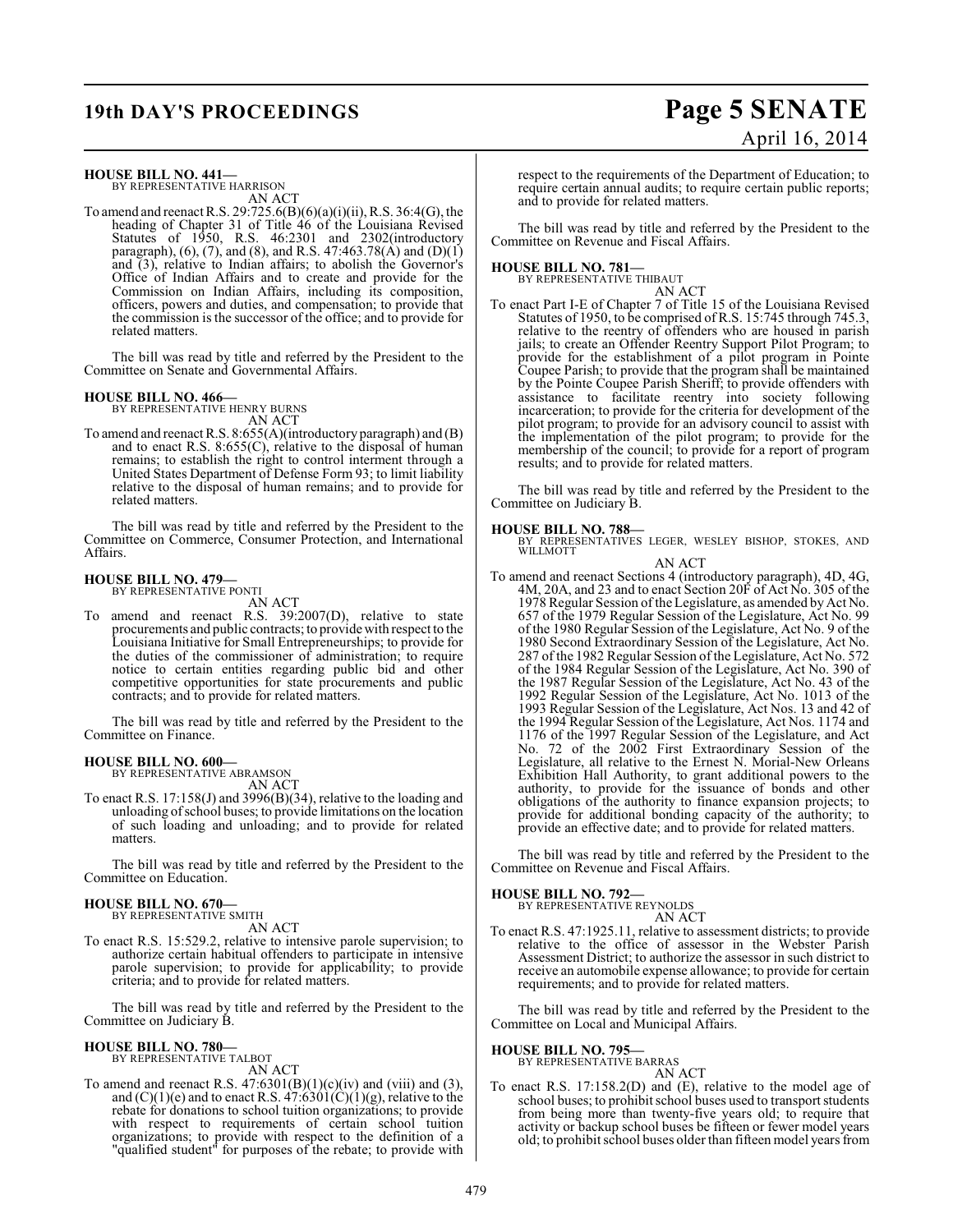## **Page 6 SENATE 19th DAY'S PROCEEDINGS**

being used more than sixty consecutive school days in a school year; and to provide for related matters.

The bill was read by title and referred by the President to the Committee on Education.

#### **HOUSE BILL NO. 803—** BY REPRESENTATIVE BERTHELOT

AN ACT

To enact R.S. 23:1036(M), relative to workers' compensation; to provide with respect to coverage for volunteer firefighters; to provide rule making authority; and to provide for related matters.

The bill was read by title and referred by the President to the Committee on Commerce, Consumer Protection, and International Affairs.

#### **HOUSE BILL NO. 1029—**

BY REPRESENTATIVES TERRY LANDRY, BADON, BROWN, GUILLORY, HODGES, HONORE, HOWARD, AND NORTON AN ACT

To enact R.S. 14:336, relative to offenses against the public; to create the crime of unlawful aiming of a laser at an aircraft; to provide for definitions; to provide for criminal penalties; to provide for exceptions; and to provide for related matters.

The bill was read by title and referred by the President to the Committee on Judiciary C.

#### **HOUSE BILL NO. 1050—** BY REPRESENTATIVE CHANEY

AN ACT

To amend and reenact R.S. 47:1707, relative to ad valorem property tax exemptions; to provide relative to the ad valorem property tax exemption for certain agricultural machinery and other implements used exclusively for agricultural purposes; to remove certain restrictions; to provide for an effective date; and to provide for related matters.

The bill was read by title and referred by the President to the Committee on Revenue and Fiscal Affairs.

## **HOUSE BILL NO. 1055—** BY REPRESENTATIVE GUINN

AN ACT

To amend and reenact R.S. 56:1948.5(50), to enact R.S. 56:1948.5(65), and to repeal R.S. 56:1948.5(20), (48), (51), and (54), relative to Louisiana Byways; to designate sections of certain highways as Louisiana Byways; and to provide for related matters.

The bill was read by title and referred by the President to the Committee on Transportation, Highways and Public Works.

#### **HOUSE BILL NO. 1133—** BY REPRESENTATIVE TIM BURNS

AN ACT

To enact Chapter 2-A of Code Title XV of Code Book III of Title 9 of the Louisiana Revised Statutes of 1950, to be comprised of R.S. 9:3851 through 3856, and to amend and reenact Civil Code Article 3029 and R.S. 6:311.1 and 333(B)(introductory paragraph), relative to powers of attorney for the elderly; to provide for the filing of an action to review the acts of a mandatary; to provide for contents of the petition, service, and venue; to provide for the motion to dismiss; to provide for the substitution of parties; to provide for the relief the court may grant and the actions the court may take; to provide for the acts of the mandatary that constitute irreparable injury; to provide for payment of costs and attorney fees; to provide for exclusions and the applicability of the action; to provide for termination of the mandate; to provide for written notice to federally insured financial institutions; to provide for termination or modification;

to provide for a bank's disclosure of certain records; and to provide for related matters.

The bill was read by title and referred by the President to the Committee on Judiciary A.

#### **House Concurrent Resolutions on Second Reading**

**HOUSE CONCURRENT RESOLUTION NO. 3—** BY REPRESENTATIVE STOKES A CONCURRENT RESOLUTION

To amend and reenact the Office of Financial Institutions rules, LAC 10:XV.1303(E)(3) and 1315(A)(4), which provide that a repossession agency is prohibited from sponsoring more than one apprentice for every two licensed repossession agents at any one time, which provide that an apprentice is prohibited from repossessing collateral without on site supervision of a repossession agent, and to direct the Office of the State Register to print the amendments in the Louisiana Administrative Code.

The resolution was read by title and referred by the President to the Committee on Commerce, Consumer Protection, and International Affairs.

#### **HOUSE CONCURRENT RESOLUTION NO. 13—** BY REPRESENTATIVE ST. GERMAIN

A CONCURRENT RESOLUTION

To approve the Atchafalaya Basin Annual Plan for Fiscal Year 2014- 2015, as adopted by the Atchafalaya Basin Research and Promotion Board and the Coastal Protection and Restoration Authority.

The resolution was read by title and referred by the President to the Committee on Natural Resources.

#### **HOUSE CONCURRENT RESOLUTION NO. 49—** BY REPRESENTATIVE CHAMPAGNE

A CONCURRENT RESOLUTION

To urge and request the Coastal Protection and Restoration Authority to create a body composed of officials from coastal parishes, employees or board members of the Coastal Protection and Restoration Authority, and other members that may be necessary for the purpose of facilitating the development of the coastal parishes' land use plans.

The resolution was read by title and referred by the President to the Committee on Natural Resources.

#### **HOUSE CONCURRENT RESOLUTION NO. 50—** BY REPRESENTATIVE CHAMPAGNE

A CONCURRENT RESOLUTION

To memorialize the United States Congress to take such actions as are necessary for the proper allocation of resources on the federal, state, and local level to fund real-time audit practices in developing, planning, constructing, and executing projects funded by the RESTORE Act's Gulf Coast Restoration Trust Fund to ensure proper expenditures and the restoration of the Gulf Coast for the benefit of all the citizens of the United States.

The resolution was read by title and referred by the President to the Committee on Natural Resources.

## **HOUSE CONCURRENT RESOLUTION NO. 54—** BY REPRESENTATIVE ST. GERMAIN

A CONCURRENT RESOLUTION

To urge and request the office of conservation to study the effect of implementing certain requirements for operators of salt dome caverns.

The resolution was read by title and referred by the President to the Committee on Commerce, Consumer Protection, and International Affairs.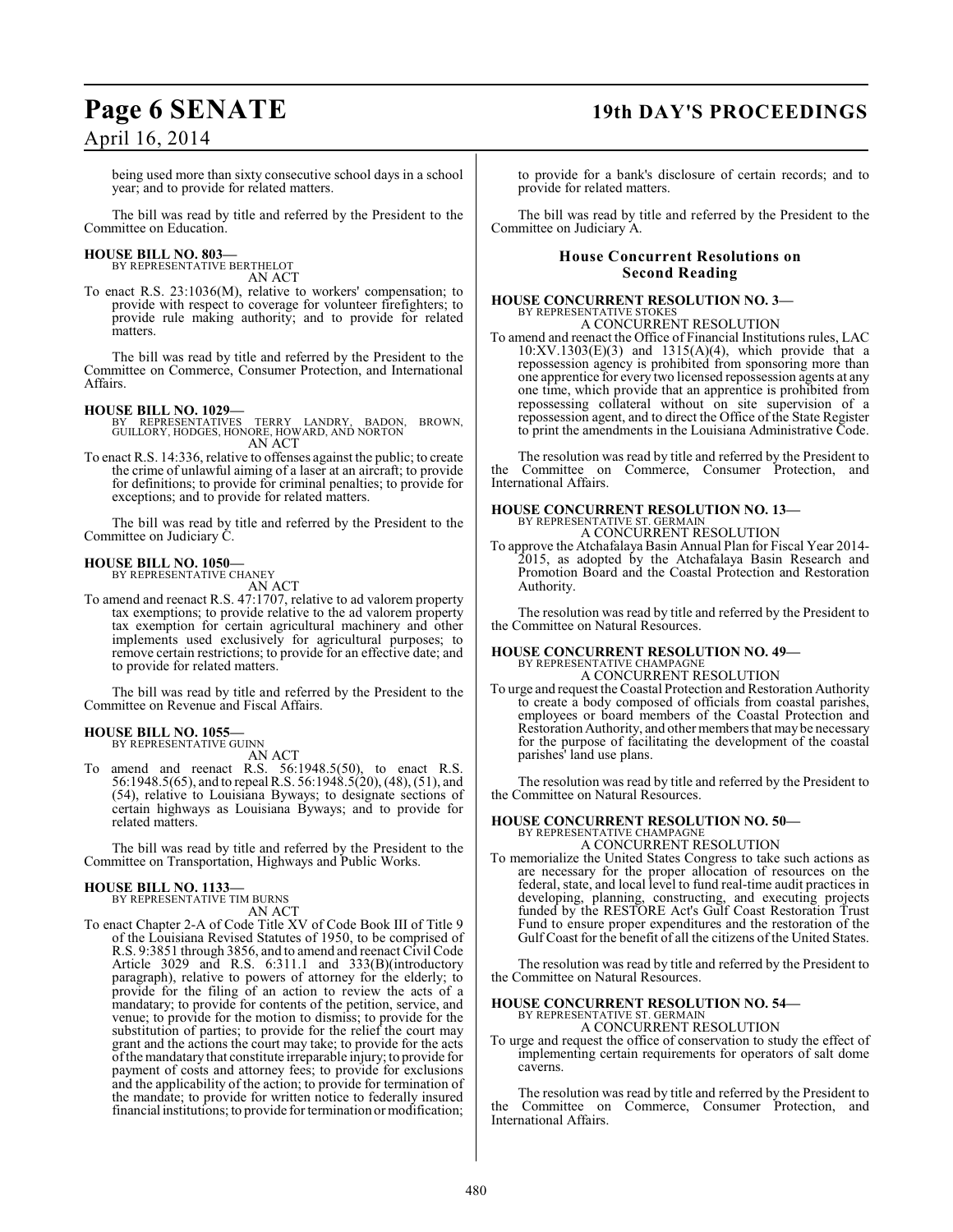## **19th DAY'S PROCEEDINGS Page 7 SENATE**

#### **Reports of Committees**

The following reports of committees were received and read:

#### **REPORT OF COMMITTEE ON**

#### **COMMERCE, CONSUMER PROTECTION AND INTERNATIONAL AFFAIRS**

Senator Daniel R. Martiny, Chairman on behalf of the Committee on Commerce, Consumer Protection and International Affairs, submitted the following report:

April 15, 2014

To the President and Members of the Senate:

I am directed by your Committee on Commerce, Consumer Protection and International Affairs to submit the following report:

### **SENATE BILL NO. 66—**

BY SENATOR MILLS

AN ACT

To amend and reenact R.S. 37:1475(10) and to enact R.S. 37:1455(A)(36), relative to home inspections; to prohibit certain persons from recommending or referring a specific home inspector; to provide for the scope of practice of home inspectors; to provide for certain terms, conditions, and procedures; and to provide for related matters.

Reported with amendments.

## **SENATE BILL NO. 121—** BY SENATOR MORRELL

AN ACT

To amend and reenact R.S. 37:1103(6) and (9), relative to marriage and family therapy; to provide for definitions; to provide for an effective date; and to provide for related matters.

Reported with amendments.

#### **SENATE BILL NO. 167—** BY SENATOR MARTINY

AN ACT

To amend and reenactR.S. 37:751(A), 760(A)(7), and 775(A)(9) and (B), relative to the Louisiana State Board of Dentistry; to provide for definitions; to provide for powers and duties of the board; to clarify unprofessional conduct; and to provide for related matters.

Reported with amendments.

#### **SENATE BILL NO. 266—** BY SENATOR MARTINY

AN ACT

To amend and reenact R.S. 51:703(D)(4), relative to investment adviser representatives; to eliminate an exemption from the examination requirement for certain investment adviser representatives; to provide for certain terms, procedures, and conditions; and to provide for related matters.

Reported with amendments.

#### **SENATE BILL NO. 299—** BY SENATOR MORRISH

AN ACT

To enact Chapter 2-C of Code Title XII of Code Book III of Title 9 of the Louisiana Revised Statutes of 1950, to be comprised of R.S. 9:3580.1 through 3580.10, relative to civil justice funding companies; to enact the Civil Justice Funding Model Act; to

provide for definitions, terms, conditions, procedures, requirements, effects, and prohibitions; to provide for form and terms of contract; to provide for contract disclosures; to provide

for violations and penalties; and to provide for related matters.

Reported with amendments.

#### **SENATE BILL NO. 426—** BY SENATOR LAFLEUR

AN ACT

To enact R.S. 51:1428, relative to unfair trade practices and consumer protection; to prohibit the required use of settlement service providers in residential real estate transactions; to provide for definitions; to provide for certain terms, conditions, and procedures; and to provide for related matters.

Reported with amendments.

**SENATE BILL NO. 447—**

BY SENATOR MORRELL AN ACT

To enact R.S. 37:2156.3, relative to the Louisiana State Licensing Board for Contractors; to provide relative to solar electric systems and solar thermal systems; to provide for examinations; to provide for procedures, terms, and conditions; to provide for the adoption of rules; and to provide for related matters.

Reported with amendments.

#### **SENATE BILL NO. 483—** BY SENATOR WHITE

AN ACT

To repeal R.S. 9:3578.8(C) and (D), relative to the Louisiana Deferred Presentment and Small Loan Act; to remove certain outdated information collection and reporting requirements; and to provide for related matters.

AN ACT

Reported favorably.

### **SENATE BILL NO. 573—** BY SENATOR CHABERT

To amend and reenact R.S. 36:4(2), 101(A), (B), and (C)(1), the introductory paragraph of  $104(B)(1)(a)$ ,  $107(A)$ , and  $108(A)$  and to enact R.S. 36:110, relative to the creation of an office of multimodal commerce in the Department of Economic Development and Multimodal Commerce; to provide for a transfer of certain powers, duties, responsibilities, and corresponding department employees, equipment, facilities, funding, and statutory entities from the Department of Transportation and Development to such office and department; to restructure the Department of Economic Development into the Department of Economic Development and Multimodal Commerce; to create the Multimodal Commerce Transition Commission and provide for the creation of a transition plan by such commission; and to provide for related matters.

Reported with amendments.

#### **SENATE BILL NO. 605—** BY SENATOR MARTINY

AN ACT

To repeal R.S. 32:1270.1(1)(j), relative to marine products; to repeal certain provisions relative to unauthorized acts of a manufacturer, a distributor, a wholesaler, distributor branch, or factory branch of marine products or any officer, agent or representative thereof; and to provide for related matters.

Reported with amendments.

# April 16, 2014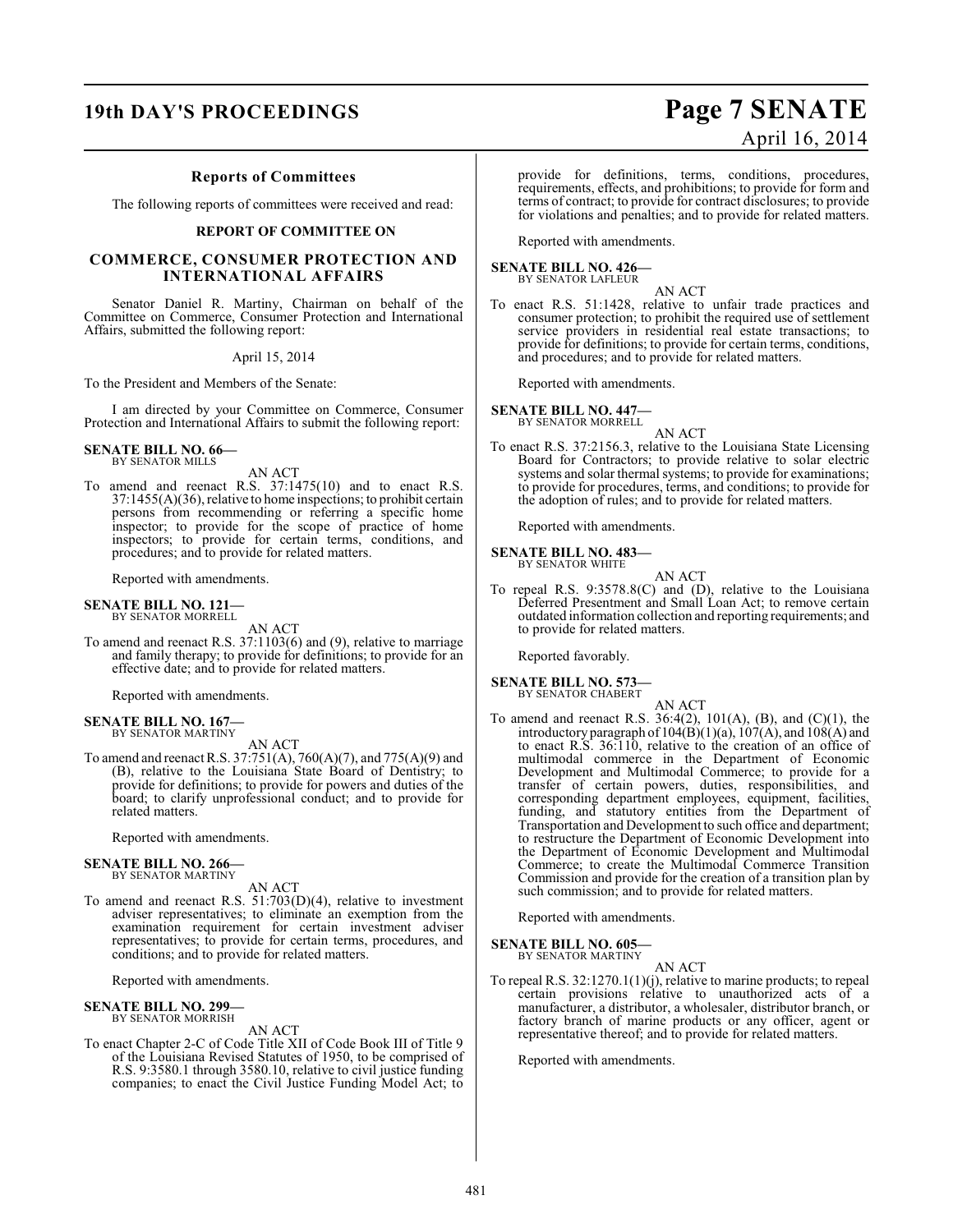### **Page 8 SENATE 19th DAY'S PROCEEDINGS**

### April 16, 2014

#### **SENATE BILL NO. 637—** BY SENATOR WHITE

AN ACT

To amend and reenact R.S. 37:571(A) and 595(B), (C), and (D), relative to the Louisiana State Board of Cosmetology; to provide for requirements of registered cosmetology schools; to provide for certain terms, conditions, and procedures; and to provide for related matters.

Reported favorably.

Respectfully submitted, DANIEL R. MARTINY Chairman

#### **Senate Bills and Joint Resolutions on Second Reading Reported by Committees**

**SENATE BILL NO. 63—** BY SENATOR MORRELL

AN ACT

To enact R.S. 14:202.2, relative to criminal offenses against property; to create the crime of solar tax credit fraud; to provide criminal penalties when a person claiming a tax credit has failed to meet contractual obligations relative to the installation and maintenance of a solar electric system or solar thermal system; to provide relative to definitions; and to provide for related matters.

Reported with amendments by the Committee on Judiciary C.

#### **SENATE COMMITTEE AMENDMENTS**

Amendments proposed by Senate Committee on Judiciary C to Original Senate Bill No. 63 by Senator Morrell

#### AMENDMENT NO. 1

On page 1, at the beginning of line 2, delete "enact R.S. 14:" and insert "amend and reenact R.S. 14:202.1(B) and (C), and to enact R.S. 14:202.1(A)(4) and" and after "property;" delete the remainder of the line

#### AMENDMENT NO. 2

On page 1, delete lines 3 and 4 and insert "to provide criminal penalties relative to failure to meet certain contractual obligations for the installation and"

### AMENDMENT NO. 3

On page 1, delete line 8 and insert the following:

"Section 1. R.S. 14:202.1(B) and (C) are hereby amended and reenacted and R.S. 14:202.1(A)(4) and 202.2 are hereby enacted to read as follows:

§202.1. Home improvement fraud; penalties

A. Home improvement fraud is committed when a person who has contracted to perform any home improvement, or who has subcontracted for the performance of any home improvement, hereinafter referred to as "contractor", knowingly engages in any of the following actions:

\* \* \* **(4) The material failure by a contractor to perform or complete the installation of a solar electric system or solar thermal system, as defined in R.S. 47:6030(C), or maintain or repair the system under the terms of a contact.**

B. For purposes of this Section, "home improvement" means any alteration, repair, modification, or other improvement to any immovable or movable property primarily designed or used as a residence or to any structure within the residence or upon the land adjacent thereto**, including the installation of a solar electric system or solar thermal system as defined in R.S. 47:6030(C)**.

C. The following shall constitute affirmative defenses to a violation of Paragraph  $(A)(1)$  of this Section:

(1) The work could not be performed due to excessive inclement weather conditions, and the work to be performed is outdoors.

(2) The work could not be performed due to the failure to receive necessary materials.

(3) The work could not be performed for justifiable medical reasons which can be verified.

(4) **(2)** The work could not be performed due to the inability to access the job site.

(5) The parties have contracted to provisions which are different than those provided by this statute, and those provisions are clear and unambiguous.

(6) The contractor has written verification of job completion.

 $(7)$  The work could not be performed due to the inability to obtain proper work permits. \* \* \*"

### AMENDMENT NO. 4

On page 2, line 5, change "**shall**" to "**may**"

#### AMENDMENT NO. 5

On page 2, line 6, after "**imprisoned**" delete the remainder of the line and delete line 7 and insert "**for not more than six months.**"

AMENDMENT NO. 6 On page 2, line 10, change "**shall**" to "**may**"

AMENDMENT NO. 7

On page 2, line 11, change "**less**" to "**more**"

AMENDMENT NO. 8

On page 2, at the beginning of line 12, delete "**ninety days nor more than**" and delete "**, or both,**"

#### AMENDMENT NO. 9

On page 2, between lines 20 and 21, insert the following:

"**E. The remedies and rights provided under this Section are in addition to and do not preclude any remedy otherwise available under law, including but not limited to the provisions of R.S. 51:1401, et seq.**

**F. Any person who is found liable under a civil action brought by the attorney general resulting from a violation of this Section shall be liable to the attorney general for all costs, expenses and fees related to investigations and proceedings associated with the violation, including attorney fees. An action to recover costs, expenses, fees, and attorney fees shall be ancillary to, and shall be brought and heard in the same court as, the civil action resulting from a violation of this Section.**

**G.(1) The attorney general may examine, or cause to be examined, by agents thereof, without notice, the conditions and affairs of any person who has received money from a contract for the sale, installation, maintenance, or repair of a solar electric system or solar thermal system, as defined in R.S. 47:6030(C), and who has claimed a tax credit.**

**(2) In connection with an examination authorized by this Subsection, the attorney general, or his agents, may examine under oath any person concerning the affairs and business of the person who has received money from a contract for the sale, installation, maintenance, or repair of a solar electric system or solar thermal system, as defined in R.S. 47:6030(C), and who has claimed a tax credit.**

**(3) The person who has received money from a contract for the sale, installation, maintenance, or repair of a solar electric system or solar thermal system, as defined in R.S. 47:6030(C), and who has claimed a tax credit shall pay the reasonable costs of the examination authorized by this Subsection, as determined by the attorney general, which funds shall be deposited in the state treasury for credit to the office of the attorney general. Failure to pay the examination fee within thirty days after receipt of demand from the attorney general shall automatically suspend the right of the person to do business in Louisiana until the fee is paid.**

**H. Nothing in this Section shall be construed to impose civil or criminal liability on any homeowner arising out of a contractor's failure to perform or on any third party purchasing the tax credits described in this Section from any homeowner or** contractor.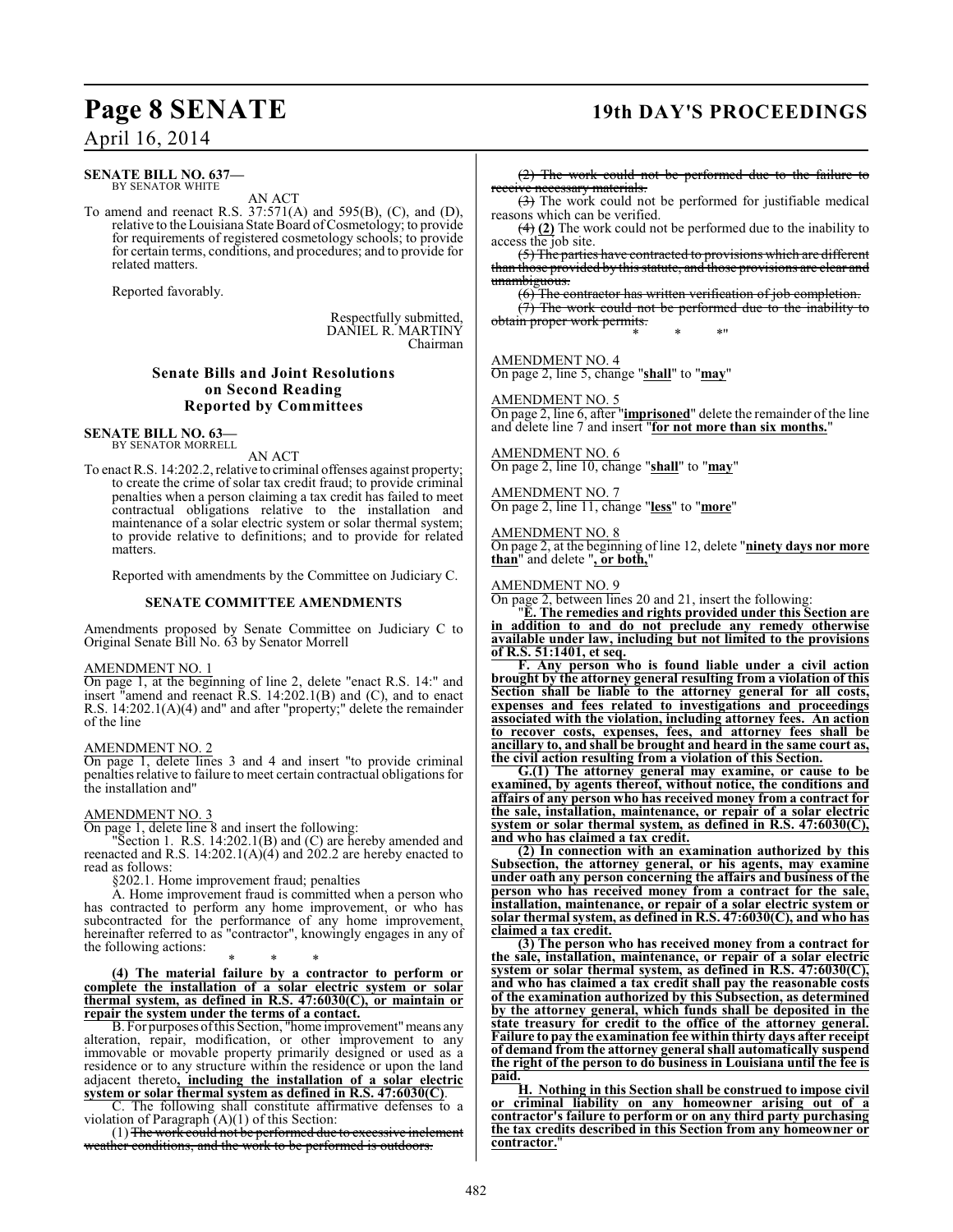## **19th DAY'S PROCEEDINGS Page 9 SENATE**

# April 16, 2014

On motion of Senator Kostelka, the committee amendment was adopted. The amended bill was read by title, ordered engrossed and passed to a third reading.

#### **SENATE BILL NO. 69—** BY SENATOR MURRAY

AN ACT

To amend and reenactR.S. 22:1333(F) and to enact R.S. 22:1333(G), relative to homeowner's insurance policies; to prohibit these policies from excluding coverage of the intentional act of policy holders' minor child; and to provide for related matters.

Reported favorably by the Committee on Insurance. The bill was read by title, ordered engrossed and passed to a third reading.

### **SENATE BILL NO. 87—** BY SENATOR CLAITOR

AN ACT

To amend and reenact R.S. 40:966(B), relative to penalties for certain drug offenses; to increase the maximum term of imprisonment allowed for the manufacture, distribution, or possession with intent to distribute heroin to ninety-nine years; and to provide for related matters.

Reported favorably by the Committee on Judiciary C. The bill was read by title, ordered engrossed and passed to a third reading.

#### **SENATE BILL NO. 108—** BY SENATOR APPEL

AN ACT

To amend and reenact R.S. 17:3123.1(B) and (C), relative to the commissioner of higher education; to delete the requirement that the commissioner of higher education be confirmed by the Senate; to delete the requirement that the salary of the commissioner of higher education be approved by the Joint Legislative Committee on the Budget; and to provide for related matters.

Reported with amendments by the Committee on Senate and Governmental Affairs.

#### **SENATE COMMITTEE AMENDMENTS**

Amendments proposed by Senate Committee on Senate and Governmental Affairs to Original Senate Bill No. 108 by Senator Appel

#### AMENDMENT NO. 1

On page 1, line 14, after "Regents" and before "." insert "and shall be subject to confirmation by the Senate"

On motion of Senator Amedee, the committee amendment was adopted. The amended bill was read by title, ordered engrossed and passed to a third reading.

### **SENATE BILL NO. 161—** BY SENATORS MURRAY AND WALSWORTH

AN ACT

To enact R.S. 24:524, relative to the legislative auditor; to provide for recovery of costs incurred by the legislative auditor to audit, investigate, or report possible fraud, theft, or other misappropriation; to provide for civil suits against the responsible party; to provide for assistance of the attorney general; and to provide for related matters.

Reported with amendments by the Committee on Senate and Governmental Affairs.

#### **SENATE COMMITTEE AMENDMENTS**

Amendments proposed by Senate Committee on Senate and Governmental Affairs to Original Senate Bill No. 161 by Senator Murray

#### AMENDMENT NO. 1

On page 1, line 13 after "**party**" and before "**.**" insert "**and all costs and reasonable attorney fees incurred by the attorney general in the civil suit shall be recoverable from the responsible party**"

On motion of Senator Amedee, the committee amendment was adopted. The amended bill was read by title, ordered engrossed and passed to a third reading.

#### **SENATE BILL NO. 187—** BY SENATOR KOSTELKA



To amend and reenact R.S. 40:981.3(D) and to repeal R.S. 40:981.3(E), relative to controlled dangerous substances; to allow enhanced sentencing for violations of the Uniform Controlled Dangerous Substances Law occurring within a private residence located in a drug free zone; and to provide for related matters.

Reported favorably by the Committee on Judiciary C. The bill was read by title, ordered engrossed and passed to a third reading.

**SENATE BILL NO. 229—**

BY SENATOR MARTINY AN ACT

To enact Code of Criminal Procedure Article 881.8, relative to habitual offenders; to provide for the reduction of certain habitual offender sentences under certain circumstances; and to provide for related matters.

Reported with amendments by the Committee on Judiciary B.

#### **SENATE COMMITTEE AMENDMENTS**

Amendments proposed by Senate Committee on Judiciary B to Original Senate Bill No. 229 by Senator Martiny

#### AMENDMENT NO. 1

On page 1, line 8, after "**sentence**" insert "**later**" and after "**ameliorated**" delete the remainder of the line.

#### AMENDMENT NO. 2

On page 1, delete lines 9 through 16, and insert the following:

"**A. Notwithstanding any provision of law to the contrary, a defendant in the actual custody of the Department of Public Safety and Corrections serving a sentence of life imprisonment that was imposed under the provisions of R.S. 15:529.1(A)(1)(b)(ii) or (c)(ii) as those provisions existed after amendment by Act No. 1245 of the 1995 Regular Session shall be eligible for parole consideration after serving the maximum term of imprisonment that would have been imposed had the defendant been sentenced under the provisions of R.S. 15:529.1(A)(1)(b)(ii) or (c)(ii) as those provisions existed after amendment by Act No. 403 of the 2001 Regular Session.**

**B. For the purposes of this Section, the maximum term of imprisonment shall be calculated by the secretary of the Department of Public Safety and Corrections.**"

On motion of Senator Morrell, the committee amendment was adopted. The amended bill was read by title, ordered engrossed and passed to a third reading.

#### **SENATE BILL NO. 242—** BY SENATOR MORRELL

AN ACT To amend and reenact R.S. 13:4364(A) and 4365(B), relative to sheriffs; to provide relative to sheriffs appointing appraisers in certain cases; to prohibit convicted felons from being appointed as appraisers; and to provide for related matters.

Reported favorably by the Committee on Judiciary B. The bill was read by title, ordered engrossed and passed to a third reading.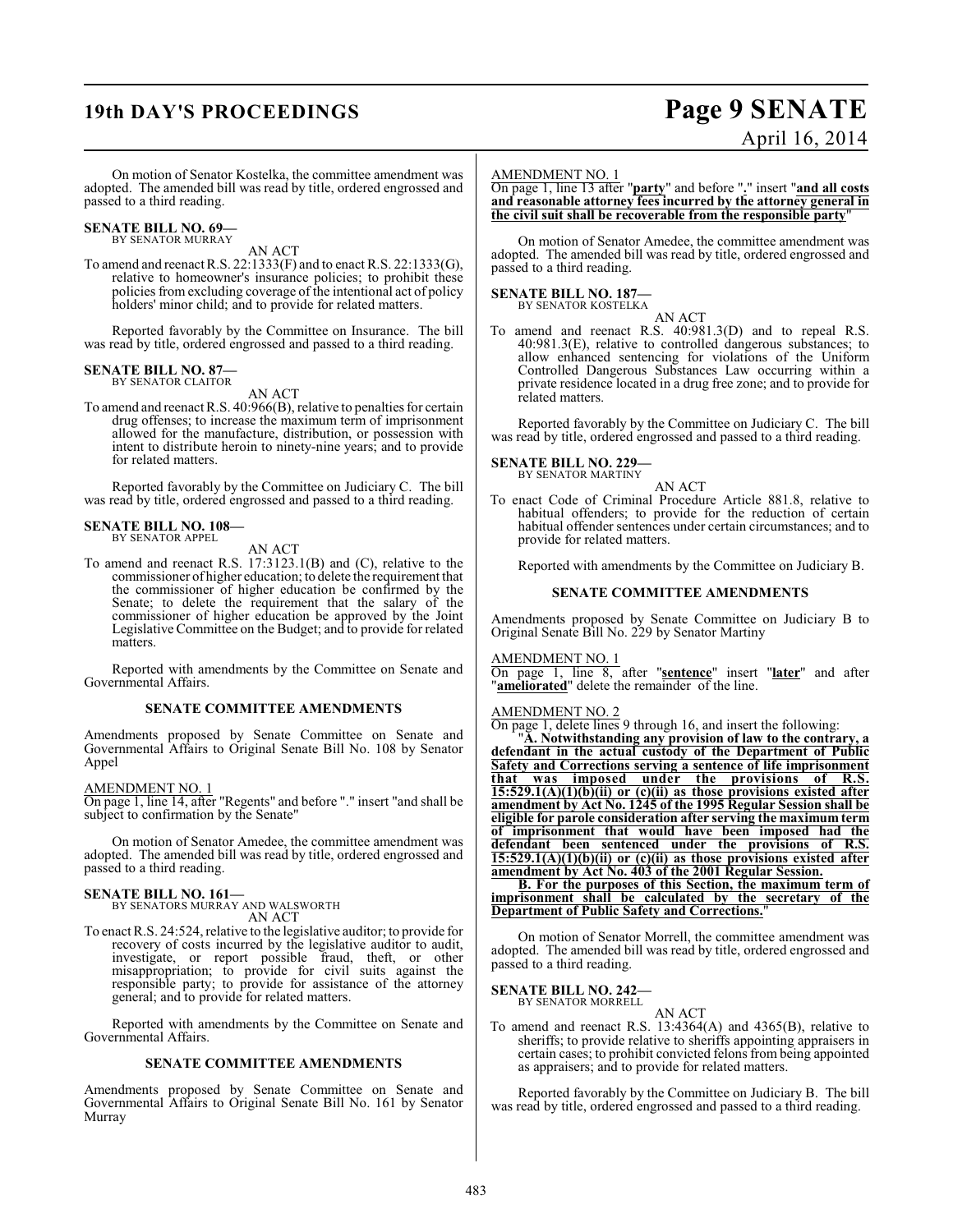### **Page 10 SENATE 19th DAY'S PROCEEDINGS**

### April 16, 2014

#### **SENATE BILL NO. 293—** BY SENATOR MARTINY

AN ACT

To amend and reenact R.S. 14:98(F)(2), relative to operating a vehicle while intoxicated; to provide relative to prior convictions for operating while intoxicated; and to provide for related matters.

Reported favorably by the Committee on Judiciary C. The bill was read by title, ordered engrossed and passed to a third reading.

### **SENATE BILL NO. 302—** BY SENATOR MILLS

AN ACT

To amend and reenact R.S. 40:1299.53, relative to persons who may consent to surgical or medical treatment; to provide relative to circumstances where no person is reasonably available to consent for the patient; to provide relative to physician discretion; to provide for certain terms, conditions, and procedures; to provide for certain immunity; and to provide for related matters.

Reported with amendments by the Committee on Judiciary A.

### **SENATE COMMITTEE AMENDMENTS**

Amendments proposed by Senate Committee on Judiciary A to Original Senate Bill No. 302 by Senator Mills

#### AMENDMENT NO. 1

On page 1, line 3, after "medical treatment;" insert "to provide relative to an adult friend of certain patients;"

#### AMENDMENT NO. 2

On page 2, between lines 8 and 9, insert

"**(9) Upon the inability of any adult to consent for himself and in the absence of any person to consent in Paragraphs (1) through (8) of this Subsection, an adult friend of the patient. For purposes of this Subsection, "adult friend" means an adult who has exhibited special care and concern for the patient, who is generally familiar with the patient's health care views and desires, and who is willing and able to become involved in the patient's health care decisions and to act in the patient's best interest. The adult friend shall sign and date an acknowledgment form provided by the hospital or other health care facility in which the patient is located for placement in the patient's records certifying that he or she meets such criteria.**"

### AMENDMENT NO. 3

On page 2, line 9, change "(9)" to "(9)**(10)**"

AMENDMENT NO. 4 On page 2, line 11, change "(10)" to "(10)**(11)**"

AMENDMENT NO. 5 On page 2, line 16, change "(11)" to "(11)**(12)**"

#### AMENDMENT NO. 6 On page 3, line 2, change "**(9)**" to "**(10)** of this Section"

### AMENDMENT NO. 7

On page 3, delete lines 9 through 13 and insert "**patient. Prior to taking such action, the attending physician shall document in the patient's chart the facts that establish what medical decisions need to be made and why those decisions are needed without undue delay, as well as the steps taken to obtain consent from the patient or another person authorized by law to give consent and then obtain confirmation from another physician, preferably the patient's primary care physician if he is not the attending physician, of the patient's condition and the medical necessity for such action as is appropriate and consistent with the patient's condition and which cannot be omitted without adversely affecting the patient's condition or the quality of medical care rendered. The confirming physician shall personally examine the patient and document his assessment, findings and**

**recommendations in the patient's chart prior to the proposed surgical or medical treatment or procedures being performed. This Subsection shall not"**

#### AMENDMENT NO. 8

On page 3, between lines 14 and 15, insert

"**D. (1) When no contact people are included in the individual's records, in order to justify a finding that none of the authorized persons listed under Subsection (A)(1) through (9) of this Section are reasonably available, the patient's attending physician shall document the following in the patient's record:**

**(a) That he or a representative of the attending physician or facility has inquired of, or has made a documented good faith effort to inquire of, the following entities regarding the existence of any advance directive made by the patient and the availability of information that would enable the physician to contact any person listed under Subsection (A)(2) through (9) of this Section:**

**(i) The Louisiana Secretary of State's Living Will Registry. (ii) The patient's primary care physician or any known**

**provider of medical treatment or services received by the patient in the previous one hundred and eighty days.**

**(iii) Any known facility in which the patient has resided in the last one hundred and eighty days.**

**(b) That no advance directive or other information that would enable the physician to contact an authorized individual to consent is available.**

**(2) When names of potentially authorized persons are listed in the individual's records or are obtained through efforts under this Subsection, in order to justify a finding that none of the authorized persons listed under Subsection (A)(1) through (9) of this Section are reasonably available, the patient's attending physician shall document in the patient's record the name of each potentially authorized person that he or a representative of the physician or facility attempted to contact, the manner and date of the attempted contact, and the result of the attempted contact.**"

#### AMENDMENT NO. 9

On page 3, line 15, delete "**D**" and insert "**E**"

#### AMENDMENT NO. 10

On page 3, line 18, delete "**E**" and insert "**F**"

#### AMENDMENT NO. 11

On page 3, line 21, delete "**F**" and insert "**G**"

#### AMENDMENT NO. 12

On page 3, line 23, after "**conduct**" and before "**based**" insert **"as to the issue of consent only,**"

#### AMENDMENT NO. 13

On page 3, line 26, after the word "**ensues**" delete the period and insert "**except for liability for medical malpractice as to the provision or performance of the surgical or medical treatment, not with regard to the question of consent under R.S. 1299.39 et seq., or R.S. 40:1299.41 et. seq.**"

AMENDMENT NO. 14 On page 4, line 2, delete "**G**" and insert "**H**"

#### AMENDMENT NO. 15

On page 4, delete line 12 and insert "**or placement of the patient as to the issue of consent only, even if death or injury to the patient ensues, except for liability for medical malpractice as to the provision or performance of the surgical or medical treatment, not with regard to the question of consent under R.S. 1299.39 et seq., or R.S. 40:1299.41 et. seq.**"

#### AMENDMENT NO. 16

On page 4, delete line 18 and insert "**Subsection C of this Section, as to the issue of consent only, even if death or injury to the patient ensues, except for liability for medical malpractice as to the provision or performance of the surgical or medical treatment, not with regard to the question of consent under R.S. 1299.39 et seq., or R.S. 40:1299.41 et. seq.**"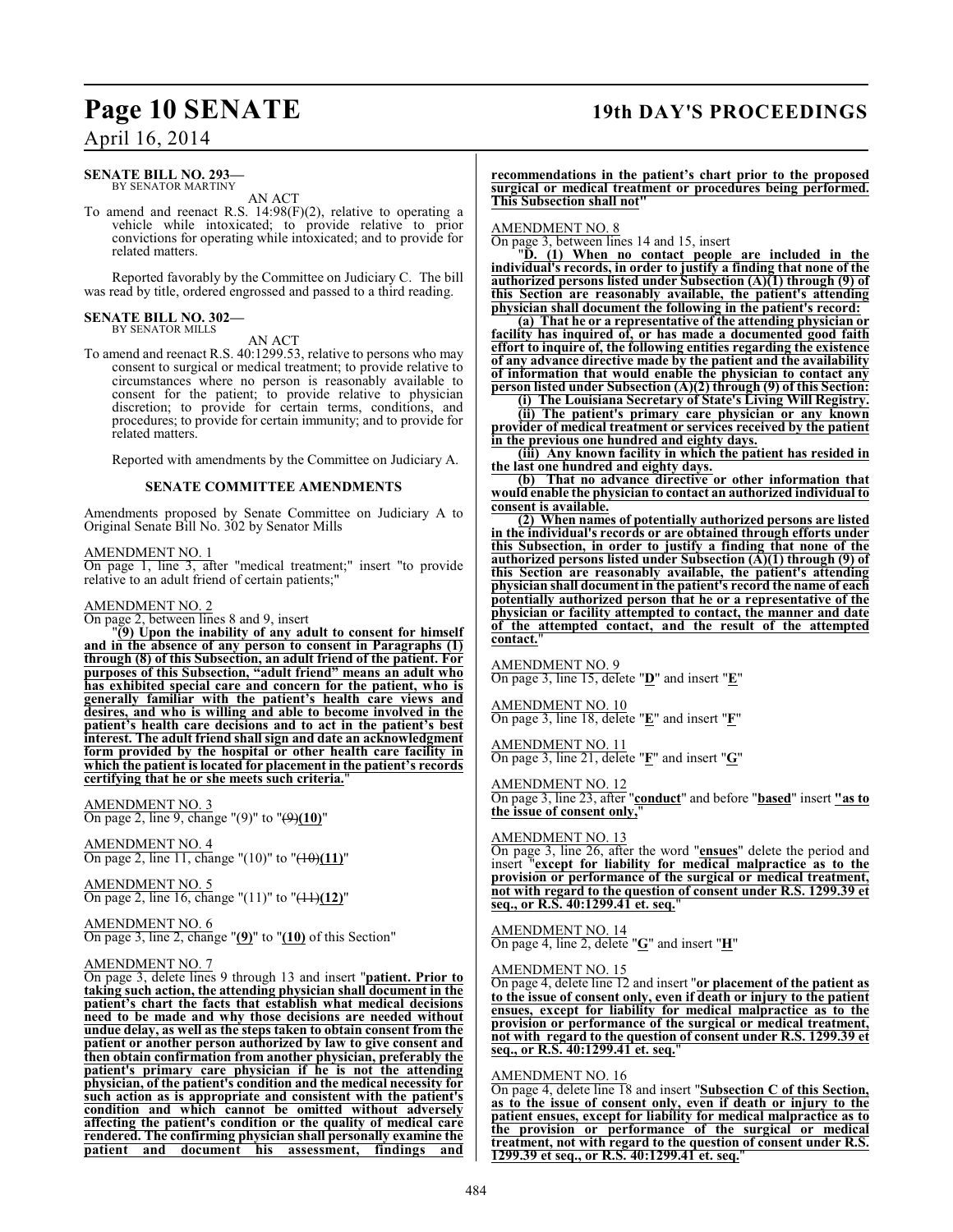## **19th DAY'S PROCEEDINGS Page 11 SENATE**

April 16, 2014

On motion of Senator Nevers, the committee amendment was adopted. The amended bill was read by title, ordered engrossed and passed to a third reading.

#### **SENATE BILL NO. 330—** BY SENATOR CLAITOR

AN ACT

To enact Chapter 36 of Title 40 of the Louisiana Revised Statutes of 1950, comprised of R.S. 40:2901 and 2902, and R.S. 14:322.1, relative to the use and regulation of unmanned aircraft; to enact the "Deterrence of Reconnaissance Over Noncriminal Entities Act"; to create the crime of illegal use of unmanned aircraft to capture images; to provide definitions; to provide exceptions; to provide criminal and civil penalties; to provide relative to the use of unmanned aircraft by law enforcement agencies; to provide reporting requirements; and to provide for related matters.

Reported with amendments by the Committee on Judiciary C.

#### **SENATE COMMITTEE AMENDMENTS**

Amendments proposed by Senate Committee on Judiciary C to Original Senate Bill No. 330 by Senator Claitor

AMENDMENT NO. 1

On page 1, at the beginning of line 6 after "images" insert "and wireless data"

AMENDMENT NO. 2 On page 1, line 11, after "**images**" insert "**and wireless data**"

#### AMENDMENT NO. 3

On page 2, between lines 1 and 2, insert the following: "**(2) Use an unmanned aircraft to capture a wireless data transmission for any purpose not authorized by the sender or recipient of the wireless data transmission.**"

AMENDMENT NO. 4 On page 2, at the beginning of line 2, change "**(2)**" to "**(3)**"

AMENDMENT NO. 5 On page 2, at the beginning of line 4, change "**(3)**" to "**(4)**"

#### AMENDMENT NO. 6

On page 2, between lines 16 and 17, insert the following: "**(3) "Wireless data transmission" or "data" means any**

**transmission of digital information or any communication via a wireless Internet service, cellular telephone, or similar device or means of transmission.**"

AMENDMENT NO. 7 On page 2, line 17, after "**violation of**" insert "**Paragraph (B)(1) of**"

AMENDMENT NO. 8 On page 2, line 23, after "**military**" insert "**or United States Department of Homeland Security**"

#### AMENDMENT NO. 9

On page 4, line 18, after "**facilities**" delete the remainder of the line and insert a period "**.**" and delete line 19

#### AMENDMENT NO. 10

On page 4, between lines 23 and 24, insert the following:

"**(17) As authorized or permitted by the Federal Aviation Administration for use in a motion picture, television, or similar production when the production is authorized by the property owner and authorized by a state or local permit agency, if authorization for the production by a state or local permit agency is required.**

**F. It shall not be a violation of Paragraph (B)(2) of this Section to capture a wireless data transmission using an unmanned aircraft:**

**(1) In airspace designated as a test site or range authorized by the Federal Aviation Administration for the purpose of integrating unmanned aircraft systems into the national airspace. (2) As part of an operation, exercise, or mission of any branch of the United States military. (3) Pursuant to a valid search or arrest warrant.**" AMENDMENT NO. 11

On page 4, at the beginning of line 24, change "**F.**" to "**G.**"

AMENDMENT NO. 12 On page 4, line 25, after "**image**" insert "**or data**"

AMENDMENT NO. 13 On page 4, line 26, after "**image**" insert "**or data**"

AMENDMENT NO. 14 On page 4, line 27, after "**image**" insert "**or data**"

AMENDMENT NO. 15 On page 4, at the beginning of line 28, change "**G.**" to "**H.**"

AMENDMENT NO. 16 On page 4, delete line 29 and insert "**an image or wireless data transmission captured in violation of this Section, or an image or wireless data transmission captured by an**"

AMENDMENT NO. 17 On page 5, at the end of line 1, after "**image**" insert "**or wireless data transmission**"

AMENDMENT NO. 18 On page 5, line 8, after "**image**" insert "**or wireless data transmission**"

AMENDMENT NO. 19 On page 5, at the beginning of line 12, change "**H.**" to "**I.**" and after "**Paragraph**" change "**(A)(1) or (A)(2)**" to "**(B)(1) or (B)(2)**"

AMENDMENT NO. 20 On page 5, line 14, after "**Paragraph**" change "**(A)(3)**" to "**(B)(3)**"

AMENDMENT NO. 21 On page 5, at the beginning of line 17, change "**I.**" to "**J.**" and at the end of line 17 after "**property**" insert "**, or the sender or recipient of a wireless data transmission,**"

AMENDMENT NO. 22

On page 5, line 19 after "**while on the property**" insert "**, or who captured a wireless data transmission in violation of this Section, respectively,**"

AMENDMENT NO. 23 On page 5, line 22, after "**images**" insert "**or data**"

AMENDMENT NO. 24 On page 5, line 25, after "**images**" insert "**or wireless data transmissions**"

AMENDMENT NO. 25 On page 5, line 26, after "**image**" insert "**or wireless data transmission**"

AMENDMENT NO. 26 On page 5, line 27, after "**image**" insert "**or data**"

AMENDMENT NO. 27 On page 6, line 11, after "**image**" insert "**or wireless data transmission**"

AMENDMENT NO. 28 On page 6, line 12, after "**image**" insert "**or wireless data transmission**"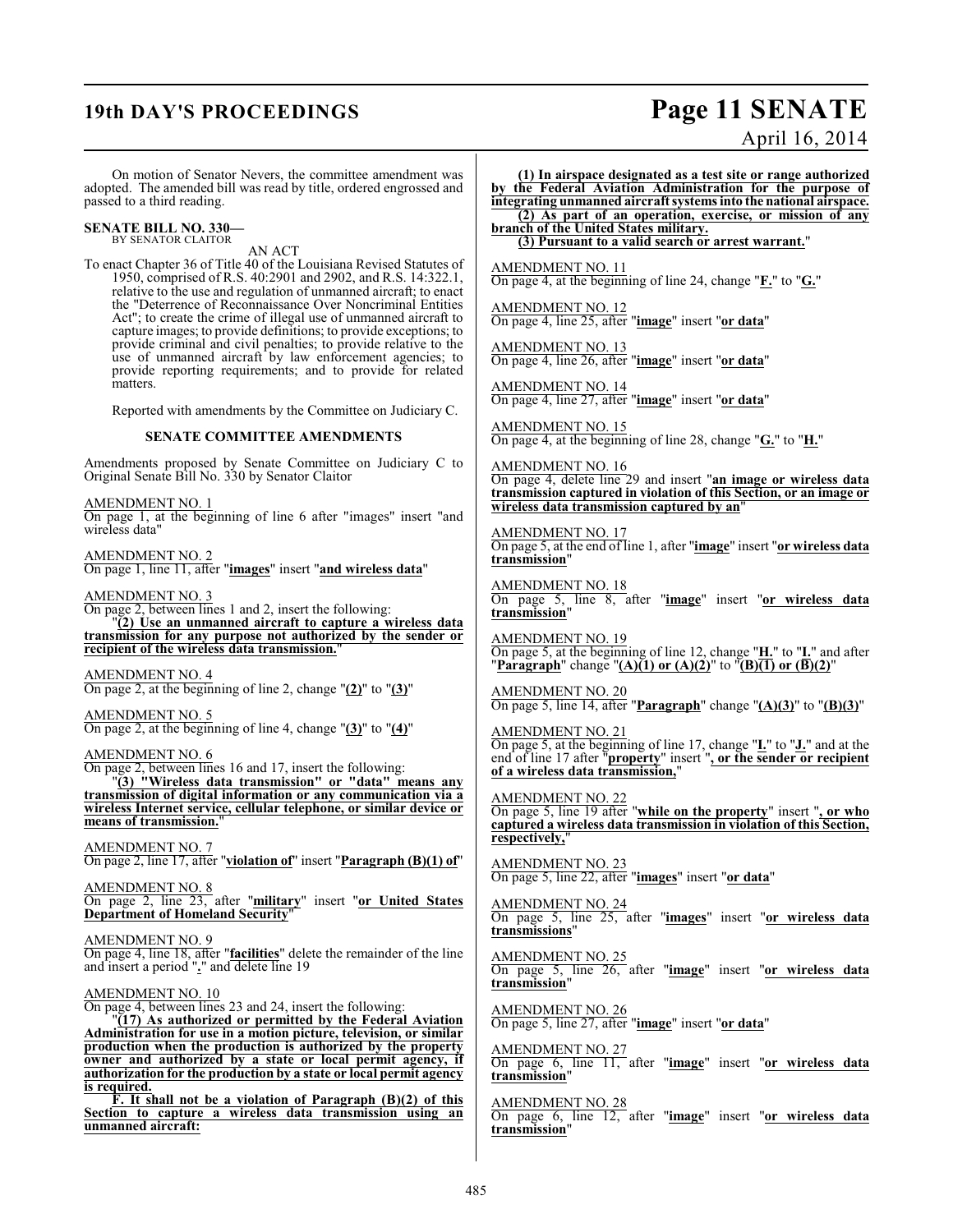### **Page 12 SENATE 19th DAY'S PROCEEDINGS**

#### AMENDMENT NO. 29

On page 6, at the beginning of line 14, change "**J.**" to "**K.**"

On motion of Senator Kostelka, the committee amendment was adopted. The amended bill was read by title, ordered engrossed and passed to a third reading.

#### **SENATE BILL NO. 332—**

BY SENATOR MORRISH AND REPRESENTATIVE MONTOUCET AN ACT

To enact R.S. 44:24, relative to public records; to provide for an exception to public records for bidding documents for a project for public work until bids on such project are opened; and to provide for related matters.

Reported favorably by the Committee on Senate and Governmental Affairs. The bill was read by title, ordered engrossed and passed to a third reading.

#### **SENATE BILL NO. 341—** BY SENATOR DONAHUE

AN ACT

To amend and reenact R.S. 40:4.13, relative to water systems; to provide for water system regulations; to provide for the promulgation of rules and regulations; and to provide for related matters.

Reported with amendments by the Committee on Health and Welfare.

#### **SENATE COMMITTEE AMENDMENTS**

Amendments proposed by Senate Committee on Health and Welfare to Original Senate Bill No. 341 by Senator Donahue

AMENDMENT NO. 1 On page 2, line 2, after "with" insert "the"

#### AMENDMENT NO. 2

On page 2, line 15, after "with" insert "the"

#### AMENDMENT NO. 3

On page 2, line 22, after "develop" delete the remainder of the line and delete line 23 in its entirety, and insert: "**and approve rules and regulations to repeal and replace LAC 51:XII and to revise such rules and regulations. Such rules and regulations shall include but not be limited to rules and regulations for waterworks construction, operation, and maintenance and the list of significant deficiencies contemplated in Paragraph (B)(2) of this Section.** 

#### AMENDMENT NO. 4

On page 2, line 26, after "Act" delete the remainder of the line and line 27 in its entirety, and insert: "**repealing and replacing LAC 51:XII**."

#### AMENDMENT NO. 5

On page 3, lines 16 and 17, delete "until the requirements of Paragraph (D)(9) of this Section are complete" and insert: "**until the committee approved rules and regulations are promulgated**"

### AMENDMENT NO. 6

On page 4, delete lines 1 through 4 in their entirety

### AMENDMENT NO. 7

On page 4, line 6, after "promulgating" insert "**committee approved**"

On motion of Senator Heitmeier, the committee amendment was adopted. The amended bill was read by title, ordered engrossed and passed to a third reading.

#### **SENATE BILL NO. 353—**

BY SENATOR PEACOCK

AN ACT To enact R.S. 44:4(48), relative to public records; to exempt certain jury selection records from public records; to exempt personal information of jurors from public records; and to provide for related matters.

Reported with amendments by the Committee on Senate and Governmental Affairs.

#### **SENATE COMMITTEE AMENDMENTS**

Amendments proposed by Senate Committee on Senate and Governmental Affairs to Original Senate Bill No. 353 by Senator Peacock

#### AMENDMENT NO. 1

On page 1, delete lines 10 through 12 and insert:

"**(48) To questionnaires completed by members of a petit jury venire or grand jury venire, whether completed pursuant to the Code of Criminal Procedure Art. 416.1 or upon response to a subpoena to jury service. This shall not prohibit the dissemination of such questionnaires to counsel for parties to a case for use in litigation as directed by the court with jurisdiction. This shall not prohibit the dissemination of venire lists as required by the Code of Criminal Procedure Art. 417.**"

On motion of Senator Amedee, the committee amendment was adopted. The amended bill was read by title, ordered engrossed and passed to a third reading.

#### **SENATE BILL NO. 361—** BY SENATOR RISER

AN ACT

To enact R.S. 40:1379.1.2 and 1379.1.3, to provide relative to the carrying of concealed firearms by law enforcement officers and retired law enforcement officers; to authorize the carrying of concealed firearms by certain officers and former officers in public places; to provide relative to accepted forms of identification; and to provide for related matters.

Reported with amendments by the Committee on Judiciary B.

#### **SENATE COMMITTEE AMENDMENTS**

Amendments proposed by Senate Committee on Judiciary B to Original Senate Bill No. 361 by Senator Riser

#### AMENDMENT NO. 1

On page 1, line 12, after "**subdivision**" and before the comma "**,**" insert "**and subject to the rules and regulations or policies of the agency or office employing the individual**"

#### AMENDMENT NO. 2

On page 2, line 17, change "**Subsection**" to "**Section**"

#### AMENDMENT NO. 3

On page 2, line 24, after "**subdivision**" and before the comma "**,**" insert "**and subject to the rules and regulations or policies of the agency or office from which the individual has retired**"

#### AMENDMENT NO. 4

On page 2, line 25, after "**and who**" insert "**was commissioned by the agency or office from which he retired and**"

On motion of Senator Morrell, the committee amendment was adopted. The amended bill was read by title, ordered engrossed and passed to a third reading.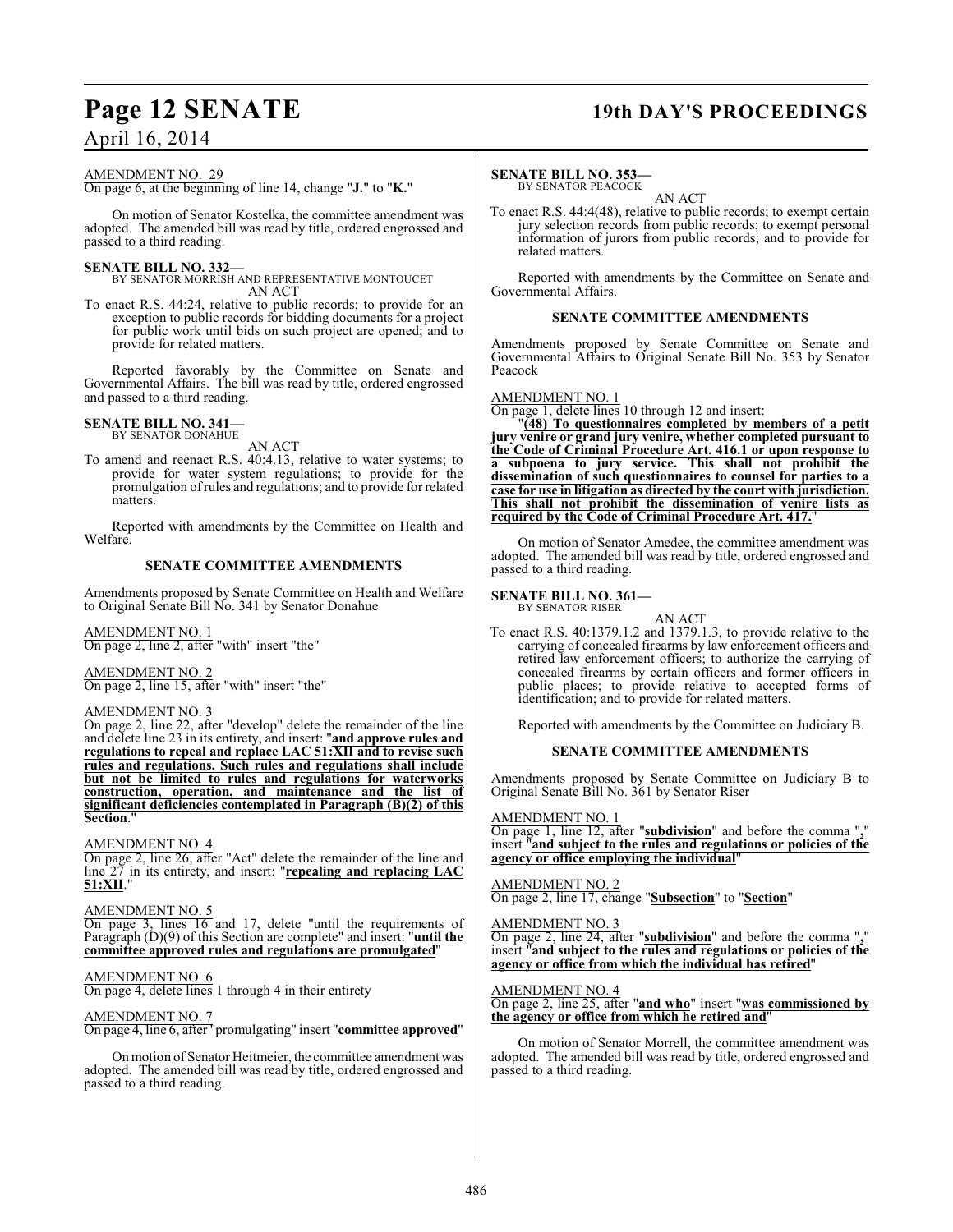## **19th DAY'S PROCEEDINGS Page 13 SENATE**

#### **SENATE BILL NO. 373—** BY SENATOR JOHNS

### AN ACT

To amend and reenact Code of Civil Procedure Article 966, relative to motions for summary judgment; to provide for certain procedures at the hearing on a motion for summary judgment; to provide relative to admissibility of certain evidence; and to provide for related matters.

Reported with amendments by the Committee on Judiciary A.

#### **SENATE COMMITTEE AMENDMENTS**

Amendments proposed by Senate Committee on Judiciary A to Original Senate Bill No. 373 by Senator Johns

#### AMENDMENT NO. 1

On page 1, at the end of line 14, insert: "**All parties shall be allowed adequate discovery to be conducted within a reasonable period of time in advance of the hearing on the motion for summary judgment.** 

#### AMENDMENT NO. 2

On page 2, delete lines 7 through 15 and insert: "to Article 1313 within the time limits provided in District Court Rule 9.9.

**(a) The movant in a motion for summary judgment shall file with his motion a memorandum and list of the exhibits, along with a copy of all exhibits, he intends to offer into evidence at the hearing, which shall be served on all other parties at least twenty calendar days prior to the hearing on the motion for summary judgment.**

**(b) The adverse party shall file and serve his opposing memorandum and list of exhibits, along with a copy of all exhibits, he intends to offer into evidence at the hearing at least ten calendar days prior to the hearing.**

**(c) Documentary evidence may be filed in the record with the motion or opposition in any electronically stored format** authorized by the local court rules of the district court or **approved by the clerk of the district court for receipt of evidence.**

**(d) Movant may file a reply memorandum provided it is filed and served on all other parties at least five calendar days prior to the hearing on the motion for summary judgment.**

**(e) Any party may supplement his list of exhibits provided the supplemental list of exhibits, and copy of all exhibits, is filed and served on all other parties at least five calendar days prior to the hearing on the motion for summary judgment.**

**(f) No other exhibits shall be considered by the court at the hearing on the motion for summary judgment.**

**(g) All service requirements shall be made in accordance with Article 1313.**

**(h) The court may set longer time periods herein as it deems necessary.**

**(i) All parties shall furnish a copy of their respective pleadings, memoranda, lists of exhibits, and copy of all exhibits, to the judge when filed.**"

#### AMENDMENT NO. 3

On page 2, line 17, after "**three**" insert "**calendar**"

#### AMENDMENT NO. 4

On page 2, delete lines 18 and 19, and insert: "**summary judgment and shall be heard and decided by the court prior to the hearing on the motion for summary judgment.**"

### AMENDMENT NO. 5

On page 2, line 23, delete "**or motions**"

#### AMENDMENT NO. 6

On page 3, at the end of line 3, insert: "**The court is not permitted to make a judicial determination of subjective facts, such as motive, intent, good faith or knowledge, nor shall it make any credibility determinations or weigh the evidence. Factual inferences reasonably drawn from the evidence must be construed in favor of the party opposing the motion.**"

#### AMENDMENT NO. 7

On page 3, at the end of line 26, insert: "**If a party requests written reasons for judgment within ten days of rendition of the judgment, the court shall provide written reasons for judgment within ten days of receipt of the request provided the court can do so at least ten days prior to trial.**"

#### AMENDMENT NO. 8

On page 4, delete lines 2 and 3 and insert:

"F.(1) A summary judgment may be rendered or affirmed only as to those issues set forth in the motion under consideration by the court at that time."

#### AMENDMENT NO. 9

On page 4, at the end of line 25, insert

#### "**E. The time periods set forth in this Article shall supersede and control to the extent of conflict with any court rule.**"

On motion of Senator Nevers, the committee amendment was adopted. The amended bill was read by title, ordered engrossed and passed to a third reading.

#### **SENATE BILL NO. 403—** BY SENATOR MILLS

AN ACT

To enact R.S. 22:1080, relative to third party premium payments; to provide with respect to insurers acceptance of third party premium payments; to require acceptance of premium payments from a fund or grant established by an office, agency, or political subdivision of a state, federal, parochial, or municipal governmental entity; and to provide for related matters.

Reported with amendments by the Committee on Insurance.

#### **SENATE COMMITTEE AMENDMENTS**

Amendments proposed by Senate Committee on Insurance to Original Senate Bill No. 403 by Senator Mills

#### AMENDMENT NO. 1

On page 1, delete lines 4 and 5 and in lieu thereof insert "premium payments from certain state, federal, or tribal programs or publicly supported charities; and to"

AMENDMENT NO. 2

On page 1, at the beginning of line 10, insert "**A.**"

#### AMENDMENT NO. 3

On page 1, line 13, after "**established by**" delete the remainder of the line and delete line 14 in its entirety and insert "**any one of the following:**

**(1) The Ryan White HIV/AIDS Program pursuant to Title XXVI of the Public Health Services Act.**

**(2) Indian tribes, tribal organizations, or urban Indian organizations.**

**(3) State or federal government programs.**

**(4) Publicly supported charities within the meaning of Sections 501(c)(3) and 170(b)(1)(A)(vi) of the United States Internal Revenue Code.**"

#### AMENDMENT NO. 4

On page 1, at the beginning of line 15, insert "**B.**"

On motion of Senator Morrish, the committee amendment was adopted. The amended bill was read by title, ordered engrossed and passed to a third reading.

**SENATE BILL NO. 516—**<br>BY SENATORS BUFFINGTON, DORSEY-COLOMB, GUILLORY AND MILLS AND REPRESENTATIVE STUART BISHOP AN ACT

To enact Part VII of Chapter 15 of Title 37 of the Louisiana Revised Statutes of 1950, to be comprised of R.S. 37:1360.81 through 1360.91, relative to direct primary care; to provide for definitions; to provide for prohibitions on discrimination; to

# April 16, 2014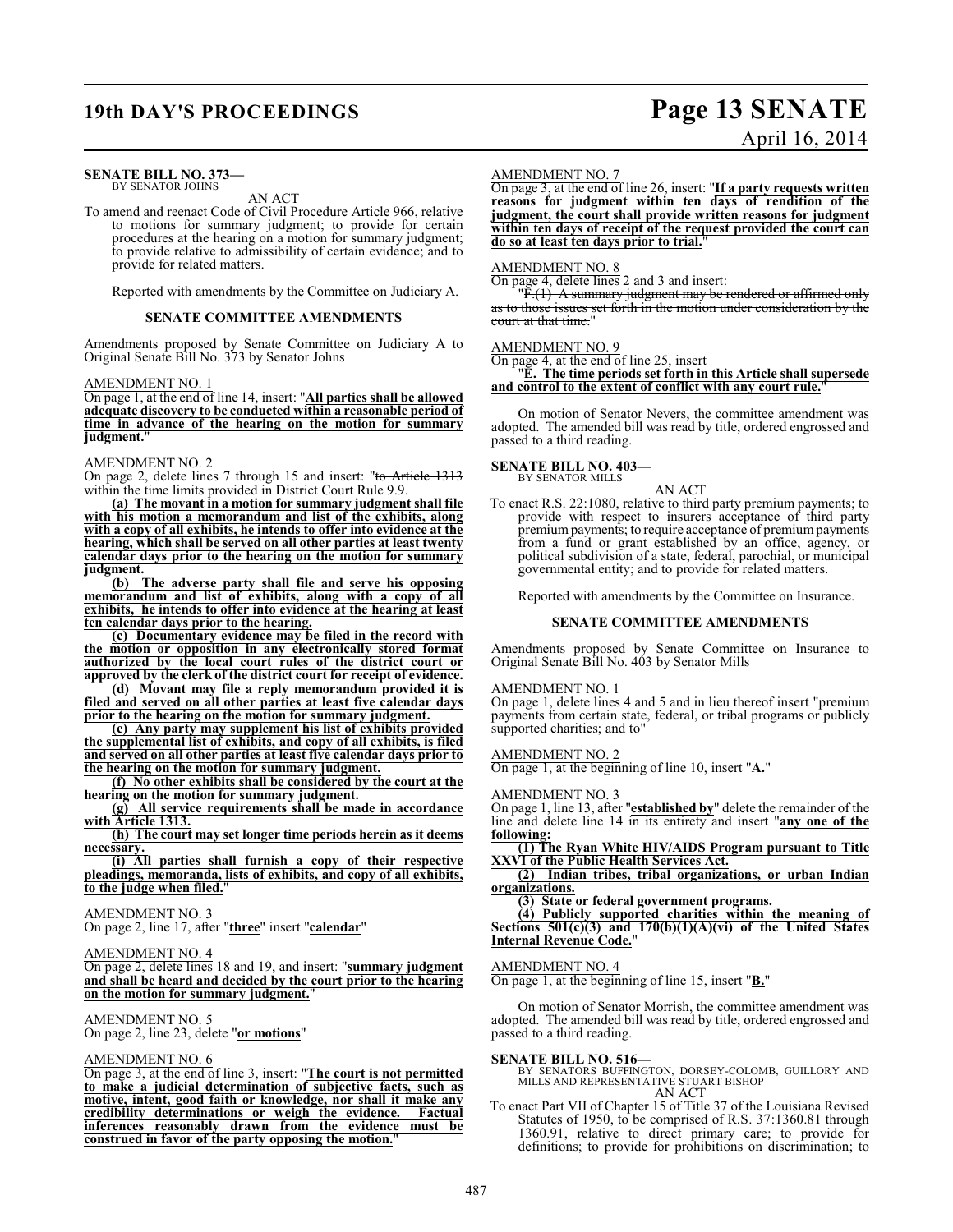### **Page 14 SENATE 19th DAY'S PROCEEDINGS**

### April 16, 2014

provide for direct fees; to provide for prohibited and authorized practices; to provide for acceptance and discontinuation of patients; to provide exemptions from state insurance laws; to provide for business conduct; to provide for annual reports; to provide for violations and penalties; to provide for rules and regulations; and to provide for related matters.

Reported with amendments by the Committee on Health and Welfare.

#### **SENATE COMMITTEE AMENDMENTS**

Amendments proposed by Senate Committee on Health and Welfare to Original Senate Bill No. 516 by Senator Buffington

#### AMENDMENT NO. 1

On page 3, line 8, after "**radiology**" insert a comma "**,**"

On motion of Senator Heitmeier, the committee amendment was adopted. The amended bill was read by title, ordered engrossed and passed to a third reading.

**SENATE BILL NO. 539—**<br>BY SENATORS NEVERS, BUFFINGTON, DORSEY-COLOMB AND<br>ERDEY AN ACT

To enact Chapter 1-B of Title 37 of the Louisiana Revised Statutes of 1950, to be comprised of R.S. 37:24 through 27, relative to suicide assessment, intervention, treatment and management training for certain professionals; to provide relative to professional licensing requirements; to provide for certain exemptions; to provide for certain definitions, terms, conditions, and procedures; and to provide for related matters.

Reported with amendments by the Committee on Health and Welfare.

#### **SENATE COMMITTEE AMENDMENTS**

Amendments proposed by Senate Committee on Health and Welfare to Original Senate Bill No. 539 by Senator Nevers

AMENDMENT NO. 1 On page 1, line 3, after "intervention, treatment" insert ","

#### AMENDMENT NO. 2

On page 1, line 4, after "certain professionals;" delete the rest of line 4 and line 5 through "certain exemptions;" and insert: "to provide relative to the Department of Health and Hospitals posting on the department's official website a link to these training programs; to provide relative to continuing education;"

#### AMENDMENT NO. 3

On page 1, delete lines 13 through 16, and insert:

"**A. In recognition of the state of Louisiana's goal in reducing the number of suicides and suicide attempts each year in Louisiana, beginning January 1, 2015, the Department of Health and Hospitals shall offer each of the following professionals certified, licensed, or registered in Louisiana access to certain training in suicide assessment, intervention, treatment, and management through posting links to such training on the** department's official website:

#### AMENDMENT NO. 4

On page 2, delete lines 13 through 29 and insert:

"**B. The training offered via online access by the department under this Chapter may be such that it is offered in either continuous multi-hour blocks or spread over shorter training sessions.**"

AMENDMENT NO. 5 On page 3, delete lines 1 and 2

AMENDMENT NO. 6 On page 3, line 3, delete "**; exemptions**"

AMENDMENT NO. 7

On page 3, delete lines 4 through 8, and insert:

"**A. The disciplining authorities over the professions listed in R.S. 37:24(A), at each board's discretion, may approve the hours spent completing training in suicide assessment, intervention, treatment, and management under this Chapter as hours that may count toward meeting any applicable continuing education or continuing competency requirements for each profession.**

**B. Obtaining any training offered via department website links under this Chapter shall not**"

AMENDMENT NO. 8

On page 3, delete lines 13 through 17

#### AMENDMENT NO. 9

On page 3, line 18, delete "**(1) Consider**" and insert:

"**A. The secretary of the Department of Health and Hospitals shall develop a list of available programs providing training in suicide assessment, intervention, treatment, and management. In developing such a list, the secretary shall consider the**"

AMENDMENT NO. 10

On page 3, line 19, delete "**of at least six hours in length**"

AMENDMENT NO. 11 On page 3, line 21, delete "**; and**", insert "**.**"

#### AMENDMENT NO. 12

On page 3, delete lines 22 through 27, and insert:

"**B. On or before January 1, 2015, the secretary shall make available on the department's official website online access to its list under this Section, and where possible links to training programs on the department's list. At the secretary's discretion, the department may also list on its official website where and when such training programs may be available for attendance in person in the state of Louisiana. At the discretion of each board, the disciplining authorities may provide links on their official board websites to the training programs linked on the department's official website.**"

AMENDMENT NO. 13 On page 4, delete lines 2 through 4

AMENDMENT NO. 14

On page 4, delete line 6, and insert: "**As used in this Chapter, the following definitions shall apply:**"

AMENDMENT NO. 15 On page 4, line 9, delete "**requirements of**" and insert "**access offered under**"

AMENDMENT NO. 16 On page 4, on line 11, delete "**approved by the**" and on line 12, delete "**appropriate disciplining authority**"

AMENDMENT NO. 17 On page 4, delete lines 15 through 18.

On motion of Senator Heitmeier, the committee amendment was adopted. The amended bill was read by title, ordered engrossed and passed to a third reading.

#### **SENATE BILL NO. 545—** BY SENATOR MILLS

AN ACT To amend and reenact R.S. 22:1007(I) and to enact R.S. 22:1007(J), relative to substitution of medications; to provide for requirements of provider contracts; and to provide for related matters.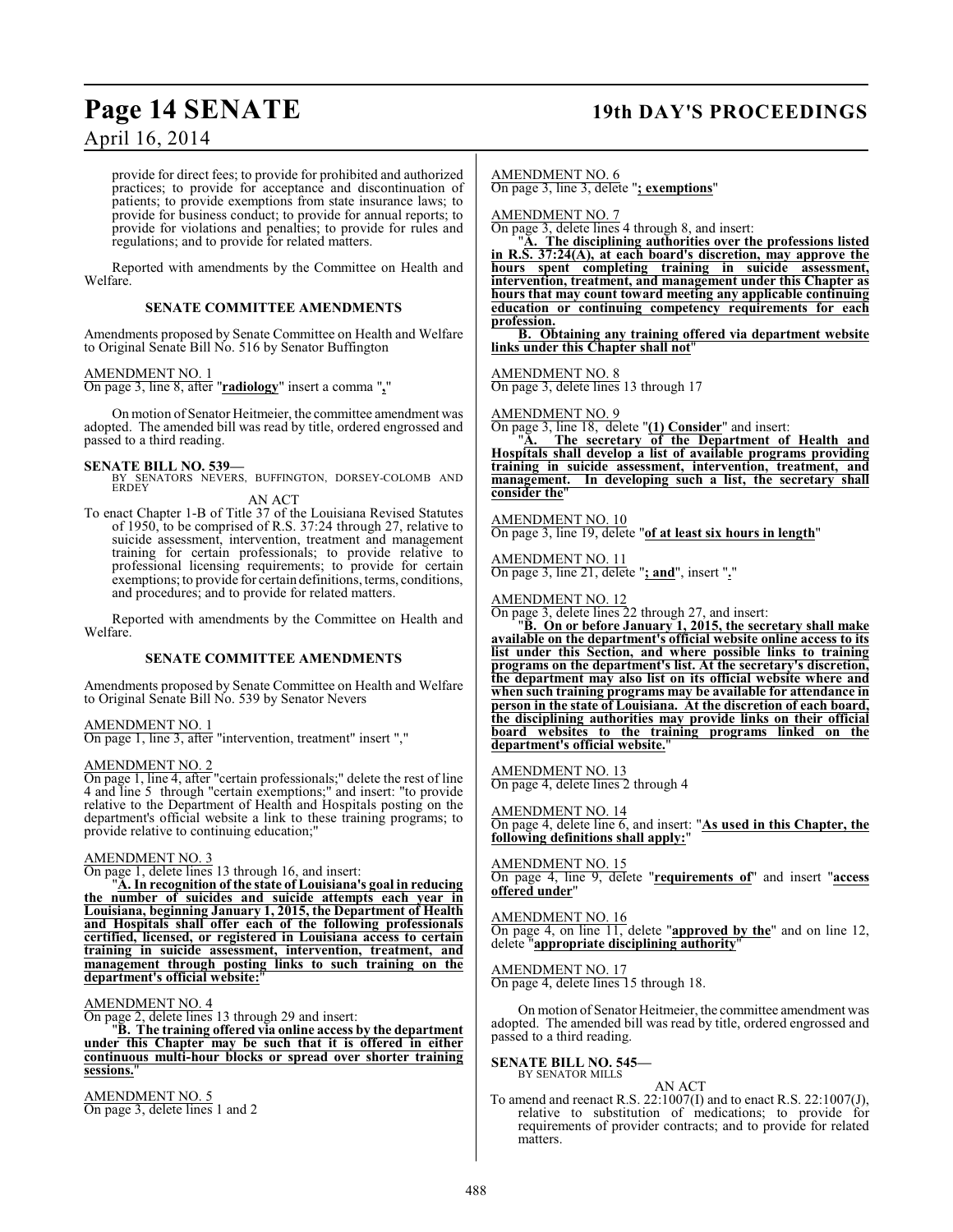## **19th DAY'S PROCEEDINGS Page 15 SENATE** April 16, 2014

Reported favorably by the Committee on Health and Welfare. The bill was read by title, ordered engrossed and passed to a third reading.

### **SENATE BILL NO. 554—** BY SENATOR GARY SMITH

AN ACT

To amend and reenact R.S. 22:972, Subpart D of Part III of Chapter 4 of Title 22 of the Louisiana Revised Statutes of 1950, comprised of R.S. 22:1091 through 1099, and R.S.  $44:4.1(B)(11)$ , relative to health insurance rate review and approval; to provide for definitions; to provide for rate filings and rate increases; to provide relative to form approval; to provide relative to rating factors, risk pools, and individual market plan and calendar year requirements; to provide with respect to review and subsequent approval or disapproval of proposed rate filings and rate changes; to provide for fees; to provide for exceptionsto the Public Records Law; to provide for implementation and enforcement; to provide for the frequency of rate increase limitations; to provide relative to the prohibition of discrimination in rates due to severe disability; and to provide for related matters.

Reported with amendments by the Committee on Insurance.

#### **SENATE COMMITTEE AMENDMENTS**

Amendments proposed by Senate Committee on Insurance to Original Senate Bill No. 554 by Senator Gary Smith

AMENDMENT NO. 1 On page 1, at the end of line 3, delete "and" and on line 4, delete "R.S.  $\overline{4}4:4.1(B)(11)$ ,"

AMENDMENT NO. 2 On page 1, line 4, after "rate review" delete the words "and approval"

AMENDMENT NO. 3 On page 1, at the end of line 7, delete "and" and on line 8, delete "subsequent approval or disapproval"

AMENDMENT NO. 4 On page 1, delete line 9, and insert "provide for"

AMENDMENT NO. 5 On page 3, line 14, delete "**AND APPROVAL**"

AMENDMENT NO. 6 On page 3, line 15, delete "**and approval**"

AMENDMENT NO. 7 On page 6, delete lines 7 and 8, and insert "**federal law or regulation or any rate that, when combined with all rate**"

AMENDMENT NO. 8 On page 6, line 12, after "**federal law**"delete the remainder of the line and delete lines 13 through 16 in their entirety and insert "**or regulation.**"

AMENDMENT NO. 9 On page 7, delete lines 8 through 11 in their entirety

AMENDMENT NO. 10 On page 7, line 25, change "**(9)**" to "**(8)**"

AMENDMENT NO. 11 On page 7, line 27, change "**(10)**" to "**(9)**"

AMENDMENT NO. 12 On page 7, line 28, after "**Benefits,**" delete "**as**" and delete line 29 and on page 8, line 1, delete "**Care Act, Pub. L. 111-148,**" and insert "**pursuant to 42 U.S.C. 18022, Section 1302(b) of the Patient Protection and Affordable Care Act,**"

AMENDMENT NO. 13 On page 8, line 8, change "**(11)**" to "**(10)**"

AMENDMENT NO. 14 On page 8, line 11, change "**(12)**" to "**(11)**"

AMENDMENT NO. 15 On page 8, line 14, change "**(13)**" to "**(12)**"

AMENDMENT NO. 16 On page 8, line 17, change "**(14)**" to "**(13)**"

AMENDMENT NO. 17 On page 8, line 21, change "**2014**" to "**2016**"

AMENDMENT NO. 18 On page 8, line 25, change "**(15)**" to "**(14)**"

AMENDMENT NO. 19 On page 8, line 29, change "**(16)**" to "**(15)**"

AMENDMENT NO. 20 On page 9, line 3, change "**(17)**" to "**(16)**"

AMENDMENT NO. 21 On page 9, line 5, change "**(18)**" to "**(17)**"

AMENDMENT NO. 22 On page 9, line 10, change "**(19)**" to "**(18)**"

AMENDMENT NO. 23 On page 9, line 12, change "**(20)**" to "**(19)**"

AMENDMENT NO. 24 On page 9, delete lines 17 through 22 in their entirety

AMENDMENT NO. 25 On page 9, line 23, change "**(22)**" to "**(20)**"

AMENDMENT NO. 26 On page 9, line 28, change "**(23)**" to "**(21)**" and after "**which**" delete "**premium**"

AMENDMENT NO. 27 On page 10, line 1, change "**(24)**" to "**(22)**"

AMENDMENT NO. 28 On page 10, line 13, change "**2014**" to "**2016**"

AMENDMENT NO. 29 On page 10, line 23, change "**(25)**" to "**(23)**"

AMENDMENT NO. 30 On page 10, delete lines 28 and 29 in their entirety and on page 11, delete lines 1 through 4 in their entirety

AMENDMENT NO. 31 On page 11, line 5, change "**(27)**" to "**(24)**"

AMENDMENT NO. 32 On page 11, line 11, change "**(28)**" to "(**25)**"

AMENDMENT NO. 33 On page 13, line 2, after "**proposed rate.**" delete the remainder of the line and delete line 3 in its entirety and on line 4, delete "**any and all federal requirements.**"

AMENDMENT NO. 34 On page 13, line 6, after "**shall be made**" delete the remainder of the line and delete lines 7 and 8 in their entirety and insert "**within the time prescribed by the department.**"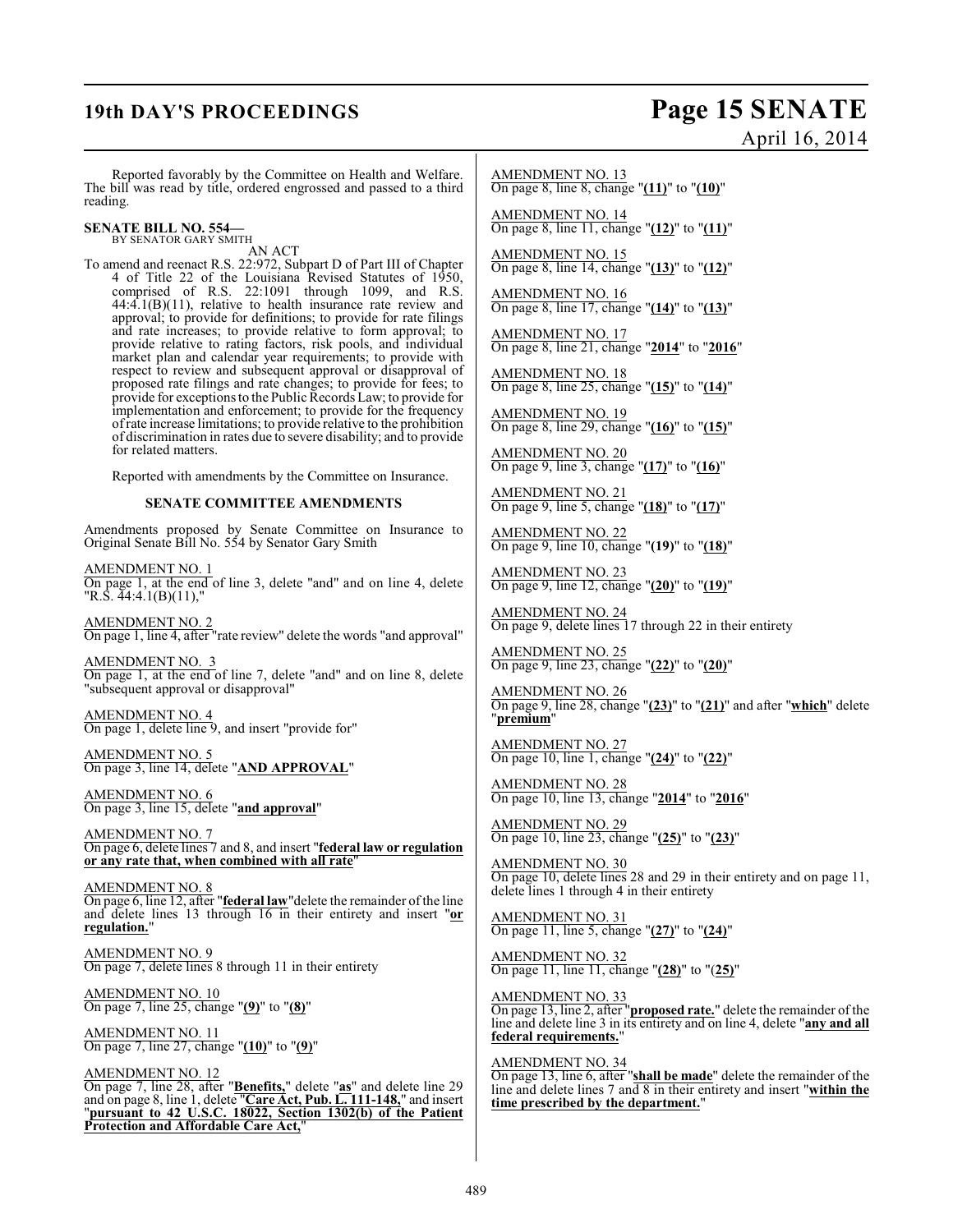### **Page 16 SENATE 19th DAY'S PROCEEDINGS**

AMENDMENT NO. 51

On page 20, line 21, after "**Subpart.**" insert "**However, the commissioner shall have the authority to grant transitional relief from the provisions of this Subpart.**"

AMENDMENT NO. 52 On page 21, line 7, after "**Subpart**" insert "**and Section 2794 of the Public Health Service Act**"

AMENDMENT NO. 53 On page 21, line 16, change "**Part**" to "**Subpart**"

AMENDMENT NO. 54

On page 23, line 8, after "**coverage**" delete the remainder of the line and delete lines 9 through 15 in their entirety and insert a period "**.**"

AMENDMENT NO. 55 On page 23, delete line 29 in its entirety and on page 24, line 1, delete "**(G)**"

AMENDMENT NO. 56 On page 25, delete lines 1 through 13 in their entirety

AMENDMENT NO. 57 On page 25, line 14, change "Section 3." to "Section 2."

On motion of Senator Morrish, the committee amendment was adopted. The amended bill was read by title, ordered engrossed and passed to a third reading.

**SENATE BILL NO. 586—** BY SENATORS DORSEY-COLOMB AND BUFFINGTON AN ACT

To amend and reenact Children's Code Articles 1217, 1239, 1255, 1282.3, 1283.14, 1285.14 and R.S. 15:87.1(C)(1) and to enact R.S. 14:46.4, relative to children; to provide relative to adoptions; to prohibit the re-homing of a child; to provide certain definitions, terms, conditions, procedures, prohibitions, crimes, penalties, and effects; and to provide for related matters.

Reported with amendments by the Committee on Judiciary A.

### **SENATE COMMITTEE AMENDMENTS**

Amendments proposed by Senate Committee on Judiciary A to Original Senate Bill No. 586 by Senator Dorsey-Colomb

AMENDMENT NO. 1 On page 1, line 2, after "1283.14," insert "1284.3,"

AMENDMENT NO. 2 On page 1, line 8, after "1283.14," insert ",1284.3,"

AMENDMENT NO. 3

On page 3, between lines 4 and 5 insert the following: Art. 1284.3. Final decree; **notice;** standard

"**A. The court, as a part of the final decree, shall provide notice of the provisions of R.S. 14:46.4 to the parties.**

**B.** The court, after taking into consideration all documents filed concerning the adoption, may enter a final decree of adoption, or it may deny recognition of the adoption. Recognition may be refused only if the adoption is manifestly contrary to public policy, taking into account the best interests of the child. \* \* \*"

On motion of Senator Nevers, the committee amendment was adopted. The amended bill was read by title, ordered engrossed and passed to a third reading.

### **SENATE BILL NO. 592—** BY SENATOR MORRELL

AN ACT

To amend and reenact R.S. 14:34.1(C), relative to the crime of second degree battery; to double the possible fines and penalties

AMENDMENT NO. 35 On page 13, line 13 after "**shall**" delete "**include:**" and insert "**be filed in the manner and form prescribed by the department.**"

AMENDMENT NO. 36 On page 13, delete lines 14 through 18 in their entirety

AMENDMENT NO. 37 On page 13, line 27, change "**shall**" to "**may**"

AMENDMENT NO. 38 On page 13, delete lines 28 and 29 in their entirety and insert "**22:1095 and with other provisions of law governing rates in the individual market and the small group market.**"

#### AMENDMENT NO. 39

On page 14, line 11, after "**established by**" delete the remainder of the line and delete lines 12 and 13 and insert "**federal rule or regulation to the extent applicable, to**"

AMENDMENT NO. 40 On page 15, line 4, after "**website**" delete the remainder of the line and delete line 5 in its entirety

AMENDMENT NO. 41 On page 15, line 6, after "**any**" delete "**other**" and after "**or forms as**" delete "**otherwise**"

AMENDMENT NO. 42 On page 15, delete lines 9 through 13 in their entirety

AMENDMENT NO. 43 On page 15, line 14, "**J.**" to "**I.**"

### AMENDMENT NO. 44

On page 15, line 15, after "**shall**" delete the remainder of the line and delete lines 16 through 29 in their entirety and insert "**post a notice of final determination on its website, and undertake any other actions necessary pursuant to Section 2794 of the Public Health Service Act.**"

AMENDMENT NO. 45 On page 16, delete lines 1 through 8 in their entirety

#### AMENDMENT NO. 46

On page 17, line 14, after "file" delete "each March" and insert "**once per calendar year**"

AMENDMENT NO. 47 On page 17, at the beginning of line 15, delete "first"

AMENDMENT NO. 48 On page 17, line 22, after "**inspection**" delete the remainder of the line and delete lines 23 through 27 in their entirety and insert a period "**.**"

#### AMENDMENT NO. 49

On page 19, line 17, after "**premiums**" delete the remainder of the line and delete line 18 in its entirety and insert "**from the planadjusted index rate in the**"

### AMENDMENT NO. 50

On page 20, delete lines 11 through 16 in their entirety, and insert

"**D. Consistent with the single risk pool requirement, as of January 1, 2015, all non-grandfathered coverage in the individual market shall be offered on a calendar year basis. For purposes of new enrollment effective on any date other than January first, the first policy year following such enrollment may comprise a prorated policy year, ending on December thirty-first. Any exceptions or modifications to the calendar year requirement by federal law or rule shall also apply to health insurance issuers under this Section.**"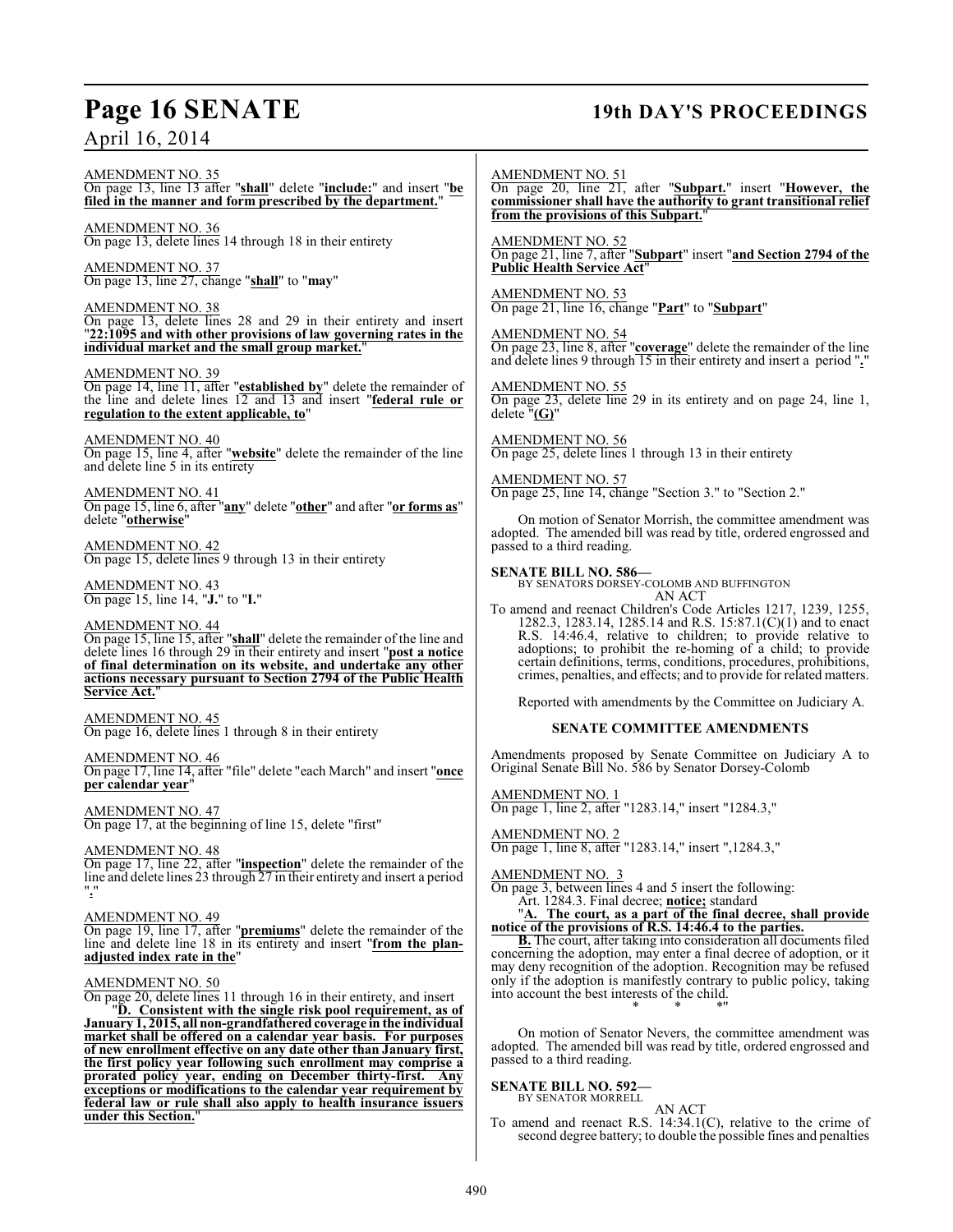## **19th DAY'S PROCEEDINGS Page 17 SENATE** April 16, 2014

for commission of second degree battery; and to provide for related matters.

Reported favorably by the Committee on Judiciary C. The bill was read by title, ordered engrossed and passed to a third reading.

### **SENATE BILL NO. 606—** BY SENATOR MARTINY

AN ACT

To amend and reenact Code of Civil Procedure Articles 253(C) and 1911 and R.S.  $9:2603(B)(4)$  and to enact Code of Civil Procedure Article 253(D), relative to court procedures; to provide relative to the use of electronic signatures by the court; to provide certain procedures, terms, and conditions; to provide relative to certain documents, orders and judgments; to provide relative to Louisiana Uniform Electronic Transactions Act; and to provide for related matters.

Reported favorably by the Committee on Judiciary A. The bill was read by title, ordered engrossed and passed to a third reading.

#### **SENATE BILL NO. 608—** BY SENATOR BROWN

AN ACT

To amend and reenact Code of Criminal Procedure Art. 213 and to enact Code of Criminal Procedure Art. 202(F), relative to warrants of arrest; to prohibit the issuance of warrants of arrest for school employees under certain circumstances; and to provide for related matters.

Reported with amendments by the Committee on Judiciary B.

#### **SENATE COMMITTEE AMENDMENTS**

Amendments proposed by Senate Committee on Judiciary B to Original Senate Bill No. 608 by Senator Brown

### AMENDMENT NO. 1

On page 2, at the beginning of line 17, after "**C**" insert "**(1)**" and change "**Notwithstanding**" to "**Except as provided in Paragraph (2) of this Subsection, and notwithstanding**"

#### AMENDMENT NO. 2

On page 2, between lines 23 and 24, insert the following:

"**(2) A peace officer may arrest a school employee as defined in R.S. 17:16(G) and as provided in Subsection A of this Section in either of the following instances:**

**(a) The peace officer personally witnesses an alleged violation of R.S. 14:35 committed upon a student by a school employee, whether on or off campus.**

**(b) The peace officer receives a complaint of an alleged violation of R.S. 14:35 committed upon a student by a school employee, whether alleged to have occurred on or off campus, and there is physical evidence of a resulting injury to the student** which is personally witnessed by the officer.

On motion of Senator Morrell, the committee amendment was adopted. The amended bill was read by title, ordered engrossed and passed to a third reading.

#### **SENATE BILL NO. 630—** BY SENATOR MARTINY

AN ACT

To amend and reenact R.S. 43:142(B), 171(B), 200(3), and 201(D), to enact R.S. 43:202(D), and to repeal R.S. 43:201(E), relative to the publication of official proceedings, legal notices, and advertisements in the parishes of Orleans and Jefferson; to provide relative to qualifications of newspapers for such publications; to provide for definitions; and to provide for related matters.

Reported with amendments by the Committee on Senate and Governmental Affairs.

#### **SENATE COMMITTEE AMENDMENTS**

Amendments proposed by Senate Committee on Senate and Governmental Affairs to Original Senate Bill No. 630 by Senator Martiny

#### AMENDMENT NO. 1

On page 3, line 10, after "**(b)**" delete "**The**" and insert "**For purposes of qualifications for publishing official proceedings, legal notices, or advertisements in the parishes of Jefferson and Orleans, the**"

On motion of Senator Amedee, the committee amendment was adopted. The amended bill was read by title, ordered engrossed and passed to a third reading.

#### **SENATE BILL NO. 642—** BY SENATOR CROWE

AN ACT

To enact R.S.  $24:513(J)(1)(c)(v)$ , relative to the legislative auditor; to provide for audit requirements; to provide for additional audit requirements for certain entities in certain parishes; and to provide for related matters.

Reported favorably by the Committee on Senate and Governmental Affairs. The bill was read by title, ordered engrossed and passed to a third reading.

#### **SENATE BILL NO. 645—**

BY SENATOR WARD

AN ACT To amend and reenact R.S. 22:260(C), relative to health maintenance organizations; to provide with respect to certain disclosures; and to provide for related matters.

Reported with amendments by the Committee on Insurance.

#### **SENATE COMMITTEE AMENDMENTS**

Amendments proposed by Senate Committee on Insurance to Original Senate Bill No. 645 by Senator Ward

#### AMENDMENT NO. 1

On page 1, line 11, change "**service**" to "**health care**"

#### AMENDMENT NO. 2

On page 1, line 12, after "**at the time.**" insert "**Nothing herein shall be interpreted to require a health maintenance organization to update the information in the listing or on its website more than once per month and such information shall be considered as timely under this Section.**"

On motion of Senator Morrish, the committee amendment was adopted. The amended bill was read by title, ordered engrossed and passed to a third reading.

## **SENATE BILL NO. 649—** BY SENATOR MILLS

AN ACT To enact Chapter 21 of Title 24 of the Louisiana Revised Statutes of 1950, to be comprised of R.S. 24:1001 through 1005, relative to the Louisiana State Health Care Profession Institute; to provide for its creation and membership; to provide for its duties, functions, and responsibilities; to provide for compensation; to provide relative to reporting; and to provide for related matters.

Reported with amendments by the Committee on Senate and Governmental Affairs.

#### **SENATE COMMITTEE AMENDMENTS**

Amendments proposed by Senate Committee on Senate and Governmental Affairs to Original Senate Bill No. 649 by Senator Mills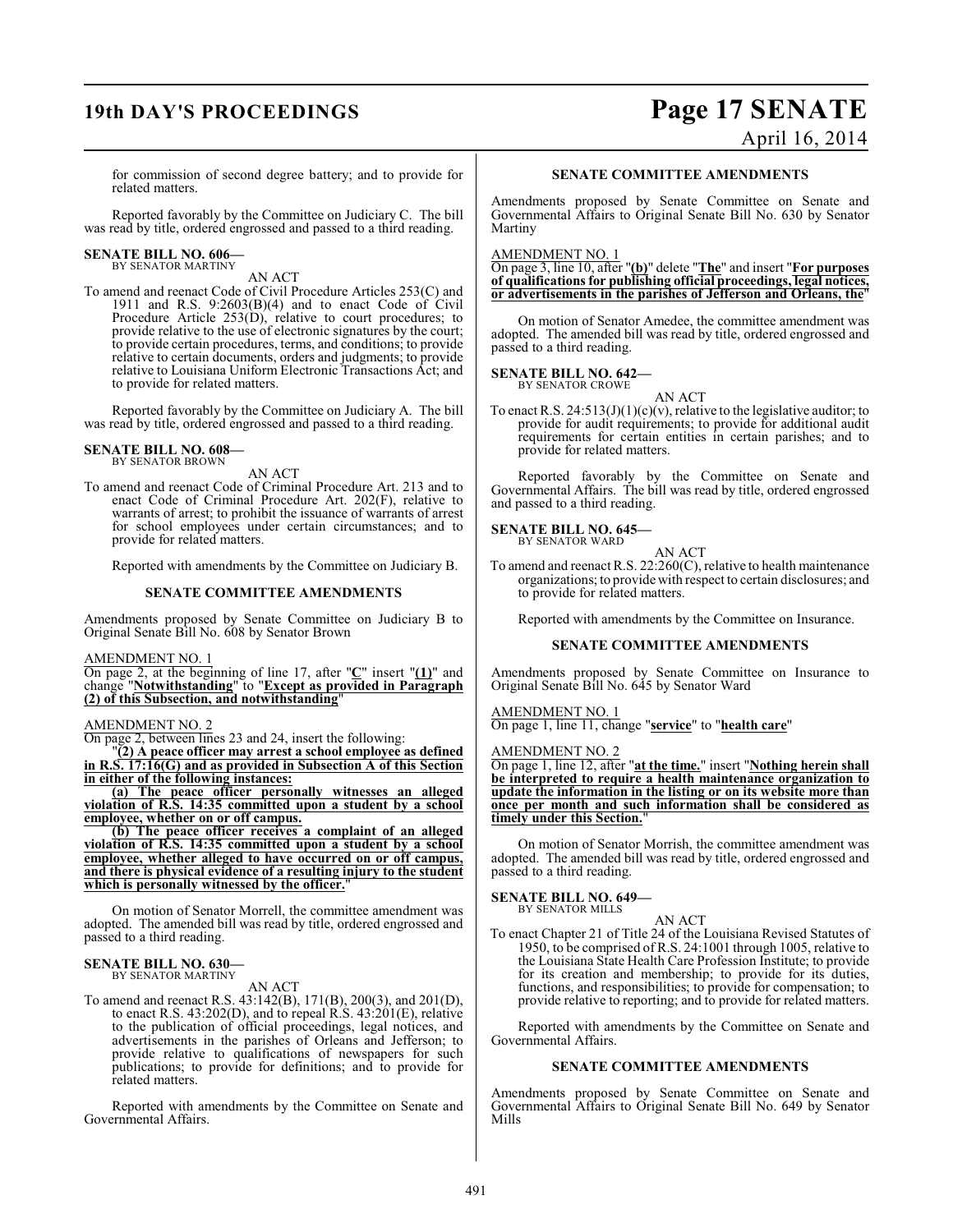#### AMENDMENT NO. 1

On page 2, delete lines 25 through 26 and insert:

"**(14) The chairman of the Louisiana State Board of Medical Examiners Physician's Assistants Advisory Committee or his** designee.

#### AMENDMENT NO. 2

On page 3, between lines 23 and 24 insert:

"**(28) The chairman of the Louisiana State Board of Medical Examiners Occupational Therapy Advisory Committee or his designee.**"

On motion of Senator Amedee, the committee amendment was adopted. The amended bill was read by title, ordered engrossed and passed to a third reading.

### **SENATE BILL NO. 650—** BY SENATOR WALSWORTH

AN ACT

To enact R.S. 30:2060.1, relative to air control standards; to create a carbon dioxide emissions program; to measure carbon dioxide emissions from existing fossil fuel-fired electric generating units; to provide criteria for the standards of performance; to provide terms, conditions, and requirements; and to provide for related matters.

Reported with amendments by the Committee on Environmental Quality.

#### **SENATE COMMITTEE AMENDMENTS**

Amendments proposed by Senate Committee on Environmental Quality to Original Senate Bill No. 650 by Senator Walsworth

AMENDMENT NO. 1

On page 1, line 12, after "**Section**" change "**11.1(d)**" to "**111(d)**"

AMENDMENT NO. 2 On page 1, line 13, after "**Quality**" insert "**, in collaboration with and input from the Public Service Commission,**"

AMENDMENT NO. 3 On page 2, line 5, change "**standard**" to "**standards**"

AMENDMENT NO. 4 On page 2, line 12, change "**standard**" to "**standards**"

AMENDMENT NO. 5

On page 3, between lines 15 and 16 and insert the following:

"**E. The department's plan establishing standards of performance for existing fossil fuel-fired electric generating units shall be consistent with the provisions of this Section except, and only, to the extent necessary to comply with a guidance document promulgated by the United States Environmental Protection Agency pursuant to 111(d) of the federal Clean Air Act and 40 CFR Part 60, Subpart B.**"

AMENDMENT NO. 6 On page 3, line 16, change "**E.**" to "**F.**"

On motion of Senator Walsworth, the committee amendment was adopted. The amended bill was read by title, ordered engrossed and passed to a third reading.

#### **SENATE BILL NO. 664—** BY SENATOR CORTEZ

### AN ACT

To enact R.S. 3:17(F), relative to prescribed burning; to provide for the powers, duties, and authority of the commissioner of agriculture and forestry; to allow the commissioner to receive complaints of prescribed burns and investigate such complaints;

### **Page 18 SENATE 19th DAY'S PROCEEDINGS**

to provide the commissioner with authority to suspend or revoke certain authorizations; and to provide for related matters.

Reported with amendments by the Committee on Environmental Quality.

#### **SENATE COMMITTEE AMENDMENTS**

Amendments proposed by Senate Committee on Environmental Quality to Original Senate Bill No. 664 by Senator Cortez

#### AMENDMENT NO. 1

On page 1, line 2, after "To" insert "amend and reenact R.S. 3:17(B) and to"

#### AMENDMENT NO. 2

On page 1, line 8, after "Section 1." insert "R.S. 3:17(B) is hereby amended and reenacted and"

#### AMENDMENT NO. 3

On page 1, between lines 10 and 11 insert:

"B. The commissioner of agriculture and forestry shall adopt and promulgate voluntary rules and regulations, consistent with applicable state and federal law, and the general intent and purpose of this Section, to authorize and promote the continued use of prescribed burning for ecological, silvicultural, wildlife management, agricultural, and range management purposes. **Such rules and regulations shall be adopted and promulgated by the commissioner pursuant to the provisions of the Administrative Procedure Act.** \* \* \*"

On motion of Senator Walsworth, the committee amendment was adopted. The amended bill was read by title, ordered engrossed and passed to a third reading.

#### **House Bills and Joint Resolutions on Second Reading Reported by Committees**

#### **HOUSE BILL NO. 55—**

BY REPRESENTATIVES LOPINTO, ADAMS, ARMES, BADON, BARRAS, WESLEY BISHOP, PROSSETT, BROWN, HENRY BURNON, BURRELL,<br>CARMODY, CARTER, COX, DIXON, GAINES, GUILLORY, HARRISON,<br>HAZEL, HODGES, HOFFMANN, HONORE, HOWARD, HUNTER,<br>KATR

AN ACT

To amend and reenact R.S. 44:4.1(38), to enact Title XXXIV of the Code of Criminal Procedure, to be comprised of Articles 971 through 995, and to repeal R.S. 44:9, relative to expungement; to provide for the effect of expunged records; to provide for definitions; to authorize the expungement of certain felony conviction records; to prohibit the dissemination of expunged records by third parties; to provide penalties for the unlawful dissemination of expunged records by third parties; to provide for legislative findings; to provide for applicability; to provide for procedures for obtaining an expungement; to provide for filing of motions to obtain an expungement; to provide for service of motions for expungement; to provide for service of judgments of expungement; to authorize the expungement of conviction records after a certain period of time has elapsed; to provide for eligibility to obtain an expungement; to delete provisions of law referring to destruction of arrest or conviction records; to provide for the assessment of certain fees for expungement; to provide that certain fees are nonrefundable; to provide for expungement by redaction of records; to provide for uniform forms for expungement; to provide for the exemption of certain fees in certain circumstances; to provide for a judgment granting an expungement; to provide for contradictory hearings; to prohibit incarcerated individuals from filing a motion to expunge an arrest or conviction record; to provide for the interim expungement of certain arrests fromcriminal history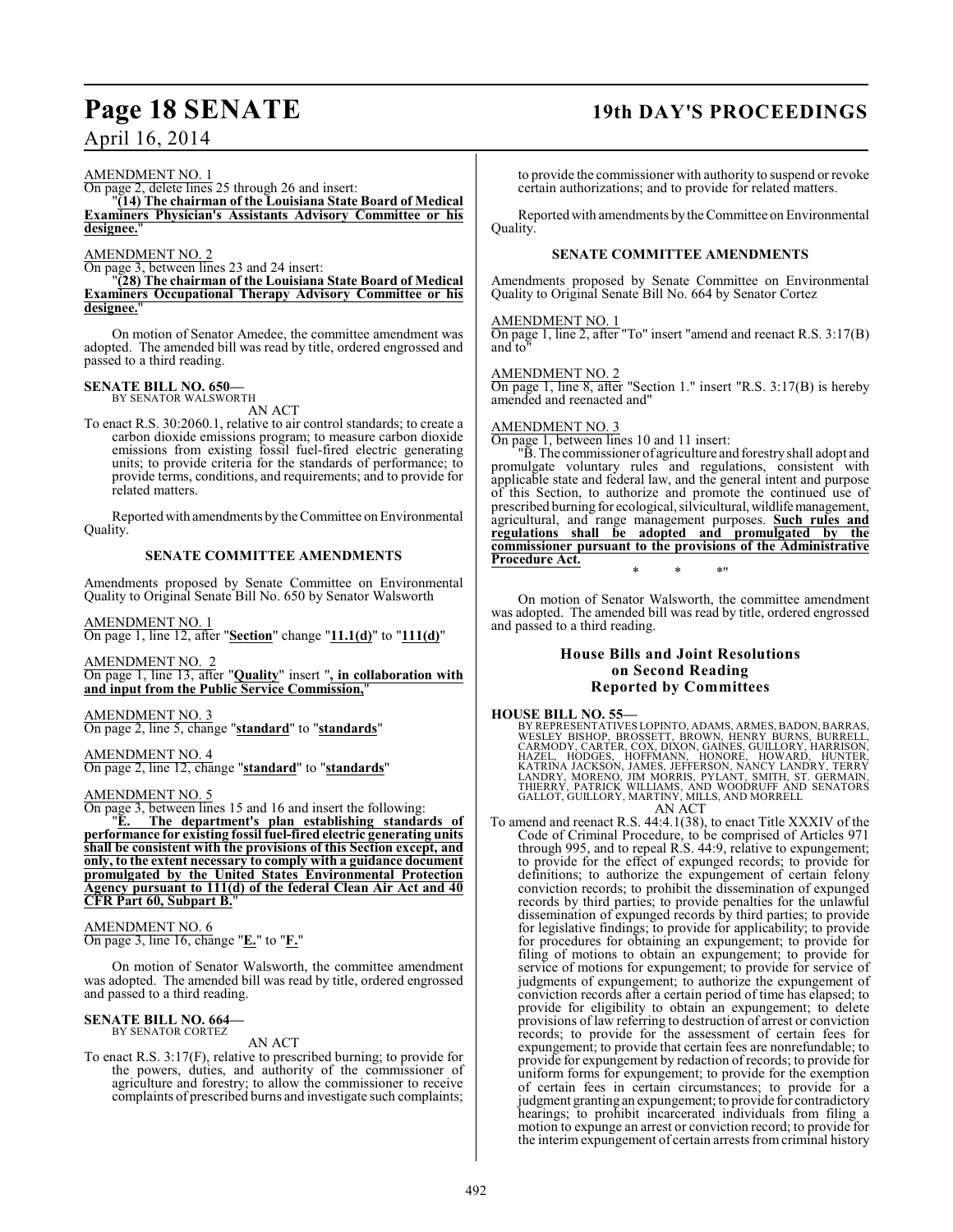## **19th DAY'S PROCEEDINGS Page 19 SENATE** April 16, 2014

records; to provide for exceptions to the public records law; and to provide for related matters.

Reported favorably by the Committee on Judiciary B. The bill was read by title and referred to the Legislative Bureau.

#### **HOUSE BILL NO. 63—**

BY REPRESENTATIVES LEGER, ANDERS, ARMES, ARNOLD, BADON,<br>BILLIOT, WESLEY BISHOP, BROSSETT, BROWN, HENRY BURNS, TIM<br>BURNS, CARTER, CHAMPAGNE, COX, DIXON, GUINN, HARRIS,<br>HENRY, HILL, HOFFMANN, HOWARD, KATRINA JACKSON,<br>KLECKLE PATRICK WILLIAMS

AN ACT

To amend and reenact R.S. 4:163.1(D)(2)(d) and 715(B)(2), R.S. 6:747(A), R.S. 9:1613, 2799(A)(2) and (B)(1), 2799.3, the heading of Part V-A of Chapter 2 of Code Title XII of Code Book III of Title 9 of the Louisiana Revised Statutes of 1950, and 3541.21(1) and (3), R.S. 11:202, 203(A) and (C), 204(A), 206, 207(A) and (B), 208 through 210, 211(A) and (B), 213(A), 215(A), 218(A), (C), and (D)(3), 293(C), 701(19), 768(D)(2), 778(A), (B), and (D), 783(G)(1)(a), (I)(1)(a), and (K)(1), 784(C)(2) and (E), 804, 805(A) and (B), 901.36, 901.37, 952.36,  $1147(A)$  and  $(C)(1)$ ,  $1151(D)$ ,  $1151.1(B)(1)$ ,  $(C)(2)$ , and  $(D)(1)$ , 1313(A), (B)(introductory paragraph), and (C), 1318, 1323(B)(1), (C)(2), and (D)(1), 1345.8(B), 1402(5), 1431, 1432(A)(introductory paragraph), 1442, 1483(B), 1503(6),  $1522(A)(1)(introducing paragraph)$  and  $(B)(introducing$ paragraph), 1523(G), 1530(K)(3), 1614(D), 1634(A) and (B)(introductory paragraph), 1636(B)(5), 1732(20), 1758(A) and (F), 1763(J)(2), 1784(introductory paragraph), 1785(A)(2), 1804(introductory paragraph),  $1805(A)(1)(a)$ ,  $1902(19)$ , 1934(A) and  $(F)$ , 1938(J)(4)(c), 1944(A)(introductory paragraph), 1945(A)(2), 1964(A)(introductory paragraph),  $1974(A)$ ,  $2074(A)$  and  $(B)(1)(introduction$  paragraph),  $2077(A)$ (introductory paragraph) and  $(B)$ (introductory paragraph) and  $(2)$ ,  $2144(K)$ ,  $2165.6(A)$  and  $(B)$ (introductory paragraph), 2178(B)(introductory paragraph), (1)(b), and (3)(c) and  $(C)(1)(c)(iv)(aa)$ ,  $2180(C)(2)$ ,  $2214(A)(2)(e)$ ,  $2220(A)(1)(g)(v)$  and  $(B)(2)(a)(ii)$ ,  $2221(K)(4)(a)$  and  $(M)$ , 2223(A)(1), 2241.7(A)(1), 2241.8(2)(a)(ii), 2242.7(A)(1),  $2242.8(2)(a)(ii)$ ,  $2256(B)(2)(a)$  and  $(3)$ ,  $2256.2(A)$ ,  $2257(K)(4)$ ,  $2258(A)$ , (B)(introductory paragraph) and (1)(c) and (d), (2)(a), and (C) through (E),  $2259(A)(1)$ ,  $3005.1(1)(2)$  and  $(1)(4)$ , 3039.1(K)(4), 3041(B), 3101, 3107(5), 3113(6), 3132, 3143(1) and (2), 3145(D), 3166(A), 3178(C)(2), 3192, 3200(1) and (2), 3222, 3232(A), (B), and (C), 3281, 3288(B)(5), 3293(1), 3317(C)(5), 3322(B)(1)(a), 3341(A), 3346(3), 3363(A), 3377(A), 3378(A)(1)(g) and (2)(c), 3385.1(K)(6) and (7)(f), 3402, 3410(5), 3431, 3438(B)(4)(b) and (5)(b), 3442(1) through (4), 3447(C), 3461, 3473(1) through (4), 3514(A), 3515(B),  $3516(C)(1)$  and (2),  $3548(A)$ ,  $3552(A)$  and (B),  $3553(B)(2)$ , 3601(A), 3605(A)(5), 3609(A), 3644, 3645(E), 3647(E) and (F), 3685.1(B)(2)(a) and (D), 3686(B)(1)(a) and (b), 3724(1) through (3), 3731(introductory paragraph) and (B), 3761, 3771(2)(a)(introductory paragraph), 3773, 3778(A), 3780, 3791, 3802(3) and (4), 3804(A), 3805, and 3808, R.S. 13:1278 and 3881(A)(8), R.S. 14:32(D)(3), 35.2(A)(introductory paragraph),  $(B)$ , and  $(C)$ , 39 $(D)(3)$ , 45 $(A)(3)$ , 67.16 $(A)(1)$ ,  $(C)(1)(b)$ ,  $(2)(b)$ ,  $(3)(b)$ , and  $(4)(b)$ ,  $67.21(A)$  through  $(D)$ ,  $79.1(A)(2)$ ,  $89.1(A)(4)$ , the heading of Subpart  $\hat{B}(3)$  of Part V of Chapter 1 of Title 14 of the Louisiana Revised Statutes of 1950, 93.3(A) through (D) and  $(E)(1)$ , 93.4, 93.5(A)(introductory paragraph) and  $(D)$ ,  $106(D)(2)$ (introductory paragraph) and (d),  $107.1(C)(2)$  and (3),  $126.3(A)$ , and  $202.1(F)(4)$ , R.S.  $15:536(A)$ ,  $537(A)$ ,  $541(2)(m)$ , 571.3(B)(3)(r), 571.34(A), 581, 830(A) and (B), 830.1(A), 1039, 1402(A), 1503(6) and (7), and 1510(C), R.S. 17:67(G), 124, 158(H)(2)(f), 240(A)(1) and (B)(2), 407.2, 421.4, 422.6(B),  $1947(A)(1)$  and (2), and  $3217.2(D)$ , R.S.  $18:106(C)(2)(b)$ , 106.1(A)(introductory paragraph),  $564(D)(1)(a)(ii)$  and  $(2)(a)(ii)$ and  $(E)$ , 1303(I)(introductory paragraph) and  $(1)(a)$ ,  $1309.3(D)(1)(a)(ii)$  and  $(E)$ , and  $1400.21(B)(4)$ , R.S.  $21:51(C)$ and  $52(A)$  and  $(B)$ , R.S.  $22:941(B)(7)$ ,  $1000(A)(1)(a)(vi)(bb)(IV)$  and  $(2)(a)$  and  $(b)(iv)$ ,  $1001(B)$ , 1003(A)(2)(d), 1012(B), 1097(B), 1242(6), and 1288(B), R.S.

23:251(A)(3), 322(3), (5), (6), (8), and (9)(introductory paragraph),  $323(A)$ ,  $(B)(1)$  through  $(7)$ ,  $(C)(2)$ , and  $(D)(1)$  and  $(2), 324(A), 1017.1(5), 1226(B)(1)$ (introductory paragraph) and (C)(1)(introductory paragraph), 1371.1(introductory paragraph),  $(5)$ , and  $(6)$ , 1378 $(F)(34)$ (introductory paragraph),  $(a)$ , and  $(c)$ ,  $1472(12)(F)(IV)$ ,  $1823(4)(e)$ ,  $1829(G)$ ,  $2061(introductory)$ paragraph) and (10), and 3004(A)(1), R.S. 25:33(B)(4), R.S.  $28:2(14)$  and (20), 22.5, 22.7(A), 22.9, 22.10, 25.1(C)(1)(a)(v), 50(1) and (3), 52(B) and (G), 55(G), 64(B) through (G), 146, 148, 172(A), the heading of Part VIII of Chapter 1 of Title 28 of the Louisiana Revised Statutes of 1950, 200 through 205,  $215.5(B)(5)$ , the heading of Chapter 5 of Title 28 of the Louisiana Revised Statutes of 1950, 475, 476, 477(1) and  $(3)(a)$ (introductory paragraph) and (b),  $478(A)$ ,  $831(A)$ (introductory paragraph), (2), (3), (C)(1)(a) and (b)(i) through (iii), (E), and (F)(1), (4), and (5),  $854(A)(2)$  and (3),  $864(A)(2)$  and  $(3)$ ,  $874(A)(2)$  and  $(3)$ ,  $904(A)(2)$  and  $(3)$ , and 915(A)(2), R.S. 29:403(8), 726(E)(17)(a) and (20)(a)(i) and (iii)(aa), and 729(E)(13)(a)(i) and (iii)(aa), R.S. 32:295.1(D)(1),  $(2)(a)$ , and  $(3)(a)$ ,  $351(A)(2)$ ,  $401(introductor)$  paragraph) and (9), 403.2, and 863.1(C)(7), R.S. 33:1236(42), 1947(C)(2), 2411, 4720.62(C), 4720.112(C), and 4720.138(C), R.S. 36:151(B), 251(B), and 254(A)(10)(c) and (h), (B)(9), and (E)(1), R.S.  $37:752(9)(a)$ , (c)(ii), and (d)(ii),  $775(A)(10)$ ,  $776(A)(9)(b)$  and  $(10)(b)$ ,  $961(2)$ ,  $1360.64(C)(1)$ ,  $2363(C)(1)$ , and 3003, R.S. 38:2261(A), (B), (E)(2), (3)(introductory paragraph) and (a), (4), (5), and (7), R.S. 39:302,  $362(\overline{B})(3)(a)(iii)$  and  $(4)(a)$  and  $(F)$ ,  $1484(\overline{B})(1)(introducing$ paragraph) and (h), (2)(c), and (5)(introductory paragraph) and (a), 1494.1(A)(3), 1554(D)(3), 1594(I)(1), 1595.4(A) and (E)(2), (3)(introductory paragraph) and (a), (4), (5), and (7), and 1952(14)(introductory paragraph) and (e), R.S. 40:5(18), 384(11), 442(2), 501(A)(2), 1299.27(A), (B)(introductory paragraph) and (2), and (C), 1299.52, 1299.58(A)(introductory paragraph), (1), and (3),  $1299.78.5(A)(1)$  and (2), 1299.113(A)(4), 1299.114(9), 1299.118(3), 1299.119(A), 1300.85(C), 1300.361(B)(introductory paragraph), 1355(B), 1379.3(C)(5), 1400(A) and (C) through  $(F)$ , 1472.3(E)(2)(d), 1485.2(3), 1563(C)(6), 1573.1(A), 1574.1(A)(13)(a), 1730.39(B), 1730.66(A), 1735, 1742(A)(1), (3), and (4)(a),  $(B)(1)$ ,  $(2)(c)$ , and  $(6)$ , and  $(C)$ , 1742.1, 1742.2(A)(1), (3), and  $(4)$  and  $(B)(1)$ , the heading of Part V-A of Chapter 8 of Title 40 of the Louisiana Revised Statutes of 1950, 1748(A), 2009.21, 2009.25(F)(12), 2010.8(A)(2)(b)(v) and (vi), 2013(6), 2013.2, 2013.3, 2017(A)(1), (2), and (4), 2102(A)(3), 2113.5, 2116(B)(1) and (G), 2142(A), 2405.5(A) and (B)(1) and (2)(c) through (f), and 2471, R.S. 42:808(E), R.S. 46:51(8) and (13), 53(B), 56(B)(2) and (H)(1), 61(A)(3), the heading of Subpart A of Part I of Chapter 3 of Title 46 of the Louisiana Revised Statutes of 1950, 151, 156(A) and (C), 230.1(A), 231.6(B), 437.14(A)(7), the heading of Part III of Chapter  $\hat{4}$  of Title 46 of the Louisiana Revised Statutes of 1950, 541, 932(9) and (10), 1053(E), 1407(B)(1)(e)(introductory paragraph), 1951, 1952(introductory paragraph), (1), and (3), 1953(A), (B)(introductory paragraph), (C), and (D), 1954, 1955, 1956(A), 1957, 1959, the heading of Chapter 29 of Title 46 of the Louisiana Revised Statutes of 1950, the heading of 2200, 2201, 2203, the heading of Chapter 30 of Title 46 of the Louisiana Revised Statutes of 1950, 2251, 2252(B), 2253(1), (2), (4), and (5),  $2254(A)$ ,  $(F)(1)$ ,  $(2)$ ,  $(4)$ , and  $(5)$ ,  $(G)(introducing$ paragraph), (I), and (J), 2255, 2256(A) and (B), 2582(1), (2), (4), and (6), 2584(introductory paragraph), (4), and (5), and  $2673(C)(5)$ , R.S.  $47:34(C)(2)$ (introductory paragraph) and  $(d)(ii)$ , 44.1(B), 79(A)(2) and (B)(5), 287.749(C)(2)(introductory paragraph) and  $(d)(ii)$ , 305.38, 305.69 $(B)(2)$  and (3),  $337.\overline{9}$  $(\overline{D})(17)$ ,  $360$  $(\overline{G})$ ,  $463.4$  $(A)(1)$ ,  $(2)$ ,  $(4)$ , and  $(6)$ ,  $(B)(1)$ ,  $(2)$ ,  $(3)(a)$ ,  $(4)(a)$  and  $(b)$ ,  $(5)$ , and  $(6)$ ,  $(C)(2)$ ,  $(D)$ ,  $(E)(1)$ (introductory paragraph),  $(F)$ ,  $(G)(1)$  through  $(5)$  and  $(7)$ ,  $(I), (J)(1)$  through  $(3), (4)$ (introductory paragraph),  $(a), (c),$  and (d), (K), and (L), 463.4.1(A), 463.4.2(A)(1) and (B)(1) and (4),  $463.4.3(A), 463.5(C), 463.21(A), 463.51(D)(2), 473.2(B)$  and (D), 490.4(E), 492(E), and 1061(B), R.S. 48:23(B) and  $261(A)(1)$ , R.S. 49:121(E), the heading of Subpart D of Part VII of Chapter 1 of Title 49 of the Louisiana Revised Statutes of 1950, 148, and 148.1(G)(1), (H), and (I), R.S. 51:1402(4),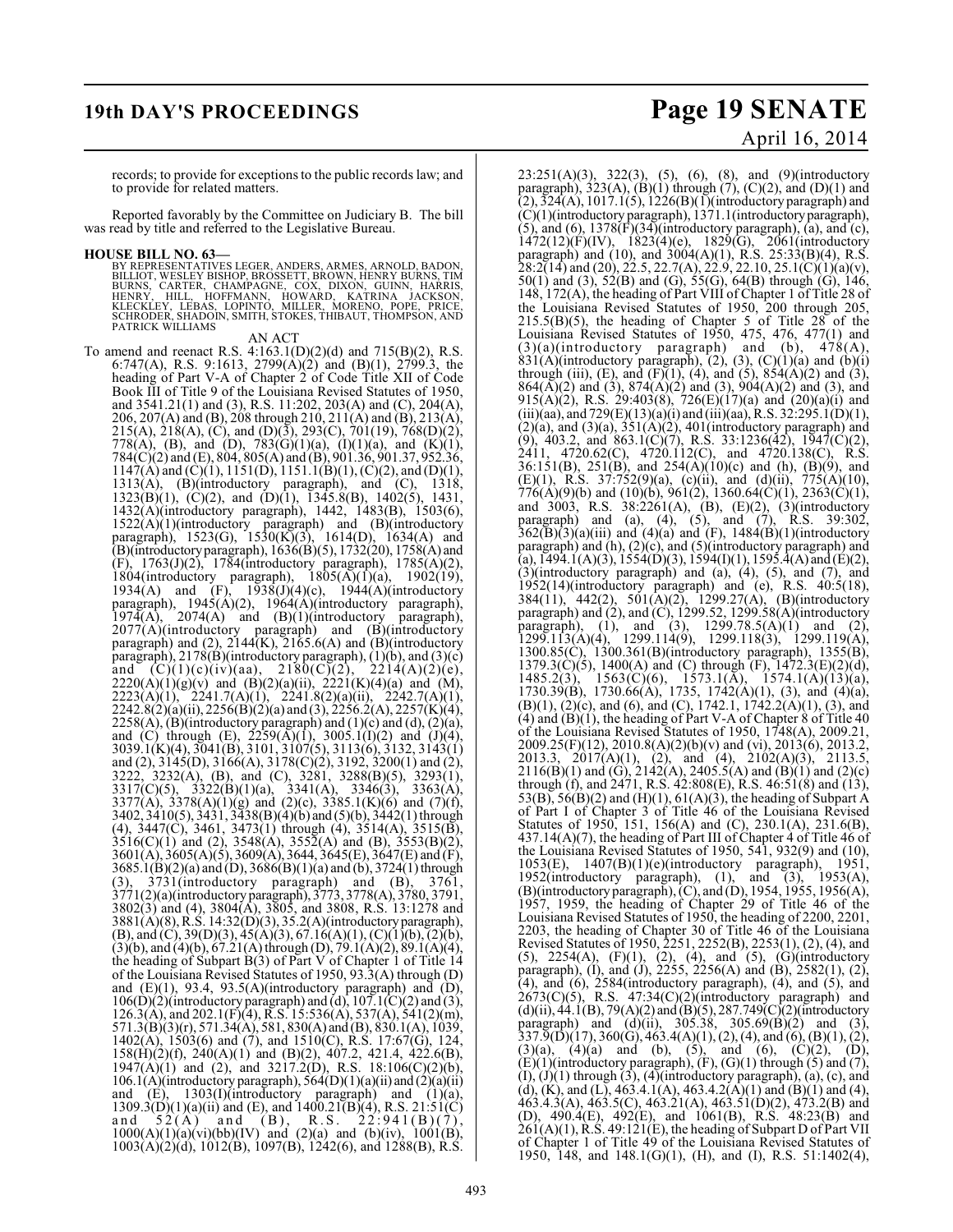$1407(C)$  and  $(D)(1)$  through  $(3)$  and  $(4)$ (introductory paragraph), (b), (c), and (f),  $\overline{2232(11)}$ (a)(ii),  $\overline{2303(3)}$ ,  $\overline{2312(A)}$ (3),  $\overline{2602(A)}$ , 2603(9)(a)(introductory paragraph), 2606(A)(3) through (5), (6)(a)(introductory paragraph), (b)(introductory paragraph), (c)(i), (iii)(aa) and (bb), (d), and (B), 2607(A) and (C), and  $\hat{2608}$ , R.S. 56:104.1(A), 109(A), 302.1(F)(1) and (3) through (5), 302.3(B)(2)(b) and (4)(b), 1699(A), (B), (C)(1) and (2), and  $(D)$ , and  $1762(C)(6)$  and  $(7)$ , the heading of Section 12 of Chapter 1 of Title VIII of Book I of the Louisiana Civil Code and Civil Code Articles 354, 356, 358 through 360, and 3107, Code of Criminal Procedure Articles 334.4(A)(7), 573.1, 648(B)(3)(q) through (s), 658(A), 814(A)(58), and 905.5.1(A) through (G), (H)(1), (2)(introductory paragraph), and (n), Code of Evidence Article  $510(B)(2)(k)$  and  $(C)(2)(f)$ , and Children's Code Articles 559(B)(introductory paragraph) and (C)(introductory paragraph),  $681(A)(3)$ ,  $683(E)$  and  $(F)$ ,  $781(D)$ and (E),  $809(C)$ ,  $837(B)(3)$  and (G),  $837.1(A)(3)$ , 894(introductory paragraph) and (3), 895(A), 910(E), 916, 1003(9), 1125(B), 1402(1) and (3), 1404(15) through (17) and (24),  $1405(C)$ ,  $1416(D)$  and (E),  $1417(A)$ ,  $1420(A)$ ,  $1451(A)$ , 1465(A) and (B),  $1467(B)(1)$ ,  $1468(A)$ , and  $1469(A)$ , to enact R.S. 28:64(H) and (I) and Children's Code Article 1003(introductory paragraph), and to repeal R.S. 17:348(C), Part IX of Chapter 1 of Title 28 of the Louisiana Revised Statutes of 1950, comprised of R.S. 28:211 and 213, R.S. 40:2113.1, Chapter 9 of Title 46 of the Louisiana Revised Statutes of 1950, comprised of R.S. 46:981 and 982, Chapter 27 of Title 46 of the Louisiana Revised Statutes of 1950, comprised of R.S. 46:2111 through 2114, Chapter 33 of Title 46 of the Louisiana Revised Statutes of 1950, comprised of R.S. 46:2391 through 2397, and Chapter 53 of Title 46 of the Louisiana Revised Statutes of 1950, comprised of R.S. 46:2681, relative to laws that refer to persons with disabilities and other persons with exceptionalities; to delete and make substitutions for obsolete, derogatory, or offensive terms; to provide for corrections in names of agencies, institutions, private organizations, and other entities; to remove references to offices, bureaus, and other subdivisions of state agencies and to programs, funds, and services that have otherwise been repealed or no longer exist; to provide for revision of terminology relative to persons with disabilities in administrative rules, policy documents, professional resources, reference materials, manuals, and other publications; to make technical changes and corrections; to provide for legislative intent; to provide for construction; and to provide for related matters.

Reported favorably by the Committee on Health and Welfare. The bill was read by title and referred to the Legislative Bureau.

#### **HOUSE BILL NO. 119—**

BY REPRESENTATIVES HOFFMANN AND JOHNSON AN ACT

To amend and reenact R.S. 3:2803(61), relative to livestock at large on certain highways; to prohibit livestock at large on Louisiana Highway 29 from Bunkie to its intersection with Louisiana Highway 115 west of Evergreen; and to provide for related matters.

Reported favorably by the Committee on Agriculture, Forestry, Aquaculture, and Rural Development. The bill was read by title and referred to the Legislative Bureau.

#### **HOUSE BILL NO. 212—** BY REPRESENTATIVE LEBAS

AN ACT

To amend and reenact R.S. 40:964(Schedule IV)(B)(1) and to enact R.S. 40:964(Schedule II)(E)(3), (Schedule III)(B)(15), (E)(29.1) and (53.1), (Schedule  $\hat{IV}(\hat{B})(1.5)$  and (Schedule  $\hat{IV}(\hat{D})(13)$ , relative to the Uniform Controlled Dangerous Substances Law; to add certain substances to Schedules II, III, and IV; and to provide for related matters.

Reported favorably by the Committee on Judiciary C. The bill was read by title and referred to the Legislative Bureau.

#### **HOUSE BILL NO. 229—**

BY REPRESENTATIVE MACK

AN ACT To enact R.S. 40:964(Schedule I)(A)(56) and (F)(15 through 28), relative to the Uniform Controlled Dangerous Substances Law; to add certain substances to Schedule I of the Uniform Controlled Dangerous Substances Law; and to provide for related matters.

Reported favorably by the Committee on Judiciary C. The bill was read by title and referred to the Legislative Bureau.

#### **HOUSE BILL NO. 308—**

BY REPRESENTATIVE SEABAUGH AN ACT

To amend and reenact R.S. 14:108.1(E), relative to the crime of flight from an officer; to increase the possible term of imprisonment for the crime of aggravated flight from an officer; to provide for increased penalties when the crime results in serious bodily injury; to provide for a definition of "serious bodily injury"; and to provide for related matters.

Reported favorably by the Committee on Judiciary C. The bill was read by title and referred to the Legislative Bureau.

#### **HOUSE BILL NO. 414—**



amend and reenact Code of Criminal Procedure Article  $814(A)(26)$  and  $(27)$ , relative to responsive verdicts; to provide changes in responsive verdicts for theft and attempted theft; and to provide for related matters.

Reported favorably by the Committee on Judiciary C. The bill was read by title and referred to the Legislative Bureau.

## **HOUSE BILL NO. 480—** BY REPRESENTATIVE RITCHIE

AN ACT To enact R.S. 1:58.6, relative to special days; to designate three days in July as the "Louisiana Collector Car Appreciation" weekend; to provide that these dates shall be observed annually by the state; and to provide for related matters.

Reported favorably by the Committee on Judiciary B. The bill was read by title and referred to the Legislative Bureau.

#### **HOUSE BILL NO. 513—**

BY REPRESENTATIVE HENRY AN ACT

To enact Part LXXV of Chapter 5 of Title 40 of the Louisiana Revised Statutes of 1950, to be comprised of R.S. 40:1300.381 through 1300.382, relative to chromosome deletion disorders; to provide for definitions; to provide for dissemination of information regarding velocardiofacial syndrome and 22q11.2 deletion syndrome; to provide for rulemaking authority; to authorize the use of available resources for cost containment; and to provide for related matters.

Reported favorably by the Committee on Health and Welfare. The bill was read by title and referred to the Legislative Bureau.

**HOUSE BILL NO. 544—**

BY REPRESENTATIVE ADAMS AN ACT

To amend and reenact R.S. 14:206, relative to the crime of fire prevention interference; to add elements to the crime; and to provide for related matters.

Reported favorably by the Committee on Judiciary C. The bill was read by title and referred to the Legislative Bureau.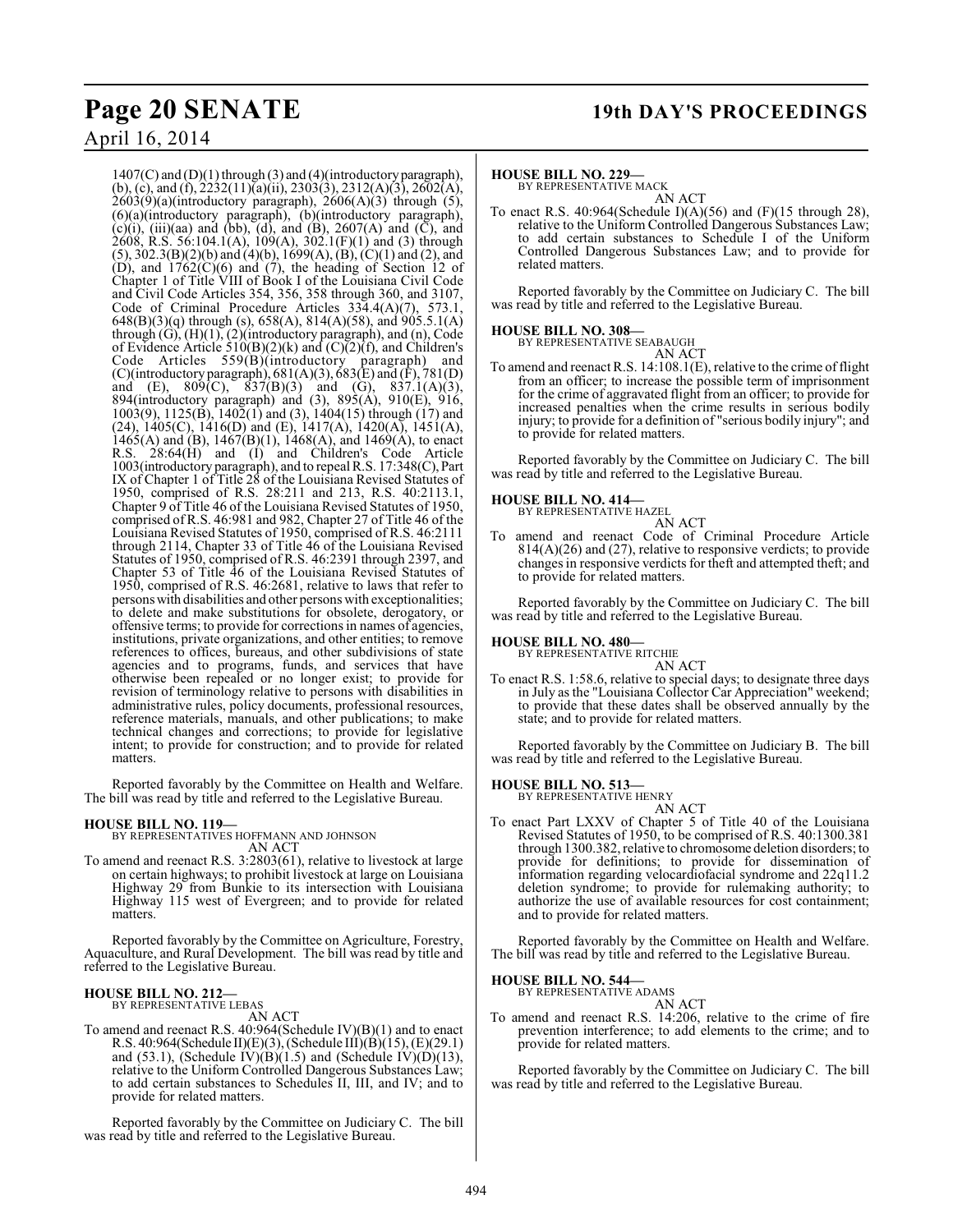## **19th DAY'S PROCEEDINGS Page 21 SENATE**

# April 16, 2014

### **HOUSE BILL NO. 736—**

BY REPRESENTATIVE JAMES AN ACT

To amend and reenact R.S.  $40:2018.1(A), (B)$ , and  $(G)$ , relative to the Louisiana Commission on HIV, AIDS, and Hepatitis C; to change the composition and membership of the commission; to provide for an extension of the termination date; and to provide for related matters.

Reported with amendments by the Committee on Health and Welfare.

#### **SENATE COMMITTEE AMENDMENTS**

Amendments proposed by Senate Committee on Health and Welfare to Reengrossed House Bill No. 736 by Representative James

AMENDMENT NO. 1

On page 1, line 12, delete "thirty-five" and insert "thirty-six"

AMENDMENT NO. 2 On page 3, line 5, delete "Ten" and insert "Eleven"

AMENDMENT NO. 3 On page 3. line 17, delete "dean" and insert "deans"

AMENDMENT NO. 4

On page 3, line 18, after "Medicine" insert ", New Orleans and Shreveport,

On motion of Senator Heitmeier, the committee amendment was adopted. The amended bill was read by title and referred to the Legislative Bureau.

### **HOUSE BILL NO. 741—**

BY REPRESENTATIVE LOPINTO AN ACT

To amend and reenact Code of Criminal Procedure Article 559(A), relative to the withdrawal of a guilty plea; to require a contradictory hearing on any motion to withdraw a guilty plea; to authorize the state to waive the contradictory hearing; and to provide for related matters.

Reported favorably by the Committee on Judiciary C. The bill was read by title and referred to the Legislative Bureau.

## **HOUSE BILL NO. 746—** BY REPRESENTATIVE MORENO

AN ACT

To amend and reenact R.S. 40:2707 and 2714(E) and (I), relative to tanning facilities; to prohibit the use of tanning equipment by persons under eighteen years of age; to provide for notice requirements; to make technical changes; and to provide for related matters.

Reported favorably by the Committee on Health and Welfare. The bill was read by title and referred to the Legislative Bureau.

#### **HOUSE BILL NO. 833—**

BY REPRESENTATIVES FOIL, ANDERS, BARROW, BERTHELOT,<br>STUART BISHOP, BROADWATER, BURFORD, HÉNRY BURNS,<br>BURRELL, CARMODY, CARTER, CHAMPAGNE, COX, CROMER,<br>GUINN, HARRIS, HARRISON, HAVARD, HAZEL, HENSGENS, HILL,<br>HOFFMANN, HONOR

AN ACT

To enact R.S. 36:259(Y) and 802.24 and Chapter 19 of Title 46 of the Louisiana Revised Statutes of 1950, to be comprised of R.S. 46:1721 through 1740, relative to a savings program for persons with disabilities; to provide for definitions, findings, and purposes; to create the ABLE Account Program and the ABLE Account Authority to administer such program; to provide for composition, powers, and duties of the ABLE Account Authority; to provide for equivalency of certain aspects of the ABLE Account Program to aspects of the Louisiana Student Tuition Assistance and Revenue Trust Program; to establish program rules; to provide for qualified expenses; to provide for transfer of entities to the Department of Health and Hospitals for the purpose of conferring rulemaking authority; to provide for promulgation of rules; to provide for effectiveness contingent upon certain actions by congress; and to provide for related matters.

Reported favorably by the Committee on Health and Welfare. The bill was read by title and referred to the Legislative Bureau.

#### **HOUSE BILL NO. 891—**

BY REPRESENTATIVES STOKES AND SIMON AN ACT

To enact Part LXXV of Chapter 5 of Title 40 of the Louisiana Revised Statutes of 1950, to be comprised of R.S. 40:1300.381 through 1300.385, relative to access to treatment for terminally ill patients; to provide for findings, definitions, intent, and construction; to authorize provision of certain pharmaceutical and therapeutic products by manufacturers; to specify that gratuitous provision and insurance coverage of certain treatments are not required; to provide for limitation of liability; to prohibit actions against licenses of physicians in specific instances; and to provide for related matters.

Reported favorably by the Committee on Health and Welfare. The bill was read by title and referred to the Legislative Bureau.

## **HOUSE BILL NO. 1075— (Substitute for House Bill No. 910 by**

**Representative Connick)<br>BY REPRESENTATIVES CONNICK, BILLIOT, STUART BISHOP,<br>GAROFALO, GISCLAIR, LAMBERT, LEOPOLD, MONTOUCET, AND<br>SCHEXNAYDER** 

AN ACT To amend and reenact R.S. 30:2522(4) and to enact R.S. 30:2531(A)(3), relative to litter; to provide for the definition of litter; to provide for penalties for cigarettes and cigarette butts littering; and to provide for related matters.

Reported favorably by the Committee on Environmental Quality. The bill was read by title and referred to the Legislative Bureau.

#### **Reconsideration**

The vote by which Senate Bill No. 492 failed to pass on Tuesday, April 15, 2014, was reconsidered.

**SENATE BILL NO. 492—** BY SENATOR HEITMEIER

#### AN ACT

To enact R.S. 23:966(E) and (F), relative to smoking and tobacco products; to provide for exceptions to the prohibition; and to provide for related matters.

On motion of Senator Heitmeier, the previously amended bill was read by title and returned to the Calendar, subject to call.

#### **Reconsideration**

The vote by which Senate Bill No. 651 failed to pass on Tuesday, April 15, 2014, was reconsidered.

#### **SENATE BILL NO. 651—** BY SENATOR ALLAIN

AN ACT

To enact R.S. 14:95(L), relative to carrying of weapons; to provide that members and officers of the legislature may carry weapons; and to provide for related matters.

On motion of Senator Allain, the previously amended bill was read by title and returned to the Calendar, subject to call.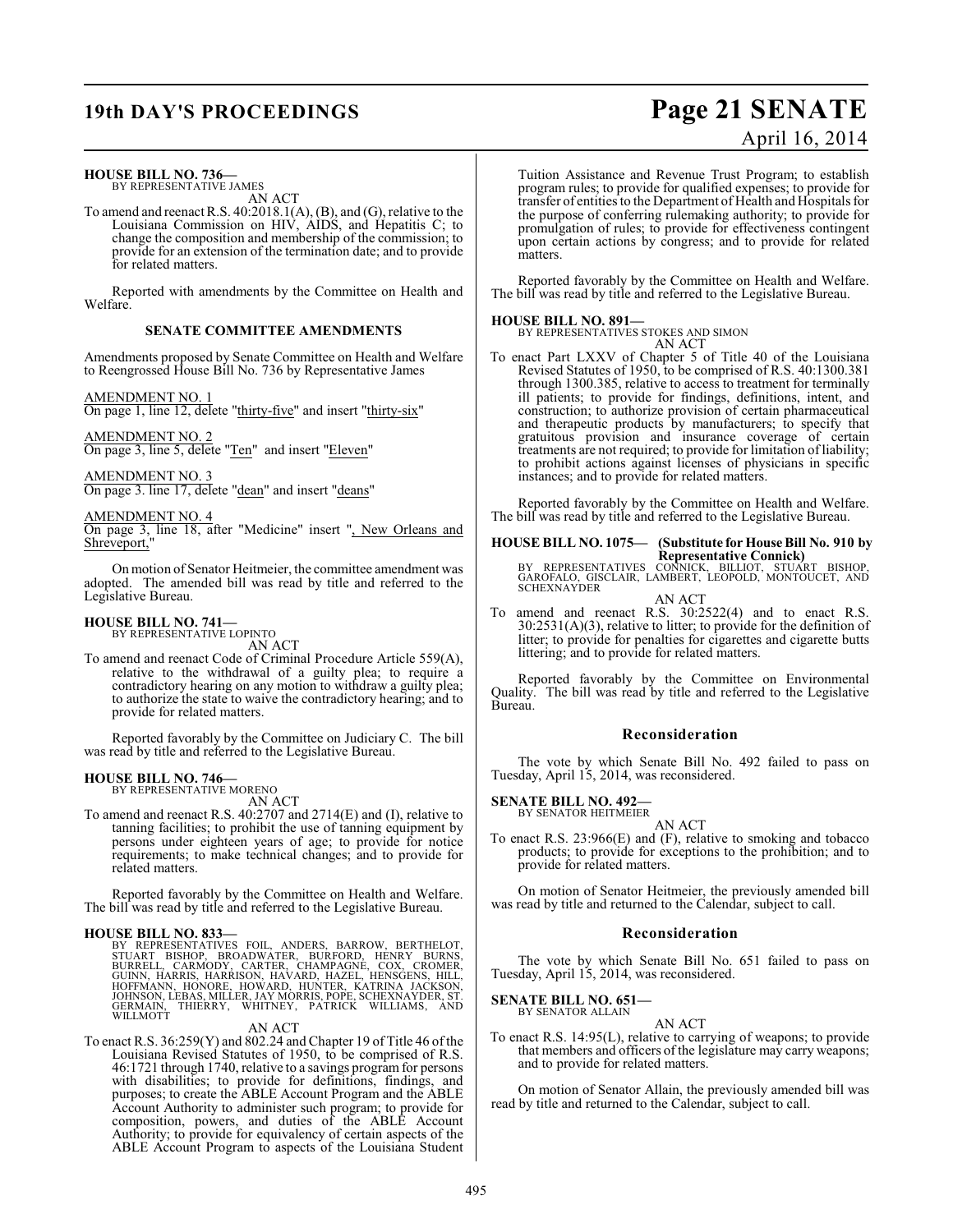### **Senate Concurrent Resolutions on Second Reading Reported by Committees**

#### **SENATE CONCURRENT RESOLUTION NO. 3—** BY SENATOR MILLS

#### A CONCURRENT RESOLUTION

To urge and request the Senate Committee on Senate and Governmental Affairs and the House Committee on House and Governmental Affairs to meet and function as a joint committee to study and make recommendations with respect to implementing background checks for candidates for political office.

Reported favorably by the Committee on Senate and Governmental Affairs.

The resolution was read by title. Senator Mills moved to adopt the Senate Concurrent Resolution.

### **ROLL CALL**

The roll was called with the following result:

#### YEAS

| Mr. President | Dorsey-Colomb | Morrish   |
|---------------|---------------|-----------|
| Adley         | Erdey         | Murray    |
| Allain        | Gallot        | Nevers    |
| Amedee        | Guillory      | Peacock   |
| Appel         | Heitmeier     | Peterson  |
| <b>Broome</b> | Johns         | Riser     |
| <b>Brown</b>  | Kostelka      | Smith, G. |
| Buffington    | LaFleur       | Smith, J. |
| Chabert       | Long          | Walsworth |
| Claitor       | Martiny       | Ward      |
| Cortez        | Mills         | White     |
| Crowe         | Morrell       |           |
| Total $-35$   |               |           |
|               | <b>NAYS</b>   |           |
| Total - 0     |               |           |
|               |               |           |

ABSENT

| Donahue    | Tarver   |
|------------|----------|
| Perry      | Thompson |
| Total $-4$ |          |

The Chair declared the Senate had adopted the Senate Concurrent Resolution and ordered it sent to the House.

#### **SENATE CONCURRENT RESOLUTION NO. 41—** BY SENATOR GALLOT

A CONCURRENT RESOLUTION

To urge and request the United States Department of Agriculture (USDA) to develop tastier food options for the National School Lunch Program.

Reported favorably by the Committee on Agriculture, Forestry, Aquaculture, and Rural Development.

The resolution was read by title. Senator Gallot moved to adopt the Senate Concurrent Resolution.

### **ROLL CALL**

The roll was called with the following result:

#### YEAS

| Mr. President | Dorsey-Colomb | Morrish       |
|---------------|---------------|---------------|
| Adley         | Erdey         | Murray        |
| Allain        | Gallot        | <b>Nevers</b> |
| Amedee        | Guillory      | Peacock       |

### **Page 22 SENATE 19th DAY'S PROCEEDINGS**

| Appel<br>Broome<br>Brown<br>Buffington<br>Chabert<br>Claitor<br>Cortez<br>Crowe<br>Total - 36 | Heitmeier<br>Johns<br>Kostelka<br>LaFleur<br>Long<br>Martiny<br>Mills<br>Morrell<br><b>NAYS</b> | Peterson<br>Riser<br>Smith, G.<br>Smith, J.<br>Thompson<br>Walsworth<br>Ward<br>White |
|-----------------------------------------------------------------------------------------------|-------------------------------------------------------------------------------------------------|---------------------------------------------------------------------------------------|
| Total - 0                                                                                     | <b>ABSENT</b>                                                                                   |                                                                                       |
| Donahue<br>Total - 3                                                                          | Perry                                                                                           | Tarver                                                                                |

The Chair declared the Senate had adopted the Senate Concurrent Resolution and ordered it sent to the House.

#### **SENATE CONCURRENT RESOLUTION NO. 62—** BY SENATOR MILLS

A CONCURRENT RESOLUTION

To urge and request the Department of Health and Hospitals to seek a Medicaid state plan amendment from the Centers for Medicare and Medicaid Services to include as a Medicaid service the Tdap vaccine to pregnant women and to provide a cost analysis to the legislature for providing this Medicaid service.

Reported with amendments by the Committee on Health and Welfare.

#### **SENATE COMMITTEE AMENDMENTS**

Amendments proposed by Senate Committee on Health and Welfare to Original Senate Concurrent Resolution No. 62 by Senator Mills

AMENDMENT NO. 1

On page 1, line 4, after "vaccine" delete "to" and insert "for"

On motion of Senator Heitmeier, the committee amendment was adopted.

The resolution was read by title. Senator Mills moved to adopt the amended Senate Concurrent Resolution.

### **ROLL CALL**

The roll was called with the following result:

#### YEAS

| Mr. President     | Erdey           | Murray        |
|-------------------|-----------------|---------------|
| Adley             | Gallot          | <b>Nevers</b> |
| Allain            | Guillory        | Peacock       |
| Amedee            | Heitmeier       | Peterson      |
| Appel             | Johns           | Riser         |
| <b>Broome</b>     | Kostelka        | Smith, G.     |
| Brown             | LaFleur         | Smith, J.     |
| <b>Buffington</b> | Long            | Thompson      |
| Chabert           | Martiny         | Walsworth     |
| Claitor           | Mills           | Ward          |
| Cortez            | Morrell         | White         |
| Dorsey-Colomb     | Morrish         |               |
| Total - 35        |                 |               |
|                   | <b>NI A VZC</b> |               |

NAYS

ABSENT

Crowe Perry<br>Donahue Tarver Donahue Total - 4

Total - 0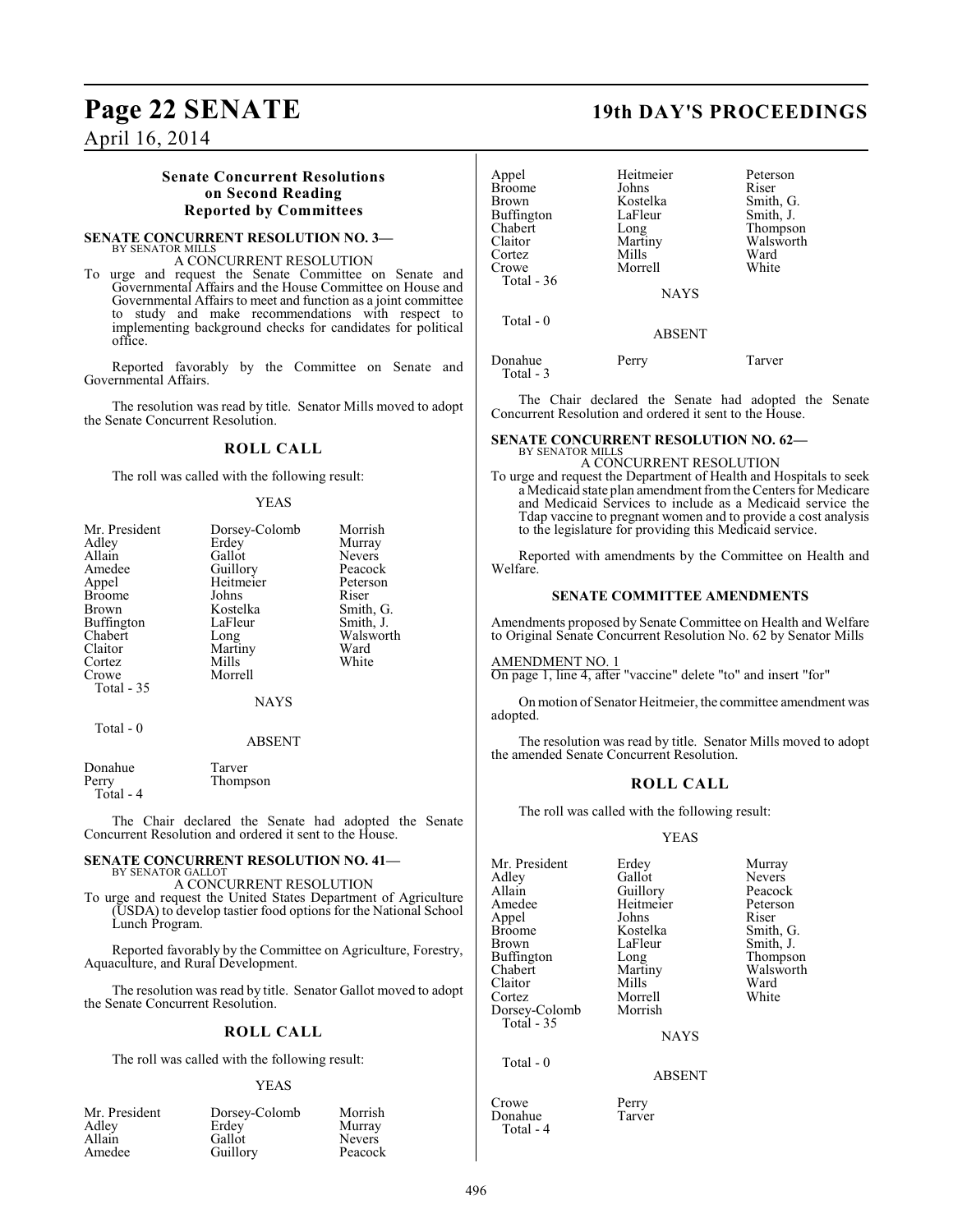The Chair declared the Senate had adopted the amended Senate Concurrent Resolution and ordered it engrossed and sent to the

#### **Rules Suspended**

Senator Buffington asked for and obtained a suspension of the rules to recall Senate Bill No. 427 from the Committee on Health and Welfare.

### **SENATE BILL NO. 427—**<br>BY SENATOR BUFFINGTON

House.

AN ACT

To amend and reenact R.S. 37:1281(B), relative to certain additional fees for the issuance, renewal, or reinstatement of physician licenses, permits, certificates, or registrations; to authorize the Louisiana State Board of Medical Examiners to increase the annual fee utilized for identification, monitoring, assistance, and procurement of treatment of physicians suffering from behavioral, psychiatric, or physical conditions which may interfere with their ability to practice medicine; and to provide for related matters.

On motion of Senator Buffington the bill was read by title and withdrawn from the files of the Senate.

#### **Senate Bills and Joint Resolutions on Third Reading and Final Passage**

#### **Bagneris Rule**

Senator Thompson moved to suspend the rules to temporarily pass over controversial Senate Bills on Third Reading and Final Passage with the intention of taking them up later, in their regular order.

Without objection, so ordered.

#### **SENATE BILL NO. 61—** BY SENATOR NEVERS

AN ACT

To enact Chapter 43-A of Title 17 of the Louisiana Revised Statutes of 1950, to be comprised of R.S. 17:4035 through 4035.1, relative to elementary and secondary education; to provide for public school choice; to provide for eligibility criteria for students and schools; to provide for restrictions; to provide relative to student transportation; to provide relative to funding; to provide relative to the responsibilities of public school systems; and to provide for related matters.

The bill was read by title. Senator Nevers moved the final passage of the bill.

#### **ROLL CALL**

The roll was called with the following result:

#### YEAS

| Mr. President     | Dorsey-Colomb | Morrish       |
|-------------------|---------------|---------------|
| Adley             | Erdey         | Murray        |
| Allain            | Gallot        | <b>Nevers</b> |
| Amedee            | Guillory      | Peacock       |
| Appel             | Heitmeier     | Peterson      |
| <b>Broome</b>     | Johns         | Riser         |
| <b>Brown</b>      | Kostelka      | Smith, G.     |
| <b>Buffington</b> | LaFleur       | Smith, J.     |
| Chabert           | Long          | Thompson      |
| Claitor           | Martiny       | Walsworth     |
| Cortez            | Mills         | Ward          |
| Crowe             | Morrell       | White         |
| Total - 36        |               |               |

## **19th DAY'S PROCEEDINGS Page 23 SENATE** April 16, 2014

NAYS

ABSENT

Donahue Perry Tarver Total - 3

Total - 0

The Chair declared the bill was passed and ordered it sent to the House. Senator Nevers moved to reconsider the vote by which the bill was passed and laid the motion on the table.

#### **SENATE BILL NO. 99—** BY SENATOR RISER

AN ACT

To amend and reenact R.S. 47:1967(D), relative to listing and assessment of bank stock; to provide for determining the fair market value of bank stock; and to provide for related matters.

#### **Floor Amendments**

Senator Martiny sent up floor amendments.

#### **SENATE FLOOR AMENDMENTS**

Amendments proposed by Senator Martiny on behalf of the Legislative Bureau to Engrossed Senate Bill No. 99 by Senator Riser

#### AMENDMENT NO. 1

On page 1, line 10, following "C" and before the end of the line change "above" to "**of this Section**"

On motion of Senator Martiny, the amendments were adopted.

The bill was read by title. Senator Riser moved the final passage of the amended bill.

### **ROLL CALL**

The roll was called with the following result:

| <b>YEAS</b> |
|-------------|
|             |

| Mr. President<br>Adley<br>Allain<br>Amedee<br>Appel<br>Broome<br>Brown<br>Buffington<br>Claitor<br>Cortez<br>Crowe<br>Total - 31 | Dorsey-Colomb<br>Erdey<br>Gallot<br>Guillory<br>Heitmeier<br>Johns<br>LaFleur<br>Long<br>Martiny<br>Mills<br>Morrell<br><b>NAYS</b> | Murray<br><b>Nevers</b><br>Peacock<br>Peterson<br>Riser<br>Smith, G.<br>Thompson<br>Ward<br>White |
|----------------------------------------------------------------------------------------------------------------------------------|-------------------------------------------------------------------------------------------------------------------------------------|---------------------------------------------------------------------------------------------------|
| Total - 0                                                                                                                        | <b>ABSENT</b>                                                                                                                       |                                                                                                   |
| Chabert<br>Donahue<br>Kostelka<br>Total - 8                                                                                      | Morrish<br>Perry<br>Smith, J.                                                                                                       | Tarver<br>Walsworth                                                                               |

The Chair declared the amended bill was passed, ordered reengrossed and sent to the House. Senator Riser moved to reconsider the vote by which the bill was passed and laid the motion on the table.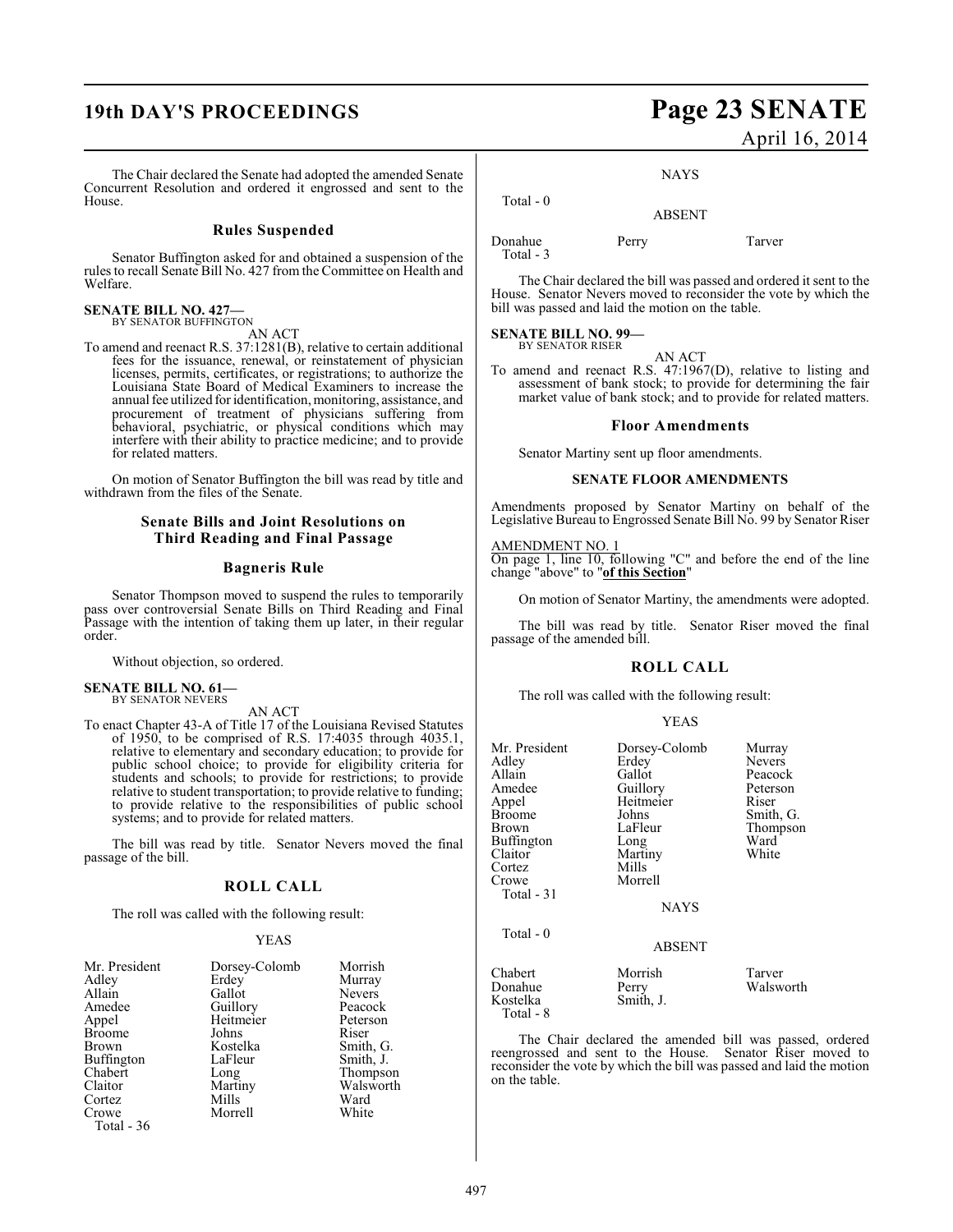#### **SENATE BILL NO. 360—** BY SENATOR RISER

AN ACT

To amend and reenact R.S. 47:1989.1(A) and (B) and to repeal R.S. 47:1989.1(C), relative to reimbursement of expenses incurred by assessors defending assessments; to provide for reimbursement for successfully defending the legality of an assessment; to require reimbursement from taxes related to the successfullydefended assessments and to provide procedures therefor; to provide for an effective date; and to provide for related matters.

The bill was read by title. Senator Riser moved the final passage of the bill.

### **ROLL CALL**

The roll was called with the following result:

#### YEAS

| Mr. President<br>Adley<br>Allain<br>Amedee<br>Appel<br><b>Broome</b><br><b>Brown</b><br><b>Buffington</b><br>Claitor<br>Cortez<br>Crowe | Dorsey-Colomb<br>Erdey<br>Gallot<br>Guillory<br>Heitmeier<br>Johns<br>LaFleur<br>Long<br>Martiny<br>Mills<br>Morrell | Morrish<br>Murray<br><b>Nevers</b><br>Peacock<br>Peterson<br>Riser<br>Smith, G.<br>Thompson<br>Ward<br>White |
|-----------------------------------------------------------------------------------------------------------------------------------------|----------------------------------------------------------------------------------------------------------------------|--------------------------------------------------------------------------------------------------------------|
| Total - 32<br>Total $-0$                                                                                                                | <b>NAYS</b><br><b>ABSENT</b>                                                                                         |                                                                                                              |
| Chabert                                                                                                                                 | Perry                                                                                                                | Walsworth                                                                                                    |

Donahue Smith, J.<br>Kostelka Tarver Kostelka Total - 7

The Chair declared the bill was passed and ordered it sent to the House. Senator Riser moved to reconsider the vote by which the bill was passed and laid the motion on the table.

#### **SENATE BILL NO. 363—** BY SENATOR RISER

AN ACT

To amend and reenact R.S.  $47:2134(B)(1)$  and  $(C)(1)$ , relative to taxes paid under protest; to require the taxpayer to submit separate payments for the disputed amount of tax due and the amount that is not in dispute; and to provide for related matters.

The bill was read by title. Senator Riser moved the final passage of the bill.

#### **ROLL CALL**

The roll was called with the following result:

#### YEAS

| Mr. President | Crowe         | Morrell       |
|---------------|---------------|---------------|
| Adley         | Dorsey-Colomb | Morrish       |
| Allain        | Erdey         | Murray        |
| Amedee        | Gallot        | <b>Nevers</b> |
| Appel         | Guillory      | Peacock       |
| <b>Broome</b> | Heitmeier     | Peterson      |
| Brown         | Johns         | Riser         |
| Buffington    | LaFleur       | Smith, G.     |
| Chabert       | Long          | Thompson      |

## **Page 24 SENATE 19th DAY'S PROCEEDINGS**

| Claitor<br>Cortez<br>Total $-33$ | Martiny<br>Mills<br><b>NAYS</b> | Ward<br>White       |
|----------------------------------|---------------------------------|---------------------|
| Total $-0$                       | <b>ABSENT</b>                   |                     |
| Donahue<br>Kostelka<br>Total - 6 | Perry<br>Smith, J.              | Tarver<br>Walsworth |

The Chair declared the bill was passed and ordered it sent to the House. Senator Riser moved to reconsider the vote by which the bill was passed and laid the motion on the table.

### **SENATE BILL NO. 442—** BY SENATOR MARTINY

AN ACT

To amend and reenact R.S.  $33:2955(A)(1)(j)(iii)$  and  $(k)(ii)$  and to enact R.S. 33:2955 (A)(1)(l), relative to investments by political subdivisions; to provide for bonds, debentures, notes, or other evidence of indebtedness; to provide for a time period; to provide for an effective date; and to provide for related matters.

The bill was read by title. Senator Martiny moved the final passage of the bill.

#### **ROLL CALL**

The roll was called with the following result:

#### YEAS

| Mr. President<br>Adley<br>Allain<br>Amedee<br>Appel<br><b>Broome</b><br>Brown<br>Buffington<br>Chabert<br>Claitor<br>Cortez<br>Crowe<br>Total - 34 | Donahue<br>Dorsey-Colomb<br>Erdey<br>Gallot<br>Guillory<br>Heitmeier<br>Johns<br>LaFleur<br>Long<br>Martiny<br>Mills<br>Morrell<br><b>NAYS</b> | Morrish<br>Murray<br><b>Nevers</b><br>Peacock<br>Peterson<br>Riser<br>Smith, G.<br>Thompson<br>Ward<br>White |
|----------------------------------------------------------------------------------------------------------------------------------------------------|------------------------------------------------------------------------------------------------------------------------------------------------|--------------------------------------------------------------------------------------------------------------|
| Total - 0                                                                                                                                          | <b>ABSENT</b>                                                                                                                                  |                                                                                                              |
| Kostelka<br>Perry<br>Total - 5                                                                                                                     | Smith, J.<br>Tarver                                                                                                                            | Walsworth                                                                                                    |

The Chair declared the bill was passed and ordered it sent to the House. Senator Martiny moved to reconsider the vote by which the bill was passed and laid the motion on the table.

## **SENATE BILL NO. 462—** BY SENATOR ADLEY

AN ACT To enact R.S. 30:4(N), relative to the jurisdiction, duties, and powers of the assistant secretary of the Department of Natural Resources; to provide for the study of certain drilling permits; to study the issue of drilling wells within three hundred thirty feet of the property boundary of a drilling unit or lease; to establish the Cross-Unit Well Study Commission; to provide for its membership, powers and duties; and to provide for related matters.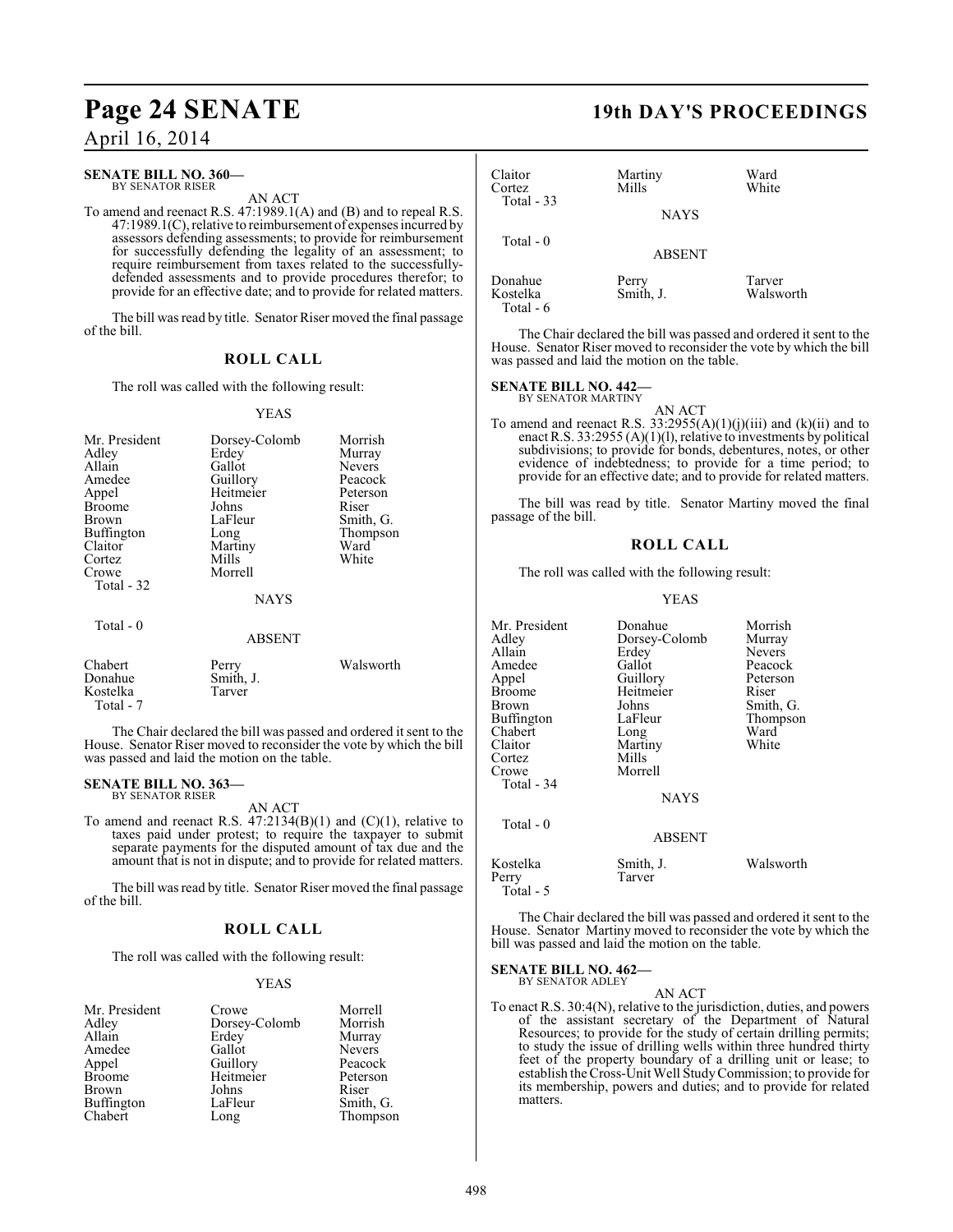## **19th DAY'S PROCEEDINGS Page 25 SENATE**

# April 16, 2014

#### **Floor Amendments**

Senator Martiny sent up floor amendments.

#### **SENATE FLOOR AMENDMENTS**

Amendments proposed by Senator Martiny on behalf of the Legislative Bureau to Engrossed Senate Bill No. 462 by Senator Adley

AMENDMENT NO. 1 On page 1, line 17, following "**E,**" and before "**wells**" insert "**LAC 43:XIX.1901 through 1909,**"

AMENDMENT NO. 2 On page 2, line 5, following "**closer**" change "**then**" to "**than**"

AMENDMENT NO. 3 On page 2, line 17, following "**Officials**" change "**at**" to "**of**"

AMENDMENT NO. 4 On page 3, line 3, following "**and**" change "**have**" to "**has**"

AMENDMENT NO. 5 On page 3, line 18, following "**of**" change "**the**" to "**their respective**"

AMENDMENT NO. 6 On page 3, line 21, change "**Section**" to "**Subsection**"

On motion of Senator Martiny, the amendments were adopted.

The bill was read by title. Senator Adley moved the final passage of the amended bill.

#### **ROLL CALL**

The roll was called with the following result:

#### YEAS

| Mr. President | Donahue       | Morrell       |
|---------------|---------------|---------------|
| Adley         | Dorsey-Colomb | Morrish       |
| Allain        | Erdey         | Murray        |
| Amedee        | Gallot        | <b>Nevers</b> |
| Appel         | Guillory      | Peacock       |
| <b>Broome</b> | Heitmeier     | Peterson      |
| <b>Brown</b>  | Johns         | Riser         |
| Buffington    | Kostelka      | Smith, G.     |
| Chabert       | LaFleur       | Thompson      |
| Claitor       | Long          | Ward          |
| Cortez        | Martiny       | White         |
| Crowe         | Mills         |               |
| Total - 35    |               |               |
|               | <b>NAYS</b>   |               |

#### ABSENT

| Perry      | Tarver    |
|------------|-----------|
| Smith, J.  | Walsworth |
| Total $-4$ |           |

Total - 0

The Chair declared the amended bill was passed, ordered reengrossed and sent to the House. Senator Adley moved to reconsider the vote by which the bill was passed and laid the motion on the table.

### **SENATE BILL NO. 566—** BY SENATOR CLAITOR

AN ACT To amend and reenact R.S. 48:1456(D), relative to Capital Area Transit System; to provide for certain action relative to the board of commissioners; to provide for an effective date; and to provide for related matters.

#### **Floor Amendments**

Senator Martiny sent up floor amendments.

#### **SENATE FLOOR AMENDMENTS**

Amendments proposed by Senator Martiny on behalf of the Legislative Bureau to Engrossed Senate Bill No. 566 by Senator Claitor

AMENDMENT NO. 1

On page 1, line 11, following "**cause**" and before "**which**" insert "**,**"

### AMENDMENT NO. 2

On page 1, line 12, following "**authority**" delete "**body**"

On motion of Senator Martiny, the amendments were adopted.

The bill was read by title. Senator Claitor moved the final passage of the amended bill.

#### **ROLL CALL**

The roll was called with the following result:

#### YEAS

| Mr. President<br>Adlev<br>Allain<br>Amedee<br>Appel<br>Broome<br>Brown<br>Buffington<br>Chabert<br>Claitor<br>Cortez | Donahue<br>Dorsey-Colomb<br>Erdey<br>Gallot<br>Guillory<br>Heitmeier<br>Johns<br>Kostelka<br>LaFleur<br>Long<br>Martiny | Morrell<br>Morrish<br>Murray<br><b>Nevers</b><br>Peacock<br>Peterson<br>Riser<br>Smith, G.<br>Thompson<br>Walsworth<br>Ward |
|----------------------------------------------------------------------------------------------------------------------|-------------------------------------------------------------------------------------------------------------------------|-----------------------------------------------------------------------------------------------------------------------------|
| Total - 36                                                                                                           | <b>NAYS</b>                                                                                                             |                                                                                                                             |
| Total - 0                                                                                                            | <b>ABSENT</b>                                                                                                           |                                                                                                                             |
| Perry                                                                                                                | Smith, J.                                                                                                               | Tarver                                                                                                                      |

 $T_{\text{total}}$  - 3 The Chair declared the amended bill was passed, ordered

reengrossed and sent to the House. Senator Claitor moved to reconsider the vote by which the bill was passed and laid the motion on the table.

### **SENATE BILL NO. 567—**<br>BY SENATOR GARY SMITH

AN ACT

To amend and reenact 47:1705(A), relative to information supplied to assessor and legislative auditor by tax recipient agencies; to provide relative to the deadline; to provide authorizing ordinances or resolutions and the tax rate to be applied to the assessed values for ad valorem tax purposes in the parish of St. Charles; to provide for an effective date; and to provide for related matters.

#### **Floor Amendments**

Senator Martiny sent up floor amendments.

#### **SENATE FLOOR AMENDMENTS**

Amendments proposed by Senator Martiny on behalf of the Legislative Bureau to Engrossed Senate Bill No. 567 by Senator Gary Smith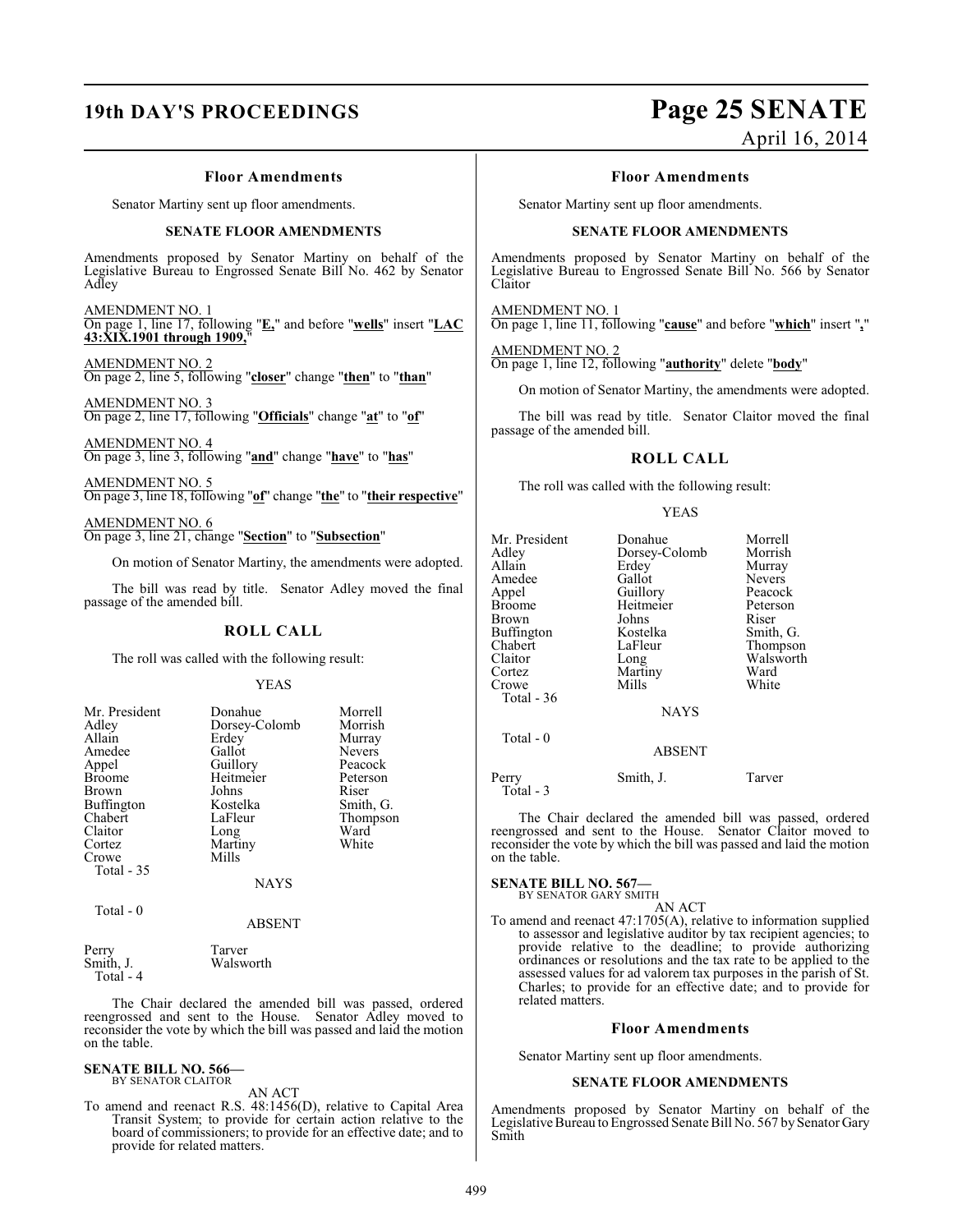## **Page 26 SENATE 19th DAY'S PROCEEDINGS**

### April 16, 2014

### AMENDMENT NO. 1

On page 1, line 2, change "assessor" to "assessors"

#### AMENDMENT NO. 2

On page 1, line 3, before "legislative" insert "to the"

On motion of Senator Martiny, the amendments were adopted.

The bill was read by title. Senator Gary Smith moved the final passage of the amended bill.

#### **ROLL CALL**

The roll was called with the following result:

#### YEAS

| Mr. President<br>Adley<br>Allain<br>Amedee<br>Appel<br><b>Broome</b><br>Brown<br><b>Buffington</b><br>Chabert<br>Claitor<br>Cortez<br>Crowe<br>Total - 34<br>Total - 0 | Donahue<br>Dorsey-Colomb<br>Erdey<br>Gallot<br>Guillory<br>Heitmeier<br>Johns<br>Kostelka<br>LaFleur<br>Long<br>Martiny<br>Mills<br><b>NAYS</b><br><b>ABSENT</b> | Morrell<br>Morrish<br>Murray<br><b>Nevers</b><br>Peacock<br>Riser<br>Smith, G.<br>Thompson<br>Walsworth<br>Ward |
|------------------------------------------------------------------------------------------------------------------------------------------------------------------------|------------------------------------------------------------------------------------------------------------------------------------------------------------------|-----------------------------------------------------------------------------------------------------------------|
| Perry<br>Peterson<br>Total - 5                                                                                                                                         | Smith, J.<br>Tarver                                                                                                                                              | White                                                                                                           |

The Chair declared the amended bill was passed, ordered reengrossed and sent to the House. Senator Gary Smith moved to reconsider the vote by which the bill was passed and laid the motion on the table.

#### **SENATE BILL NO. 580—** BY SENATOR MURRAY

AN ACT

To enact R.S. 13:312.5, relative to courts and judicial procedure; to provide relative to courts of appeal; to provide relative to the Fourth Circuit Court of Appeal; to provide relative to certain fees; and to provide for related matters.

The bill was read by title. Senator Murray moved the final passage of the bill.

#### **ROLL CALL**

The roll was called with the following result:

#### YEAS

| Mr. President<br>Adley<br>Allain<br>Amedee<br>Appel<br><b>Broome</b><br><b>Brown</b><br>Buffington<br>Chabert<br>Claitor<br>Cortez | Donahue<br>Dorsey-Colomb<br>Erdey<br>Gallot<br>Guillory<br>Heitmeier<br>Johns<br>Kostelka<br>LaFleur<br>Long<br>Martiny | Morrell<br>Morrish<br>Murray<br><b>Nevers</b><br>Peacock<br>Peterson<br>Riser<br>Smith, G.<br>Thompson<br>Walsworth<br>Ward |
|------------------------------------------------------------------------------------------------------------------------------------|-------------------------------------------------------------------------------------------------------------------------|-----------------------------------------------------------------------------------------------------------------------------|
| Crowe                                                                                                                              | Mills                                                                                                                   | White                                                                                                                       |
| Total - 36                                                                                                                         |                                                                                                                         |                                                                                                                             |

NAYS

 Total - 0 ABSENT

Perry Smith, J. Tarver

Total - 3

The Chair declared the bill was passed and ordered it sent to the House. Senator Murray moved to reconsider the vote by which the bill was passed and laid the motion on the table.

### **SENATE BILL NO. 590—** BY SENATOR MORRELL

AN ACT

To amend and reenact R.S. 33:9091.15(D)(1) and (3), relative to the Oak Island Neighborhood Improvement District; to provide for the governance; to provide for commission membership; to provide for an effective date; and to provide for related matters.

The bill was read by title. Senator Morrell moved the final passage of the bill.

#### **ROLL CALL**

The roll was called with the following result:

#### YEAS

| Mr. President     | Donahue       | Morrell       |
|-------------------|---------------|---------------|
| Adley             | Dorsey-Colomb | Morrish       |
| Allain            | Erdey         | Murray        |
| Amedee            | Gallot        | <b>Nevers</b> |
| Appel             | Guillory      | Peacock       |
| <b>Broome</b>     | Heitmeier     | Peterson      |
| Brown             | Johns         | Riser         |
| <b>Buffington</b> | Kostelka      | Smith, G.     |
| Chabert           | LaFleur       | Thompson      |
| Claitor           | Long          | Walsworth     |
| Cortez            | Martiny       | Ward          |
| Crowe             | Mills         | White         |
| Total - 36        |               |               |
|                   | <b>NAYS</b>   |               |
| Total $-0$        | <b>ABSENT</b> |               |
|                   |               |               |

Perry Smith, J. Tarver Total - 3

The Chair declared the bill was passed and ordered it sent to the House. Senator Morrell moved to reconsider the vote by which the bill was passed and laid the motion on the table.

#### **SENATE BILL NO. 601—** BY SENATOR AMEDEE

AN ACT

To enact R.S. 33:381(C)(33), relative to the town of Sorrento; to provide for the abolition of the office of the chief of police and the police department; to provide for limitations and requirements on such abolition; to require voter approval; to authorize the municipality to contract for law enforcement services; to provide for an effective date; and to provide for related matters.

The bill was read by title. Senator Amedee moved the final passage of the bill.

#### **ROLL CALL**

The roll was called with the following result: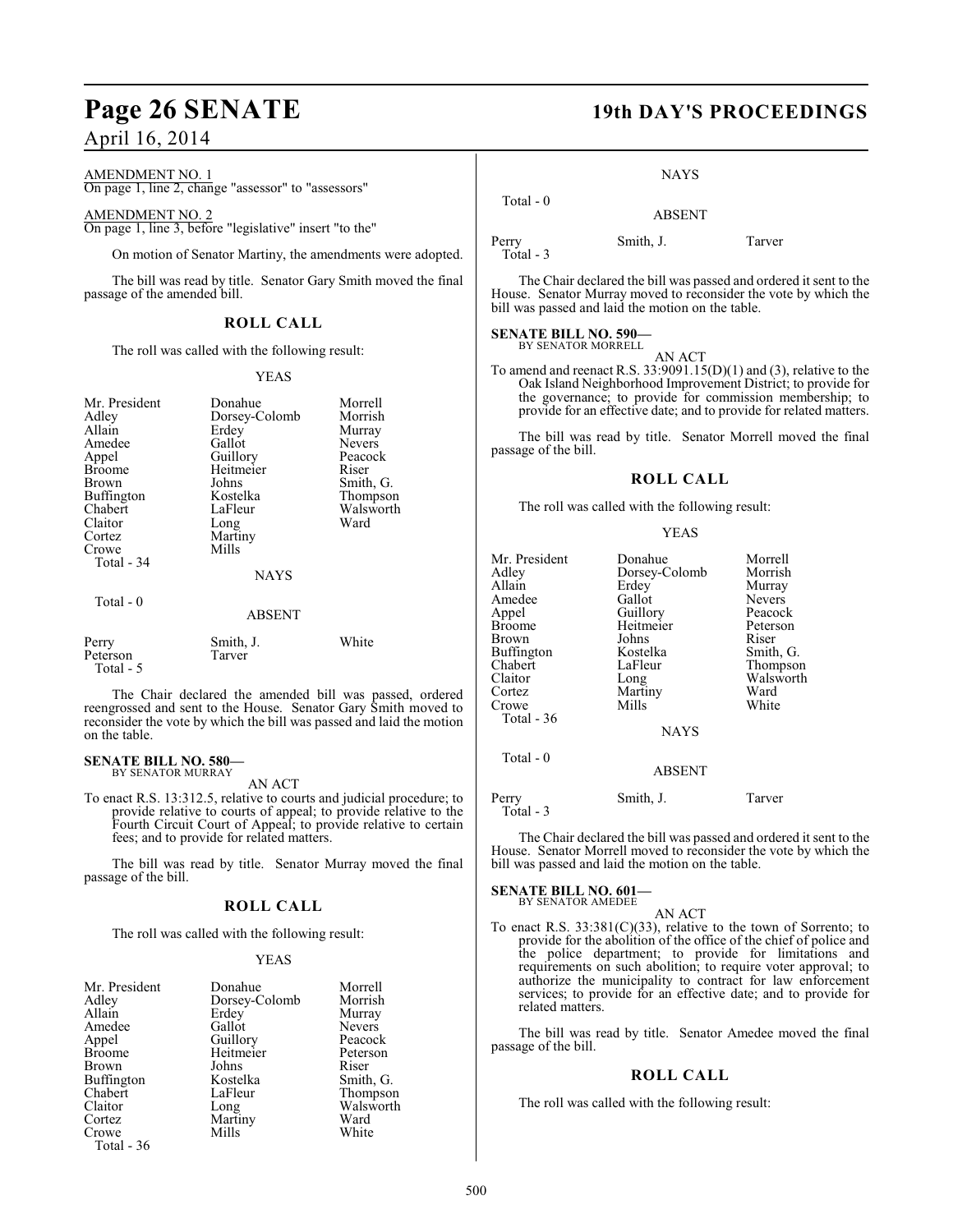### **19th DAY'S PROCEEDINGS Page 27 SENATE**

|                                                                                                                                                     | YEAS                                                                                                                             |                                                                                                                                      |
|-----------------------------------------------------------------------------------------------------------------------------------------------------|----------------------------------------------------------------------------------------------------------------------------------|--------------------------------------------------------------------------------------------------------------------------------------|
| Mr. President<br>Adley<br>Allain<br>Amedee<br>Appel<br><b>Broome</b><br>Brown<br>Buffington<br>Chabert<br>Claitor<br>Cortez<br>Crowe<br>Total $-36$ | Donahue<br>Dorsey-Colomb<br>Erdey<br>Gallot<br>Guillory<br>Heitmeier<br>Johns<br>Kostelka<br>LaFleur<br>Long<br>Martiny<br>Mills | Morrell<br>Morrish<br>Murray<br><b>Nevers</b><br>Peacock<br>Peterson<br>Riser<br>Smith, G.<br>Thompson<br>Walsworth<br>Ward<br>White |
|                                                                                                                                                     | <b>NAYS</b>                                                                                                                      |                                                                                                                                      |
| Total - 0                                                                                                                                           | ABSENT                                                                                                                           |                                                                                                                                      |
| Perry<br>Total - 3                                                                                                                                  | Smith, J.                                                                                                                        | Tarver                                                                                                                               |

The Chair declared the bill was passed and ordered it sent to the House. Senator Amedee moved to reconsider the vote by which the bill was passed and laid the motion on the table.

#### **SENATE BILL NO. 610—** BY SENATOR GALLOT

AN ACT

To enact R.S. 47:463.165, relative to motor vehicle special prestige license plates; to provide for the creation, issuance, and design of such license plates; to provide relative to the fee and distribution of such plates; to authorize the promulgation of rules and regulations relative to the creation and implementation of a special prestige license plate; and to provide for related matters.

#### **Floor Amendments**

Senator Martiny sent up floor amendments.

#### **SENATE FLOOR AMENDMENTS**

Amendments proposed by Senator Martiny on behalf of the Legislative Bureau to Engrossed Senate Bill No. 610 by Senator Gallot

#### AMENDMENT NO. 1

On page 1, line 3, following "design of" delete "such license plates" and insert "a plate for the Cedar Creek School in Ruston"

#### AMENDMENT NO. 2

On page 1, line 4, following "fee" insert "for"

On motion of Senator Martiny, the amendments were adopted.

The bill was read by title. Senator Gallot moved the final passage of the amended bill.

#### **ROLL CALL**

The roll was called with the following result:

#### YEAS

| Mr. President | Donahue       | Morrell       |
|---------------|---------------|---------------|
| Adley         | Dorsey-Colomb | Morrish       |
| Allain        | Erdey         | Murray        |
| Amedee        | Gallot        | <b>Nevers</b> |
| Appel         | Guillory      | Peacock       |
| <b>Broome</b> | Heitmeier     | Peterson      |
| Brown         | Johns         | Riser         |
| Buffington    | Kostelka      | Smith, G.     |

# April 16, 2014

| Chabert<br>Claitor<br>Cortez<br>Crowe | LaFleur<br>Long<br>Martiny<br>Mills | Thompson<br>Walsworth<br>Ward<br>White |
|---------------------------------------|-------------------------------------|----------------------------------------|
| Total - $36$                          | <b>NAYS</b>                         |                                        |
| Total $-0$                            | <b>ABSENT</b>                       |                                        |
| Perry<br>$Total - 3$                  | Smith, J.                           | Tarver                                 |

The Chair declared the amended bill was passed, ordered reengrossed and sent to the House. Senator Gallot moved to reconsider the vote by which the bill was passed and laid the motion on the table.

#### **SENATE BILL NO. 622—** BY SENATOR APPEL

AN ACT

To enact R.S. 17:3921.2, relative to educational technology; to require the state Department of Education to develop and implement a statewide educational technology plan; to provide for plan components; to provide for the duties and responsibilities of the Department of Education, the state superintendent of education, public schools and school systems, and the Board of Regents; to provide for evaluations, assessments, and reporting; and to provide for related matters.

#### **Floor Amendments**

Senator Martiny sent up floor amendments.

#### **SENATE FLOOR AMENDMENTS**

Amendments proposed by Senator Martiny on behalf of the Legislative Bureau to Engrossed Senate Bill No. 622 by Senator Appel

AMENDMENT NO. 1 On page 1, line 11, delete "**state**"

AMENDMENT NO. 2 On page 1, line 17, following "**shall**" and before "**:**" insert "**do all of the following**"

AMENDMENT NO. 3 On page 2, line 7, following "**broadband**" insert "**Internet**"

AMENDMENT NO. 4 On page 2, line 18, following "**Internet**" change "**Safety Policy**" to "**safety policy**"

AMENDMENT NO. 5 On page 2, line 21, following "**Privacy Act**" and before "**and**" insert "**of 1974**"

AMENDMENT NO. 6 On page 2, line 21, following "**Protection Act**" and before "**.**" insert "**of 2000**"

AMENDMENT NO. 7 On page 2, line 22, following "**shall**" and before "**:**" insert "**do both of the following**"

AMENDMENT NO. 8 On page 2, line 29, following "**shall**" and before "**:**" insert "**do all of the following**"

AMENDMENT NO. 9 On page 3, line 20, delete "**state**"

On motion of Senator Martiny, the amendments were adopted.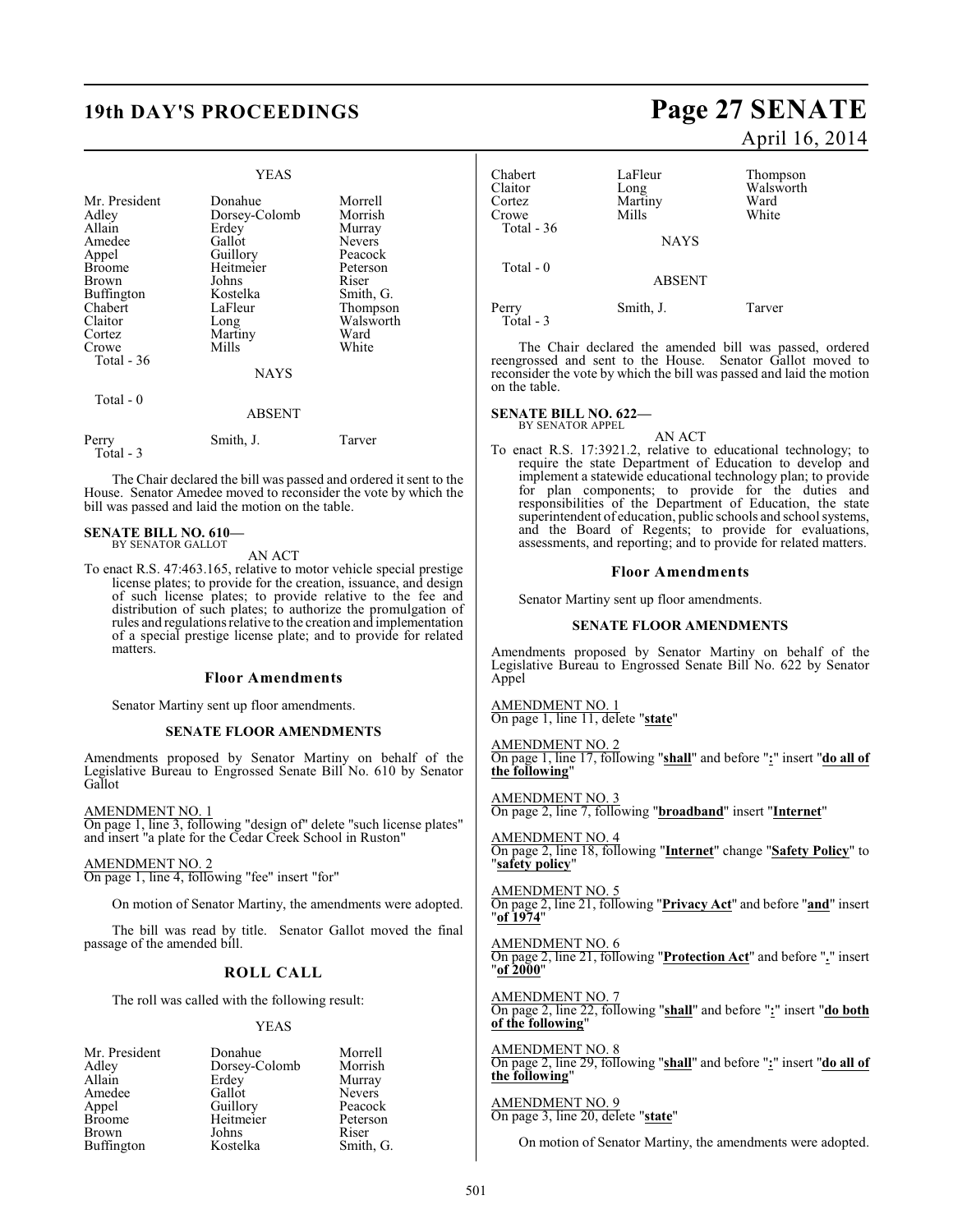On motion of Senator Appel, the amended bill was read by title and returned to its regular order on Third Reading and Final Passage.

### **SENATE BILL NO. 624—** BY SENATOR KOSTELKA

AN ACT

To enact R.S. 47:338.197, relative to authorizing certain municipalities to levy and collect an additional sales and use tax; to authorize a tax not to exceed one percent; and to provide for related matters.

The bill was read by title. Senator Kostelka moved the final passage of the bill.

#### **ROLL CALL**

The roll was called with the following result:

#### YEAS

| Mr. President<br>Adley<br>Amedee<br>Appel<br><b>Broome</b><br>Brown<br>Buffington<br>Claitor<br>Cortez<br>Crowe<br>Donahue<br>Total - 32 | Dorsey-Colomb<br>Erdey<br>Gallot<br>Guillory<br>Heitmeier<br>Johns<br>Kostelka<br>LaFleur<br>Long<br>Martiny<br>Mills<br><b>NAYS</b> | Morrell<br>Morrish<br>Murray<br><b>Nevers</b><br>Peterson<br>Riser<br>Smith, G.<br>Thompson<br>Walsworth<br>White |
|------------------------------------------------------------------------------------------------------------------------------------------|--------------------------------------------------------------------------------------------------------------------------------------|-------------------------------------------------------------------------------------------------------------------|
| Allain<br>Total - 2                                                                                                                      | Peacock                                                                                                                              |                                                                                                                   |
| Chabert                                                                                                                                  | <b>ABSENT</b>                                                                                                                        |                                                                                                                   |
| Perry<br>Total - 5                                                                                                                       | Smith, J.<br>Tarver                                                                                                                  | Ward                                                                                                              |

The Chair declared the bill was passed and ordered it sent to the House. Senator Kostelka moved to reconsider the vote by which the bill was passed and laid the motion on the table.

#### **SENATE BILL NO. 662—** BY SENATOR ERDEY

AN ACT

To amend and reenact R.S. 56:116.1(B)(1), relative to the taking of game birds and wild quadrupeds; to provide for the taking of game birds and wild quadrupeds from a moving land vehicle on private property; to provide certain prohibitions; to provide terms, conditions, and requirements; and to provide for related matters.

#### **Floor Amendments**

Senator Martiny sent up floor amendments.

#### **SENATE FLOOR AMENDMENTS**

Amendments proposed by Senator Martiny on behalf of the Legislative Bureau to Engrossed Senate Bill No. 662 by Senator Erdey

#### AMENDMENT NO. 1

On page 1, line 3, following "quadrupeds;" delete the remainder of the line

#### AMENDMENT NO. 2

On page 1, line 4, delete "moving land vehicle on private property;"

On motion of Senator Martiny, the amendments were adopted.

### **Page 28 SENATE 19th DAY'S PROCEEDINGS**

The bill was read by title. Senator Erdey moved the final passage of the amended bill.

#### **ROLL CALL**

The roll was called with the following result:

#### YEAS

| Mr. President<br>Adley<br>Allain<br>Amedee<br>Appel<br>Broome<br>Brown<br>Buffington<br>Chabert<br>Claitor<br>Cortez<br>Total - 32 | Crowe<br>Donahue<br>Dorsey-Colomb<br>Erdey<br>Gallot<br>Guillory<br>Heitmeier<br>Johns<br>LaFleur<br>Martiny<br>Mills<br><b>NAYS</b> | Morrish<br>Murray<br>Nevers<br>Peacock<br>Riser<br>Smith, G.<br>Thompson<br>Walsworth<br>Ward<br>White |
|------------------------------------------------------------------------------------------------------------------------------------|--------------------------------------------------------------------------------------------------------------------------------------|--------------------------------------------------------------------------------------------------------|
| Morrell<br>Total - 2                                                                                                               | Peterson<br><b>ABSENT</b>                                                                                                            |                                                                                                        |
| Kostelka<br>Long<br>Total - 5                                                                                                      | Perry<br>Smith, J.                                                                                                                   | Tarver                                                                                                 |

The Chair declared the amended bill was passed, ordered reengrossed and sent to the House. Senator Erdey moved to reconsider the vote by which the bill was passed and laid the motion on the table.

#### **SENATE BILL NO. 675—** BY SENATOR RISER

AN ACT

To enact R.S. 13:2583.6, relative to constables; to authorize a constable of a justice of the peace court in Caldwell Parish to appoint a deputy; to require certain training; to provide relative to the filing of certain oaths of office; to provide for compensation; to provide for qualifications of office; to provide for residency requirements; to provide for prohibitions; and to provide for related matters.

The bill was read by title. Senator Riser moved the final passage of the bill.

#### **ROLL CALL**

The roll was called with the following result:

#### YEAS

| Mr. President | Donahue       | Morrish       |
|---------------|---------------|---------------|
| Adlev         | Dorsey-Colomb | Murray        |
| Allain        | Erdey         | <b>Nevers</b> |
| Amedee        | Gallot        | Peacock       |
| Appel         | Guillory      | Peterson      |
| Broome        | Heitmeier     | Riser         |
| Brown         | Johns         | Smith, G.     |
| Buffington    | LaFleur       | Thompson      |
| Chabert       | Long          | Walsworth     |
| Claitor       | Martiny       | Ward          |
| Cortez        | Mills         | White         |
| Crowe         | Morrell       |               |
| Total - 35    |               |               |

**NAYS** 

Total - 0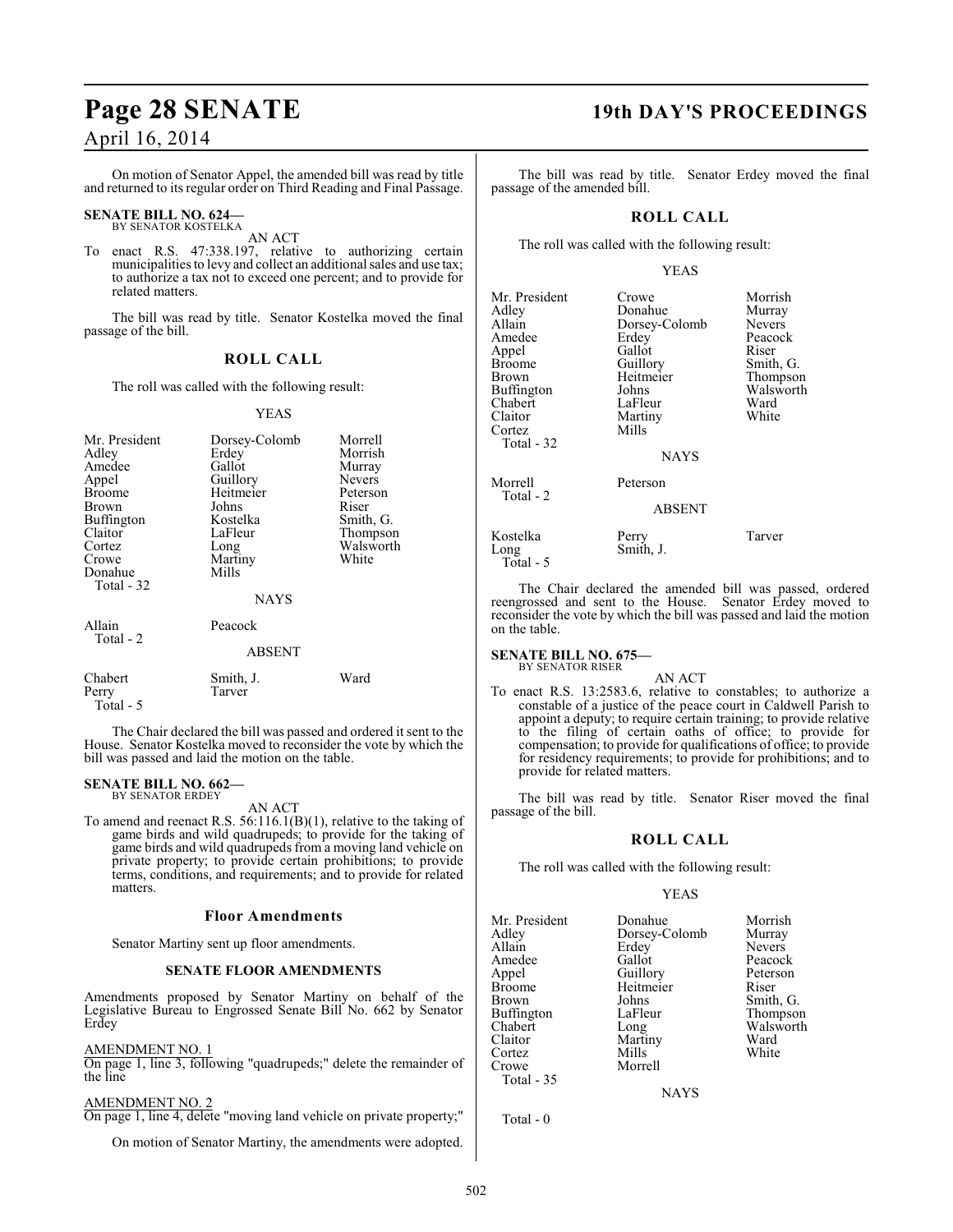#### ABSENT

Kostelka Smith, J.<br>Perry Tarver Perry Total - 4

The Chair declared the bill was passed and ordered it sent to the House. Senator Riser moved to reconsider the vote by which the bill was passed and laid the motion on the table.

#### **Rules Suspended**

Senator Broome asked for and obtained a suspension of the rules to revert to the Morning Hour.

### **House Concurrent Resolutions on Second Reading, Subject to Call**

#### **Called from the Calendar**

Senator Broome asked that House Concurrent Resolution No. 80 be called from the Calendar.

### **HOUSE CONCURRENT RESOLUTION NO. 80—**

BY REPRESENTATIVE KATRINA JACKSON A CONCURRENT RESOLUTION

To commend the efforts of The Links, Incorporated and to recognize Wednesday, April 23, 2014, as Louisiana Links Day at the Louisiana State Capitol.

The resolution was read by title. Senator Broome moved to concur in the House Concurrent Resolution.

#### **ROLL CALL**

The roll was called with the following result:

#### YEAS

| Mr. President | Donahue       | Morrell   |
|---------------|---------------|-----------|
| Adley         | Dorsey-Colomb | Morrish   |
| Allain        | Erdey         | Murray    |
| Amedee        | Gallot        | Nevers    |
| Appel         | Guillory      | Peacock   |
| <b>Broome</b> | Heitmeier     | Peterson  |
| <b>Brown</b>  | Johns         | Riser     |
| Buffington    | Kostelka      | Smith, G. |
| Chabert       | LaFleur       | Thompson  |
| Claitor       | Long          | Walsworth |
| Cortez        | Martiny       | Ward      |
| Crowe         | Mills         | White     |
| Total - 36    |               |           |
|               | NAYS          |           |

Total - 0

#### ABSENT

| Perry<br>Total - 3 | Smith, J. | Tarver |
|--------------------|-----------|--------|
|                    |           |        |

The Chair declared the Senate concurred in the House Concurrent Resolution and ordered it returned to the House.

#### **Privilege Report of the Committee on Senate and Governmental Affairs**

#### **ENROLLMENTS**

Senator Amedee, Chairman on behalf of the Committee on Senate and Governmental Affairs, submitted the following report:

### **19th DAY'S PROCEEDINGS Page 29 SENATE** April 16, 2014

April 16, 2014

To the President and Members of the Senate:

I am directed by your Committee on Senate and Governmental Affairs to submit the following report:

The following Senate Concurrent Resolutions have been properly enrolled:

**SENATE CONCURRENT RESOLUTION NO. 70—** BY SENATOR GARY SMITH AND REPRESENTATIVE MILLER A CONCURRENT RESOLUTION

To commend and congratulate the Destrehan Lady Wildcats for an outstanding and historic season and on reaching the state championship game.

#### **SENATE CONCURRENT RESOLUTION NO. 72—** BY SENATOR THOMPSON

A CONCURRENT RESOLUTION

To express the sincere and heartfelt condolences of the Legislature of Louisiana upon the death of Tallulah mayor Eddie Beckwith Jr.

SENATE CONCURRENT RESOLUTION NO. 74-BY SENATORS WHITE, APPEL, ALARIO, ALLAIN, AMEDEE, APPEL, BROOME, BROWN, BUFFINGTON, CHABERT, CLAITOR, CORTEZ, CROWE, DONAHUE, DORSEY-COLOMB, ERDEY, GALLOT, GUILLORY, HEITMEIER, JOHNS, KO WALSWORTH AND WARD AND REPRESENTATIVES BROADWATER, EDWARDS, PUGH AND SIMON

### A CONCURRENT RESOLUTION

To commend the Southeastern Louisiana University Football Team for setting a single season school record for victories.

#### **SENATE CONCURRENT RESOLUTION NO. 80—** BY SENATOR BROOME

A CONCURRENT RESOLUTION

To commend Susan G. Komen for the Cure and its Louisiana Affiliates for its work to increase life expectancy and the improvement in the quality of life in local communities through the delivery of breast cancer education, screening, treatment, and research, and to recognize April 29, 2014, as Susan G. Komen Day at the Louisiana Legislature.

**SENATE CONCURRENT RESOLUTION NO. 82—**<br>BY SENATORS WHITE, DONAHUE, ERDEY AND NEVERS AND<br>REPRESENTATIVES BROADWATER, EDWARDS, PUGH AND SIMON A CONCURRENT RESOLUTION

To commend the Southeastern Louisiana University womens soccer team, the Lady Lions, for earning a National Collegiate Athletic Association (NCAA) Tournament bid.

> Respectfully submitted, "JODY" AMEDEE Chairman

The foregoing Senate Concurrent Resolutions were signed by the President of the Senate.

#### **Privilege Report of the Committee on Senate and Governmental Affairs**

#### **ENROLLMENTS**

Senator Amedee, Chairman on behalf of the Committee on Senate and Governmental Affairs, submitted the following report:

#### April 16, 2014

To the President and Members of the Senate:

I am directed by your Committee on Senate and Governmental Affairs to submit the following report:

The following Senate Bill has been properly enrolled: